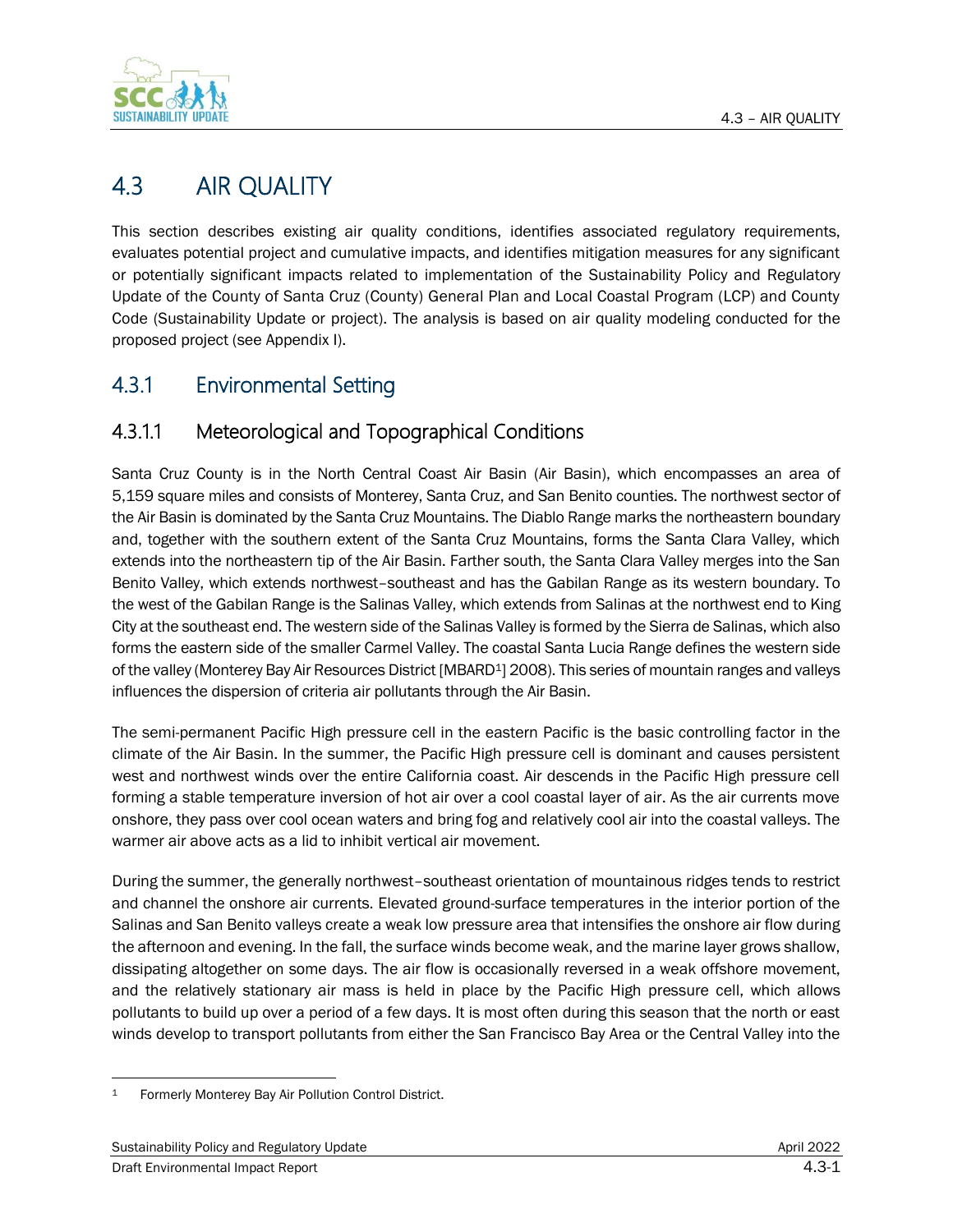

Air Basin. During the winter, the Pacific High migrates southward and has less influence on the Air Basin. Air frequently flows in a southeasterly direction out of the Salinas and San Benito valleys, especially during night and morning hours. Northwest winds are nevertheless still dominant in winter, but easterly flow is more frequent. The general absence of deep, persistent inversions and the occasional storm systems usually results in good air quality for the Air Basin in winter and early spring (MBARD 2008).

## 4.3.1.2 Pollutants and Effects

### Criteria Air Pollutants

Criteria air pollutants are defined as pollutants for which the federal and state governments have established ambient air quality standards, or criteria, for outdoor concentrations to protect public health. The national and California standards have been set, with an adequate margin of safety, at levels above which concentrations could be harmful to human health and welfare. These standards are designed to protect the most sensitive persons from illness or discomfort. Pollutants of concern include ozone (O3), nitrogen dioxide (NO<sub>2</sub>), carbon monoxide (CO), sulfur dioxide (SO<sub>2</sub>), coarse particulate matter (PM<sub>10</sub>), fine particulate matter (PM2.5), and lead. In California, sulfates, vinyl chloride, hydrogen sulfide, and visibilityreducing particles are also regulated as criteria air pollutants. These pollutants, as well as toxic air contaminants (TACs), are discussed in the following paragraphs.<sup>2</sup>

### *Ozone*

O<sup>3</sup> is a strong-smelling, reactive, toxic chemical gas consisting of three oxygen atoms. It is a secondary pollutant formed in the atmosphere by a photochemical process involving the sun's energy and O3 precursors. These precursors are mainly oxides of nitrogen (NO<sub>x</sub>) and reactive organic gases (ROGs, also termed volatile organic compounds or VOCs). The maximum effects of precursor emissions on  $O_3$  concentrations usually occur several hours after they are emitted and many miles from the source. Meteorology and terrain play major roles in O<sub>3</sub> formation, and ideal conditions occur during summer and early autumn on days with low wind speeds or stagnant air, warm temperatures, and cloudless skies.  $O_3$  exists in the upper atmosphere  $O_3$ layer (stratospheric O<sub>3</sub>) and at the Earth's surface in the troposphere (ground-level O<sub>3</sub>).<sup>3</sup> The O<sub>3</sub> that the U.S. Environmental Protection Agency (EPA) and the California Air Resources Board (CARB) regulate as a criteria air pollutant is produced close to the ground level, where people live, exercise, and breathe. Ground-level  $O_3$ is a harmful air pollutant that causes numerous adverse health effects and is thus considered "bad" O3. Stratospheric, or "good," O<sub>3</sub> occurs naturally in the upper atmosphere, where it reduces the amount of ultraviolet light (i.e., solar radiation) entering the Earth's atmosphere. Without the protection of the beneficial stratospheric O<sub>3</sub> layer, plant and animal life would be seriously harmed.

<sup>&</sup>lt;sup>2</sup> The descriptions of the criteria air pollutants and associated health effects are based on the EPA's Criteria Air Pollutants (EPA 2018), CARB's Glossary of Air Pollutant Terms (CARB 2019a), and CARB's "Fact Sheet: Air Pollution Sources, Effects and Control" (CARB 2009).

<sup>&</sup>lt;sup>3</sup> The troposphere is the layer of the Earth's atmosphere nearest to the surface of the Earth. The troposphere extends outward about 5 miles at the poles and about 10 miles at the equator.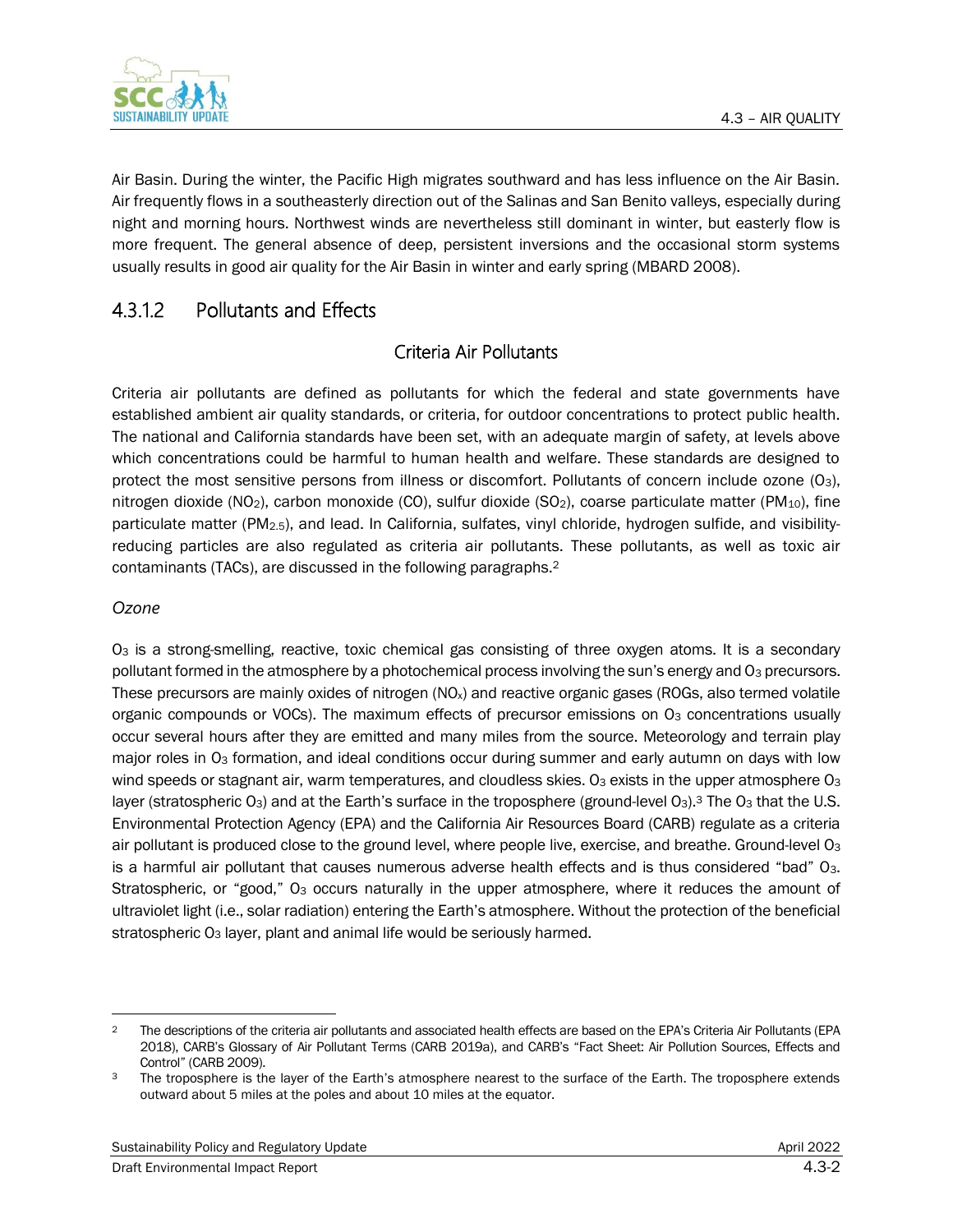

O<sup>3</sup> in the troposphere causes numerous adverse health effects; short-term exposures (lasting for a few hours) to O<sub>3</sub> can result in breathing pattern changes, reduction of breathing capacity, increased susceptibility to infections, inflammation of the lung tissue, and some immunological changes (EPA 2013). These health problems are particularly acute in sensitive receptors such as the sick, the elderly, and young children.

Inhalation of O<sub>3</sub> causes inflammation and irritation of the tissues lining human airways, causing and worsening a variety of symptoms. Exposure to O<sub>3</sub> can reduce the volume of air that the lungs breathe in and cause shortness of breath.  $O_3$  in sufficient doses increases the permeability of lung cells, rendering them more susceptible to toxins and microorganisms. The occurrence and severity of health effects from O<sup>3</sup> exposure vary widely among individuals, even when the dose and the duration of exposure are the same. Research shows adults and children who spend more time outdoors participating in vigorous physical activities are at greater risk from the harmful health effects of  $O<sub>3</sub>$  exposure. While there are relatively few studies of O<sub>3</sub>'s effects on children, the available studies show that children are no more or less likely to suffer harmful effects than adults. However, there are a number of reasons why children may be more susceptible to O<sub>3</sub> and other pollutants. Children and teens spend nearly twice as much time outdoors and engaged in vigorous activities as adults. Children breathe more rapidly than adults and inhale more pollution per pound of their body weight than adults. Also, children are less likely than adults to notice their own symptoms and avoid harmful exposures. Further research may be able to better distinguish between health effects in children and adults. Children, adolescents and adults who exercise or work outdoors, where O<sub>3</sub> concentrations are the highest, are at the greatest risk of harm from this pollutant (CARB 2019b).

### *Nitrogen Dioxide and Oxides of Nitrogen*

NO<sub>2</sub> is a brownish, highly reactive gas that is present in all urban atmospheres. The major mechanism for the formation of  $NO<sub>2</sub>$  in the atmosphere is the oxidation of the primary air pollutant nitric oxide, which is a colorless, odorless gas. NO<sub>x</sub>, which includes  $NO_2$  and nitric oxide, plays a major role, together with ROG, in the atmospheric reactions that produce  $O_3$ . NO<sub>x</sub> is formed from fuel combustion under high temperature or pressure. In addition,  $NO<sub>x</sub>$  is an important precursor to acid rain and may affect both terrestrial and aquatic ecosystems. The two major emissions sources of  $NO<sub>x</sub>$  are transportation and stationary fuel combustion sources (such as electric utility and industrial boilers).

A large body of health science literature indicates that exposure to NO<sup>2</sup> can induce adverse health effects. The strongest health evidence, and the health basis for the ambient air quality standards (AAQS) for NO<sub>2</sub>, results from controlled human exposure studies that show that NO<sub>2</sub> exposure can intensify responses to allergens in allergic asthmatics. In addition, a number of epidemiological studies have demonstrated associations between  $NO<sub>2</sub>$  exposure and premature death, cardiopulmonary effects, decreased lung function growth in children, respiratory symptoms, emergency room visits for asthma, and intensified allergic responses. Infants and children are particularly at risk because they have disproportionately higher exposure to NO<sub>2</sub> than adults due to their greater breathing rate for their body weight and their typically greater outdoor exposure duration. Several studies have shown that long-term NO<sub>2</sub> exposure during childhood, the period of rapid lung growth, can lead to smaller lungs at maturity in children with higher levels of exposure compared to children with lower exposure levels. In addition, children with asthma have a greater degree of airway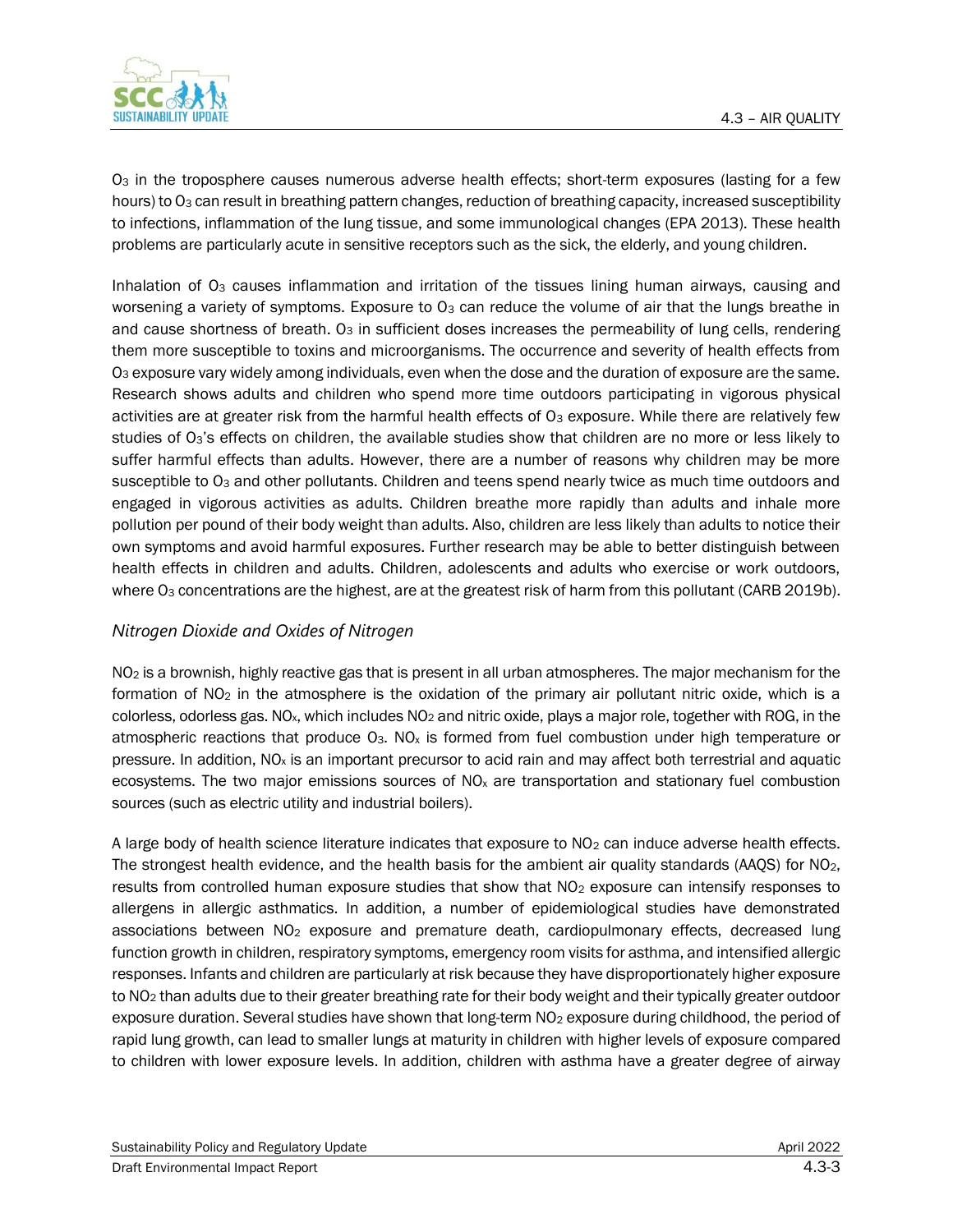

responsiveness compared with adult asthmatics. In adults, the greatest risk is to people who have chronic respiratory diseases, such as asthma and chronic obstructive pulmonary disease (CARB 2019c).

### *Carbon Monoxide*

CO is a colorless, odorless gas formed by the incomplete combustion of hydrocarbon, or fossil fuels. CO is emitted almost exclusively from motor vehicles, power plants, refineries, industrial boilers, ships, aircraft, and trains. In urban areas, automobile exhaust accounts for the majority of CO emissions. CO is a nonreactive air pollutant that dissipates relatively quickly; therefore, ambient CO concentrations generally follow the spatial and temporal distributions of vehicular traffic. CO concentrations are influenced by local meteorological conditions—primarily wind speed, topography, and atmospheric stability. CO from motor vehicle exhaust can become locally concentrated when surface-based temperature inversions are combined with calm atmospheric conditions, which is a typical situation at dusk in urban areas from November to February. The highest levels of CO typically occur during the colder months of the year, when inversion conditions are more frequent. Notably, because of continued improvement in vehicular emissions at a rate faster than the rate of vehicle growth and/or congestion, the potential for CO hotspots is steadily decreasing.

CO is harmful because it binds to hemoglobin in the blood, reducing the ability of blood to carry oxygen. This interferes with oxygen delivery to the body's organs. The most common effects of CO exposure are fatigue, headaches, confusion and reduced mental alertness, light-headedness, and dizziness due to inadequate oxygen delivery to the brain. For people with cardiovascular disease, short-term CO exposure can further reduce their body's already compromised ability to respond to the increased oxygen demands of exercise, exertion, or stress. Inadequate oxygen delivery to the heart muscle leads to chest pain and decreased exercise tolerance. Unborn babies whose mothers experience high levels of CO exposure during pregnancy are at risk of adverse developmental effects. Unborn babies, infants, elderly people, and people with anemia or with a history of heart or respiratory disease are most likely to experience health effects with exposure to elevated levels of CO (CARB 2019d).

#### *Sulfur Dioxide*

SO<sup>2</sup> is a colorless, pungent gas formed primarily from incomplete combustion of sulfur-containing fossil fuels. The main sources of SO<sub>2</sub> are coal and oil used in power plants and industries; as such, the highest levels of SO<sub>2</sub> are generally found near large industrial complexes. In recent years, SO<sub>2</sub> concentrations have been reduced by the increasingly stringent controls placed on stationary source emissions of  $SO<sub>2</sub>$  and limits on the sulfur content of fuels.

Controlled human exposure and epidemiological studies show that children and adults with asthma are more likely to experience adverse responses with  $SO<sub>2</sub>$  exposure, compared with the non-asthmatic population. Effects at levels near the 1-hour standard are those of asthma exacerbation, including bronchoconstriction accompanied by symptoms of respiratory irritation such as wheezing, shortness of breath, and chest tightness, especially during exercise or physical activity. Also, exposure at elevated levels of SO<sup>2</sup> (above 1 part per million [ppm]) results in increased incidence of pulmonary symptoms and disease,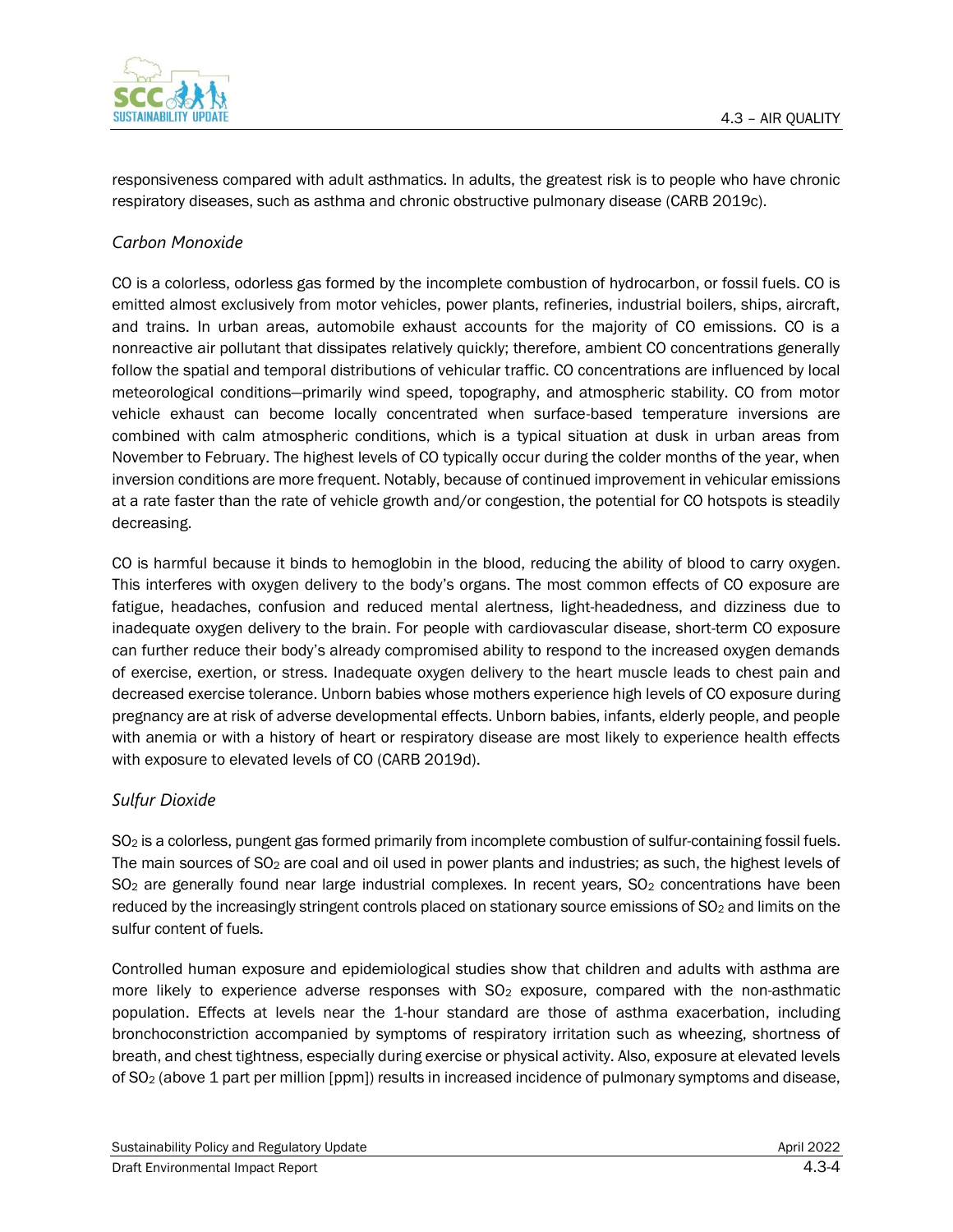

decreased pulmonary function, and increased risk of mortality. The elderly and people with cardiovascular disease or chronic lung disease (such as bronchitis or emphysema) are most likely to experience these adverse effects (CARB 2019e).

SO<sub>2</sub> is of concern both because it is a direct respiratory irritant and because it contributes to the formation of sulfate and sulfuric acid in particulate matter (National Research Council of the National Academies [NRC] 2005). People with asthma are of particular concern, both because they have increased baseline airflow resistance and because their SO<sub>2</sub>-induced increase in airflow resistance is greater than in healthy people, and it increases with the severity of their asthma (NRC 2005).  $SO<sub>2</sub>$  is thought to induce airway constriction via neural reflexes involving irritant receptors in the airways (NRC 2005).

#### *Particulate Matter*

Particulate matter pollution consists of very small liquid and solid particles floating in the air, which can include smoke, soot, dust, salts, acids, and metals. Particulate matter can form when gases emitted from industries and motor vehicles undergo chemical reactions in the atmosphere. PM $_{2.5}$  and PM $_{10}$  represent fractions of particulate matter. Coarse particulate matter  $(PM_{10})$  is about 1/7 the thickness of a human hair. Major sources of PM<sub>10</sub> include crushing or grinding operations; dust stirred up by vehicles traveling on roads; wood-burning stoves and fireplaces; dust from construction, landfills, and agriculture; wildfires and brush/waste burning; industrial sources; windblown dust from open lands; and atmospheric chemical and photochemical reactions. Fine particulate matter (PM2.5) is roughly 1/28 the diameter of a human hair. PM2.5 results from fuel combustion (e.g., from motor vehicles and power generation and industrial facilities), residential fireplaces, and woodstoves. In addition,  $PM_{2.5}$  can be formed in the atmosphere from gases such as sulfur oxides, NO<sub>x</sub>, and ROG.

PM2.5 and PM<sup>10</sup> pose a greater health risk than larger-size particles. When inhaled, these tiny particles can penetrate the human respiratory system's natural defenses and damage the respiratory tract. PM2.5 and PM<sub>10</sub> can increase the number and severity of asthma attacks, cause or aggravate bronchitis and other lung diseases, and reduce the body's ability to fight infections. Very small particles of substances such as lead, sulfates, and nitrates can cause lung damage directly or be absorbed into the blood stream, causing damage elsewhere in the body. Additionally, these substances can transport adsorbed gases such as chlorides or ammonium into the lungs, also causing injury. PM<sub>10</sub> tends to collect in the upper portion of the respiratory system, whereas PM<sub>2.5</sub> is small enough to penetrate deeper into the lungs and damage lung tissue. Suspended particulates also produce haze and reduce regional visibility and damage and discolor surfaces on which they settle.

A number of adverse health effects have been associated with exposure to both PM<sub>2.5</sub> and PM<sub>10</sub>. For PM<sub>2.5</sub>, short-term exposures (up to 24-hour duration) have been associated with premature mortality, increased hospital admissions for heart or lung causes, acute and chronic bronchitis, asthma attacks, emergency room visits, respiratory symptoms, and restricted activity days. These adverse health effects have been reported primarily in infants, children, and older adults with preexisting heart or lung diseases. In addition, of all of the common air pollutants, PM2.5 is associated with the greatest proportion of adverse health effects related to air pollution, both in the United States and worldwide based on the World Health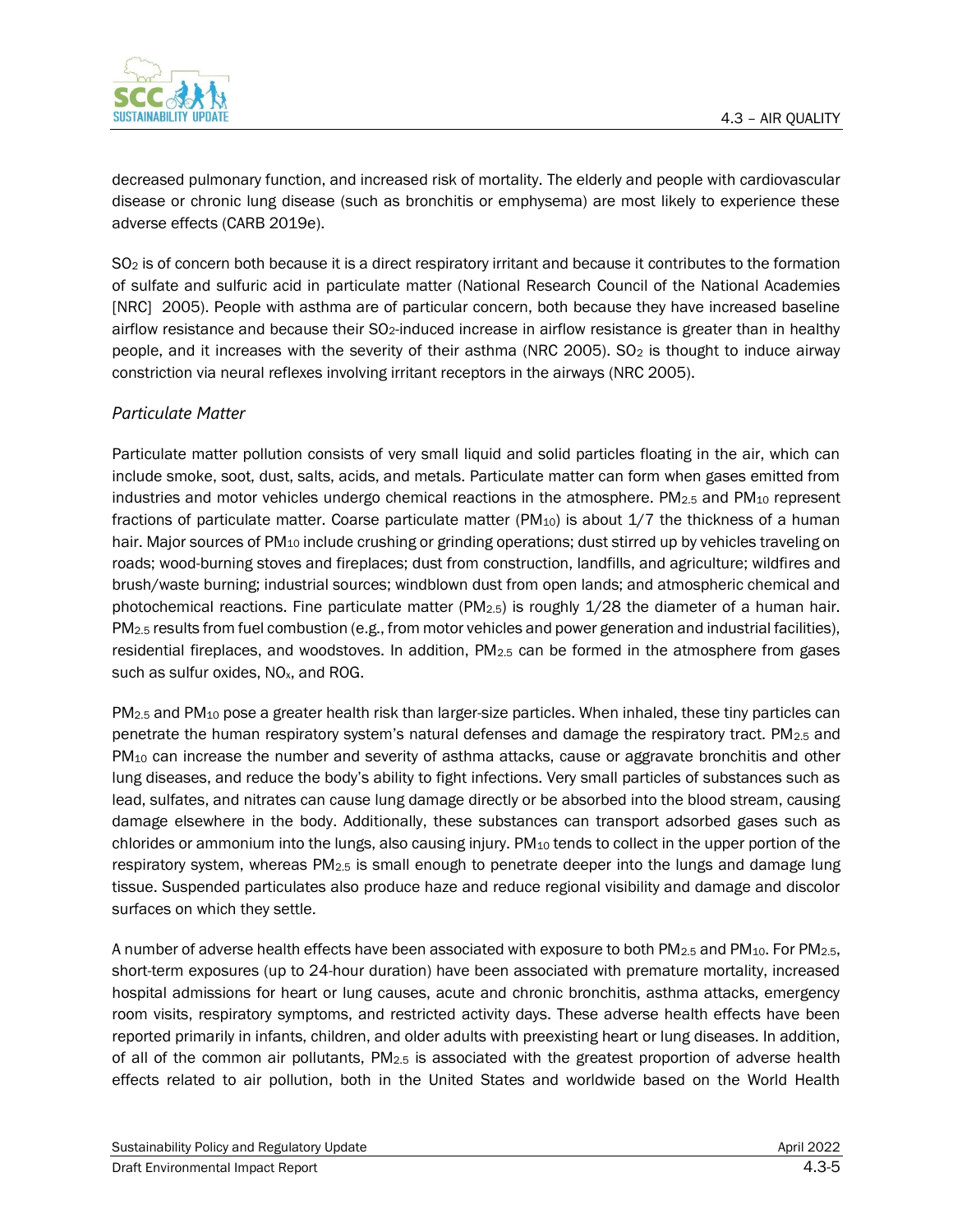

Organization's Global Burden of Disease Project. Short-term exposures to PM<sup>10</sup> have been associated primarily with worsening of respiratory diseases, including asthma and chronic obstructive pulmonary disease, leading to hospitalization and emergency department visits (CARB 2017).

Long-term exposure (months to years) to PM2.5 has been linked to premature death, particularly in people who have chronic heart or lung diseases, and reduced lung function growth in children. The effects of longterm exposure to PM<sub>10</sub> are less clear, although several studies suggest a link between long-term PM<sub>10</sub> exposure and respiratory mortality. The International Agency for Research on Cancer published a review in 2015 that concluded that particulate matter in outdoor air pollution causes lung cancer (CARB 2017).

#### *Lead*

Lead in the atmosphere occurs as particulate matter. Sources of lead include leaded gasoline; the manufacturing of batteries, paints, ink, ceramics, and ammunition; and secondary lead smelters. Prior to 1978, mobile emissions were the primary source of atmospheric lead. Between 1978 and 1987, the phaseout of leaded gasoline reduced the overall inventory of airborne lead by nearly 95%. With the phaseout of leaded gasoline, secondary lead smelters, battery recycling, and manufacturing facilities are becoming lead-emissions sources of greater concern.

Prolonged exposure to atmospheric lead poses a serious threat to human health. Health effects associated with exposure to lead include gastrointestinal disturbances, anemia, kidney disease, and, in severe cases, neuromuscular and neurological dysfunction. Of particular concern are low-level lead exposures during infancy and childhood, because children are highly susceptible to the effects of lead. Such exposures are associated with decrements in neurobehavioral performance, including intelligence quotient performance, psychomotor performance, reaction time, and growth.

#### *Sulfates*

Sulfates are the fully oxidized form of sulfur, which typically occur in combination with metals or hydrogen ions. Sulfates are produced from reactions of  $SO<sub>2</sub>$  in the atmosphere and can result in respiratory impairment, as well as reduced visibility.

#### *Vinyl Chloride*

Vinyl chloride is a colorless gas with a mild, sweet odor, which has been detected near landfills, sewage plants, and hazardous waste sites, due to the microbial breakdown of chlorinated solvents. Short-term exposure to high levels of vinyl chloride in air can cause nervous system effects, such as dizziness, drowsiness, and headaches. Long-term exposure through inhalation can cause liver damage, including liver cancer.

#### *Hydrogen Sulfide*

Hydrogen sulfide is a colorless and flammable gas that has a characteristic odor of rotten eggs. Sources of hydrogen sulfide include geothermal power plants, petroleum refineries, sewers, and sewage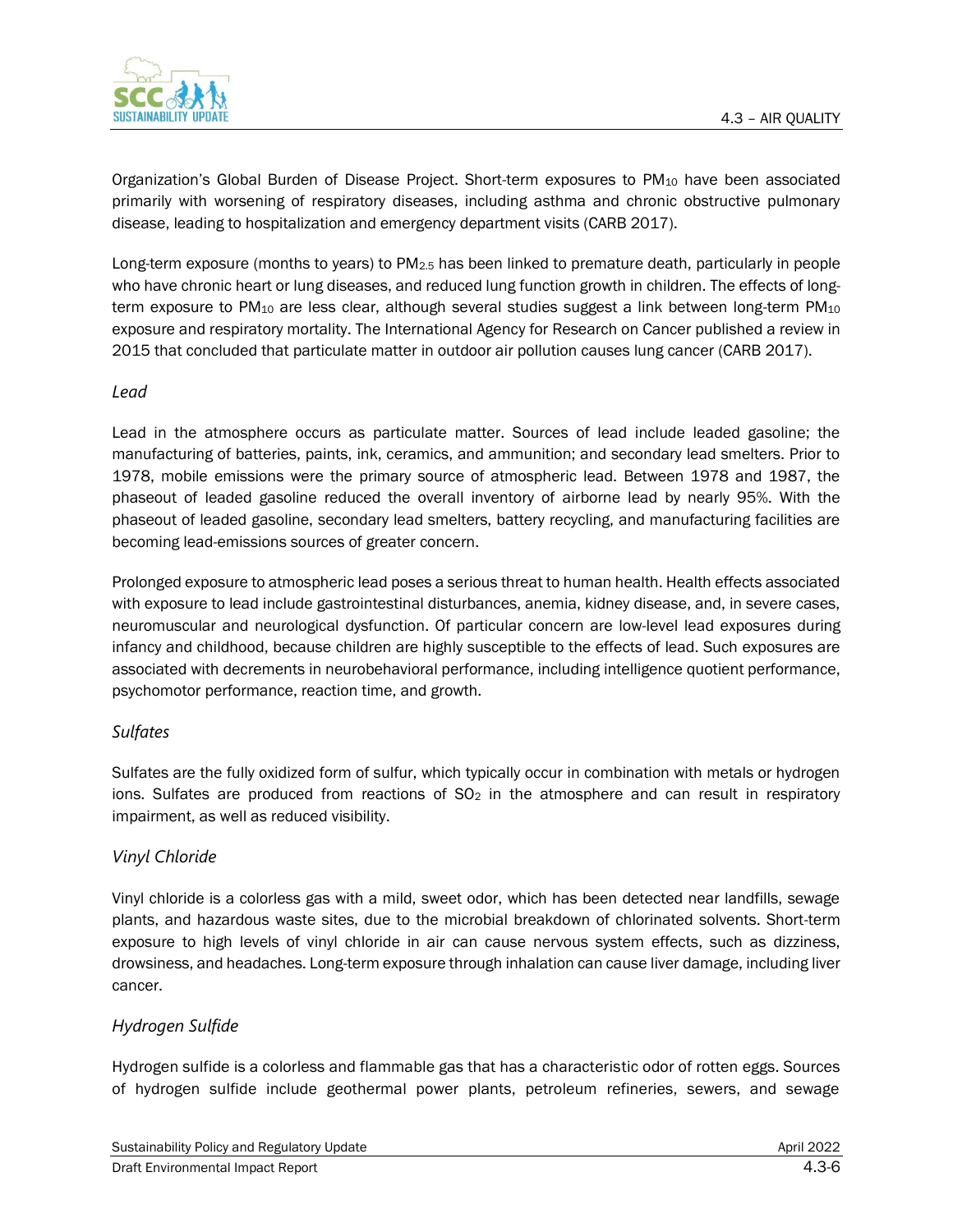

treatment plants. Exposure to hydrogen sulfide can result in nuisance odors, as well as headaches and breathing difficulties at higher concentrations.

### *Visibility-Reducing Particles*

Visibility-reducing particles are any particles in the air that obstruct the range of visibility. Effects of reduced visibility can include obscuring the viewshed of natural scenery, reducing airport safety, and discouraging tourism. Sources of visibility-reducing particles are the same as for PM<sub>2.5</sub> described above.

#### *Reactive Organic Gases*

Hydrocarbons are organic gases that are formed from hydrogen and carbon and sometimes other elements. Hydrocarbons that contribute to formation of  $O_3$  are referred to and regulated as ROGs (also referred to as VOCs). Combustion engine exhaust, oil refineries, and fossil-fueled power plants are the sources of hydrocarbons. Other sources of hydrocarbons include evaporation from petroleum fuels, solvents, dry cleaning solutions, and paint.

The primary health effects of ROGs result from the formation of  $O<sub>3</sub>$  and its related health effects. High levels of ROGs in the atmosphere can interfere with oxygen intake by reducing the amount of available oxygen through displacement. Carcinogenic forms of hydrocarbons, such as benzene, are considered TACs. There are no separate health standards for ROGs as a group.

### Non-Criteria Air Pollutants

#### *Toxic Air Contaminants*

A substance is considered toxic if it has the potential to cause adverse health effects in humans, including increasing the risk of cancer upon exposure, or acute and/or chronic non-cancer health effects. A toxic substance released into the air is considered a TAC. TACs are identified by federal and state agencies based on a review of available scientific evidence. In the State of California, TACs are identified through a twostep process that was established in 1983 under the Toxic Air Contaminant Identification and Control Act. This two-step process of risk identification and risk management and reduction was designed to protect residents from the health effects of toxic substances in the air. In addition, the California Air Toxics "Hot Spots" Information and Assessment Act, Assembly Bill (AB) 2588, was enacted by the California State Legislature (Legislature) in 1987 to address public concern over the release of TACs into the atmosphere. The law requires facilities emitting toxic substances to provide local air pollution control districts with information that will allow an assessment of the air toxics problem, identification of air toxics emissions sources, location of resulting hotspots, notification of the public exposed to significant risk, and development of effective strategies to reduce potential risks to the public over 5 years.

Examples of TACs include certain aromatic and chlorinated hydrocarbons, certain metals, and asbestos. TACs are generated by a number of sources, including stationary sources, such as dry cleaners, gas stations, combustion sources, and laboratories; mobile sources, such as automobiles; and area sources, such as landfills. Adverse health effects associated with exposure to TACs may include carcinogenic (i.e.,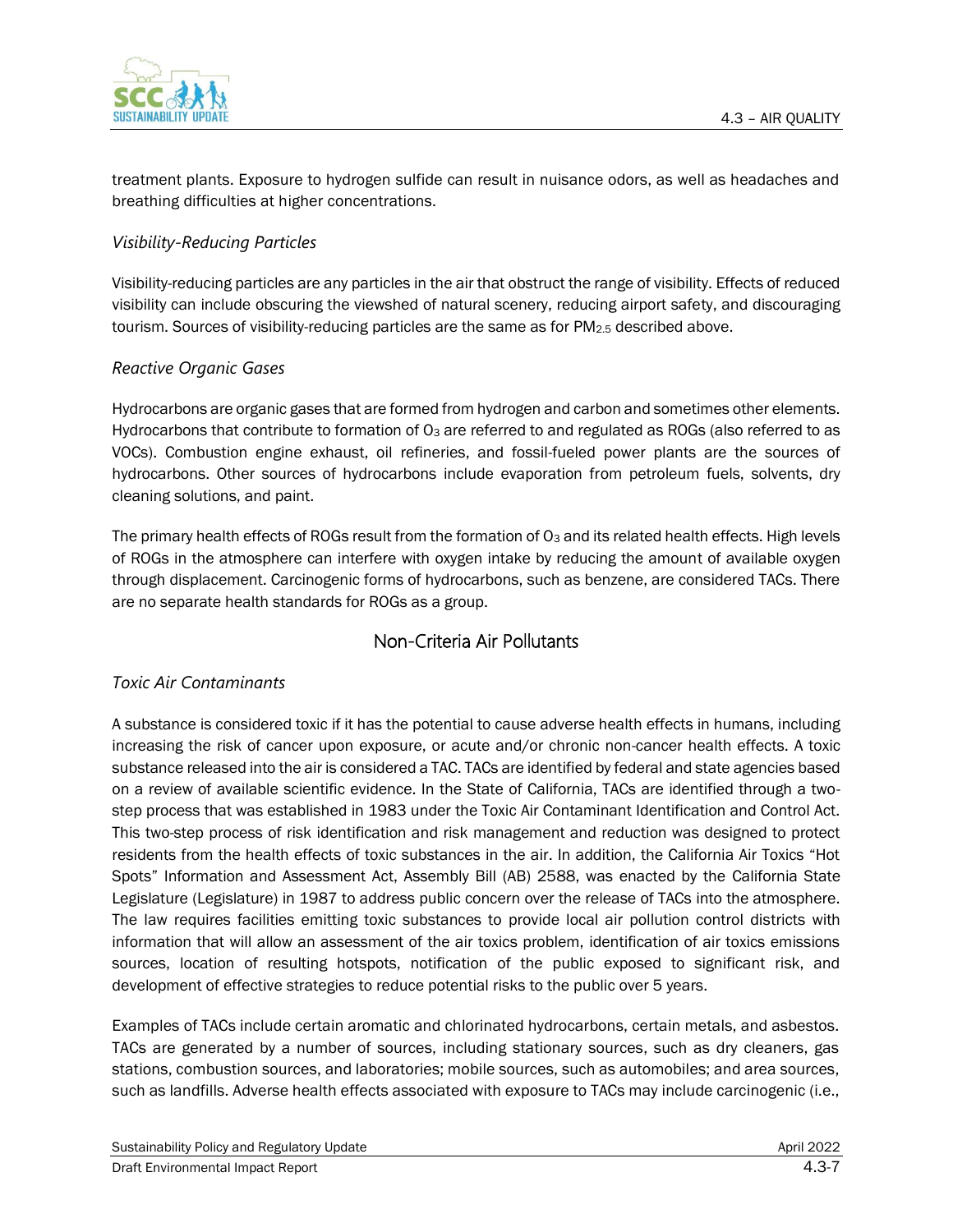

cancer-causing) and noncarcinogenic effects. Noncarcinogenic effects typically affect one or more target organ systems and may be experienced on either short-term (acute) or long-term (chronic) exposure to a given TAC.

#### *Diesel Particulate Matter*

Diesel particulate matter (DPM) is part of a complex mixture that makes up diesel exhaust. Diesel exhaust is composed of two phases, gas and particle, both of which contribute to health risks. More than 90% of DPM is less than 1 micrometer in diameter (about 1/70th the diameter of a human hair), and thus is a subset of PM2.5 (CARB 2019f). DPM is typically composed of carbon particles ("soot," also called black carbon) and numerous organic compounds, including over 40 known carcinogenic organic substances. Examples of these chemicals include polycyclic aromatic hydrocarbons, benzene, formaldehyde, acetaldehyde, acrolein, and 1,3-butadiene (CARB 2019d). CARB classified "particulate emissions from diesel-fueled engines" (i.e., DPM) (17 California Code of Regulations [CCR] Section 93000) as a TAC in August 1998. DPM is emitted from a broad range of diesel engines: on-road diesel engines of trucks, buses, and cars; and off-road diesel engines including locomotives, marine vessels, and heavy-duty construction equipment, among others. Approximately 70% of all airborne cancer risk in California is associated with DPM (CARB 2000). To reduce the cancer risk associated with DPM, CARB adopted a diesel risk reduction plan in 2000 (CARB 2000). Because it is part of PM2.5, DPM also contributes to the same non-cancer health effects as PM<sub>2.5</sub> exposure. These effects include premature death; hospitalizations and emergency department visits for exacerbated chronic heart and lung disease, including asthma; increased respiratory symptoms; and decreased lung function in children. Several studies suggest that exposure to DPM may also facilitate development of new allergies (CARB 2019f). Those most vulnerable to non-cancer health effects are children, whose lungs are still developing, and the elderly, who often have chronic health problems.

#### *Odorous Compounds*

Odors are generally regarded as an annoyance rather than a health hazard. Manifestations of a person's reaction to odors can range from psychological (e.g., irritation, anger, or anxiety) to physiological (e.g., circulatory and respiratory effects, nausea, vomiting, and headache). The ability to detect odors varies considerably among the population and overall is quite subjective. People may have different reactions to the same odor. An odor that is offensive to one person may be perfectly acceptable to another (e.g., coffee roaster). An unfamiliar odor is more easily detected and is more likely to cause complaints than a familiar one. In a phenomenon known as odor fatigue, a person can become desensitized to almost any odor, and recognition may only occur with an alteration in the intensity. The occurrence and severity of odor impacts depend on the nature, frequency, and intensity of the source; wind speed and direction; and the sensitivity of receptors.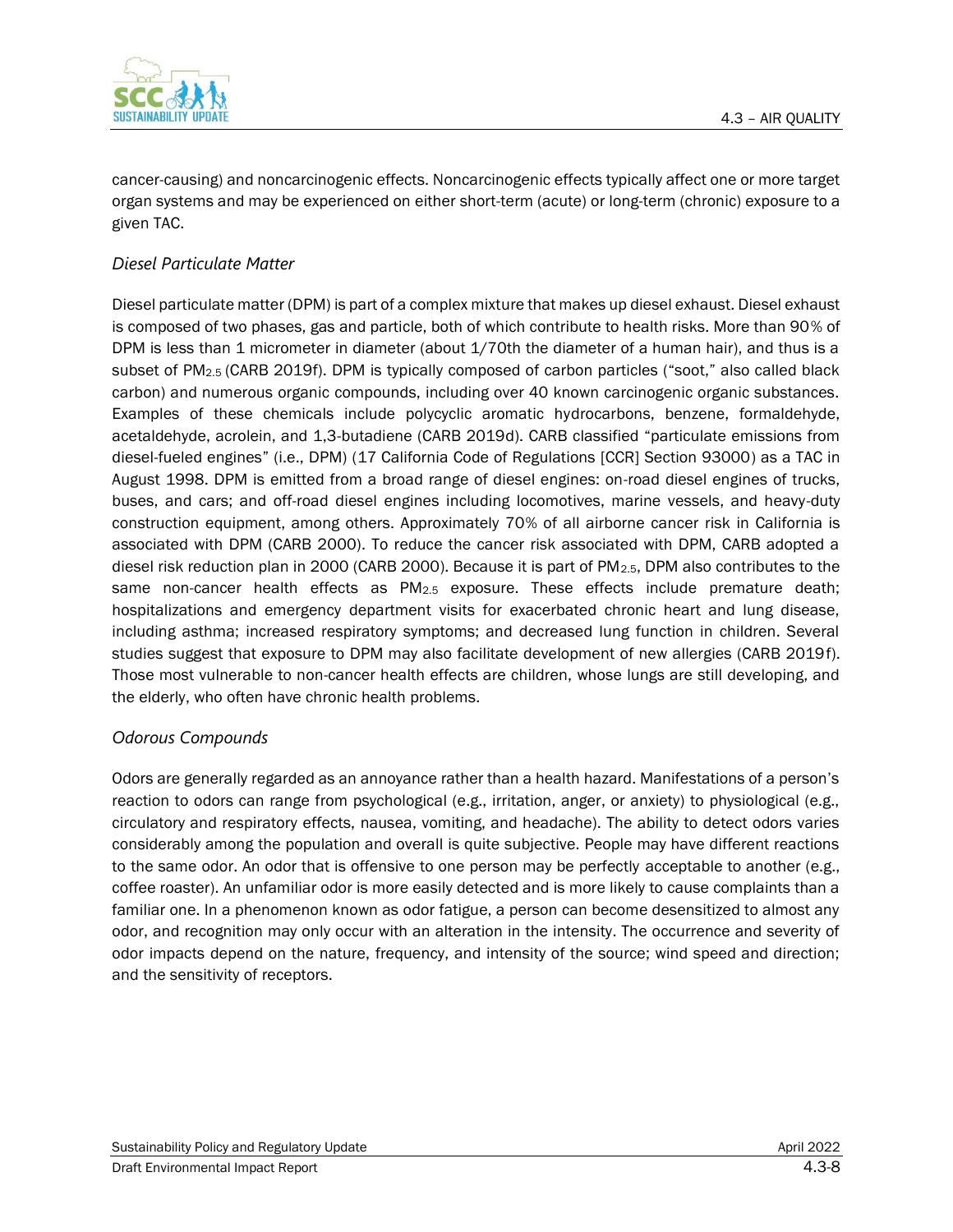

## 4.3.1.3 Sensitive Receptors

Some land uses are considered more sensitive to changes in air quality than others, depending on the population groups and the activities involved. People most likely to be affected by air pollution include children, the elderly, athletes, and people with cardiovascular and chronic respiratory diseases. The term "sensitive receptors" is used to refer to facilities and structures where people who are sensitive to air pollution live or spend considerable amounts of time. Land uses where air pollution-sensitive individuals are most likely to spend time include schools and schoolyards, parks and playgrounds, daycare centers, nursing homes, hospitals, and residential communities (sensitive sites or sensitive land uses) (CARB 2005). Sensitive receptors such as these are located throughout the county.

## 4.3.1.4 Existing Air Quality Conditions

### North Central Coast Air Basin Attainment Designations

Pursuant to the 1990 federal Clean Air Act amendments, the EPA classifies air basins (or portions thereof) as "attainment" or "nonattainment" for each criteria air pollutant, based on whether the National Ambient Air Quality Standard (NAAQS) have been achieved. Generally, if the recorded concentrations of a pollutant are lower than the standard, the area is classified as attainment for that pollutant. If an area exceeds the standard, the area is classified as nonattainment for that pollutant. If there is not enough data available to determine whether the standard is exceeded in an area, the area is designated as "unclassified" or "unclassifiable." The designation of "unclassifiable/attainment" means that the area meets the standard or is expected to meet the standard despite a lack of monitoring data. Areas that achieve the standards after a nonattainment designation are redesignated as maintenance areas and must have approved maintenance plans to ensure continued attainment of the standards.

Similar to the federal Clean Air Act, the California Clean Air Act provides for the designation of areas as attainment or nonattainment, but based on the California Ambient Air Quality Standard (CAAQS) rather than the NAAQS[. Table](#page-9-0) 4.3-1 identifies the current attainment status of the Air Basin, including the project area, with respect to the NAAQS and CAAQS, and the attainment classifications for the criteria pollutants.

The Air Basin is designated as a non-attainment area for the state  $PM_{10}$  standards. The Air Basin is designated as unclassified or attainment for all other state and federal standards (EPA 2021a; CARB 2021a). Since the Air Basin has met all NAAQS, it is no longer subject to federal conformity requirements (MBARD 2008).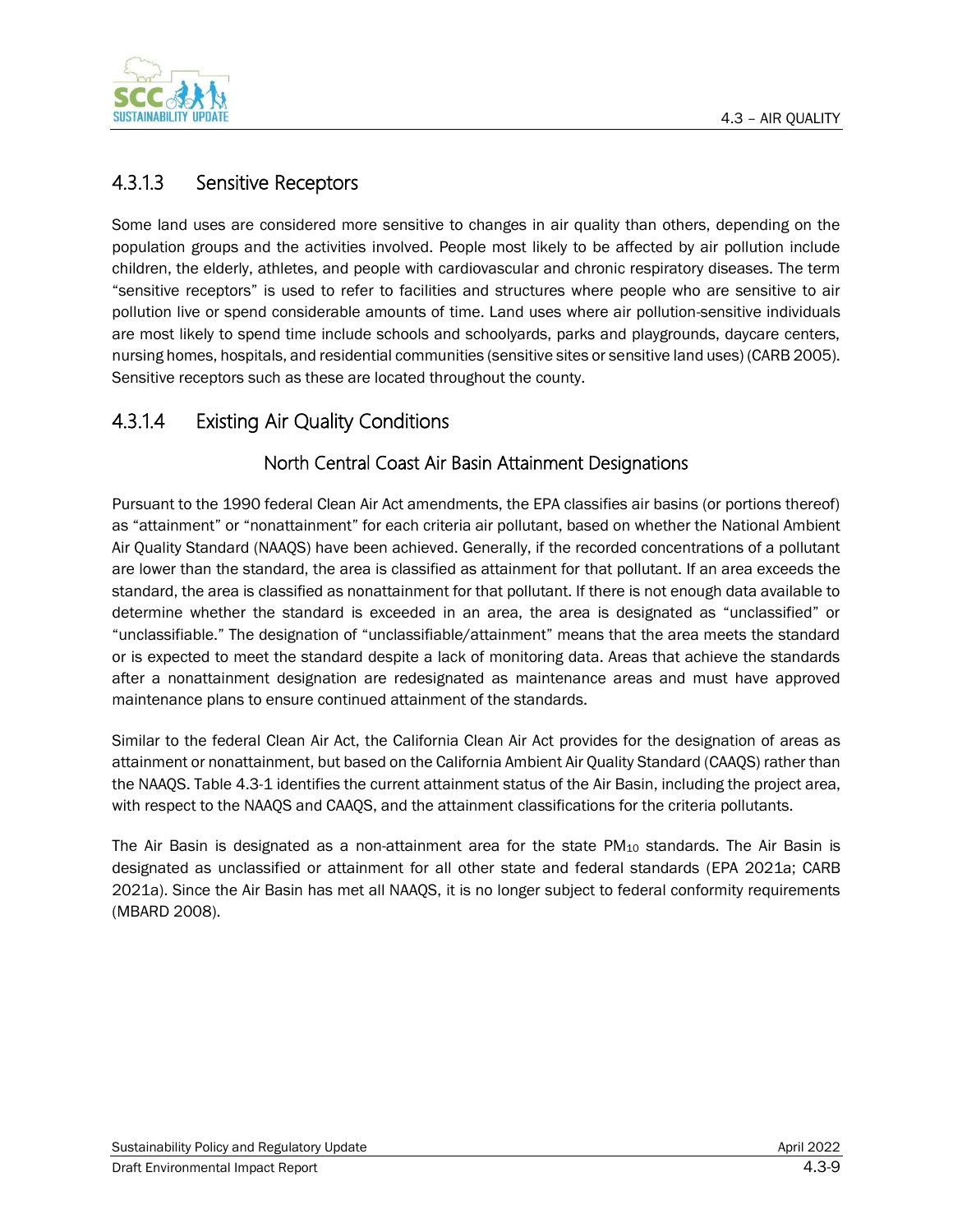

<span id="page-9-0"></span>

| <b>Pollutant</b>            | <b>Averaging Time</b>         | Designation/Classification |
|-----------------------------|-------------------------------|----------------------------|
| <b>National Standards</b>   |                               |                            |
| O <sub>3</sub>              | 8 hours                       | Unclassifiable/Attainment  |
| NO <sub>2</sub>             | 1 hour, annual arithmetic     | Unclassifiable/Attainment  |
|                             | mean                          |                            |
| CO                          | 1 hour; 8 hours               | Unclassifiable/Attainment  |
| SO <sub>2</sub>             | 24 hours; annual arithmetic   | Unclassifiable/Attainment  |
|                             | mean                          |                            |
| $PM_{10}$                   | 24 hours                      | Unclassifiable/Attainment  |
| PM <sub>2.5</sub>           | 24 hours; annual arithmetic   | Unclassifiable/Attainment  |
|                             | mean                          |                            |
| Lead                        | Quarter; 3-month average      | Unclassifiable/Attainment  |
| <b>California Standards</b> |                               |                            |
| O <sub>3</sub>              | 1 hour; 8 hours               | Attainment                 |
| NO <sub>2</sub>             | 1 hour; annual arithmetic     | Attainment                 |
|                             | mean                          |                            |
| CO                          | 1 hour; 8 hours               | Unclassified               |
| SO <sub>2</sub>             | $\overline{1}$ hour; 24 hours | Attainment                 |
| $PM_{10}$                   | 24 hours; annual arithmetic   | Nonattainment              |
|                             | mean                          |                            |
| PM <sub>2.5</sub>           | Annual arithmetic mean        | Attainment                 |
| Lead                        | 30-day average                | Attainment                 |
| SO <sub>4</sub>             | 24 hours                      | Attainment                 |
| H <sub>2</sub> S            | 1 hour                        | Unclassified               |
| Vinyl chloride              | 24 hours                      | No designation             |
| Visibility-reducing         | 8 hours (10:00 a.m. - 6:00    | Unclassified               |
| particles                   | $p.m.$ )                      |                            |

### Table 4.3-1. North Central Coast Air Basin Attainment Classification

Sources: CARB 2021a (California); EPA 2021a (national).

Notes:  $O_3$  = ozone; N $O_2$  = nitrogen dioxide; CO = carbon monoxide; S $O_2$  = sulfur dioxide; PM<sub>10</sub> = coarse particulate matter;  $PM_{2.5}$  = fine particulate matter; SO<sub>4</sub> = sulfates; H<sub>2</sub>S = hydrogen sulfide.

### Local Ambient Air Quality

CARB, air districts, and other agencies monitor ambient air quality at approximately 250 air quality monitoring stations across California. Air quality monitoring stations usually measure pollutant concentrations 10 feet above ground level; therefore, air quality is often referred to in terms of ground-level concentrations. Table 4.3-2 presents the most recent background ambient air quality data from 2018 to 2020. The Santa Cruz monitoring station, located at 2544 Soquel Avenue, Santa Cruz, California, monitors O<sub>3</sub> and PM<sub>2.5</sub>. The San Lorenzo Valley Middle School monitoring station, located at 7179 Hacienda Way, Felton, California, also monitors PM<sub>2.5</sub>. The nearest station that monitors CO and NO<sub>2</sub> in the Air Basin is located at 855 E Laurel Drive, Salinas, California. The nearest station that monitors PM<sub>10</sub> in the Air Basin is located at 1979 Fairview Road, Hollister, California. The data collected at these stations is considered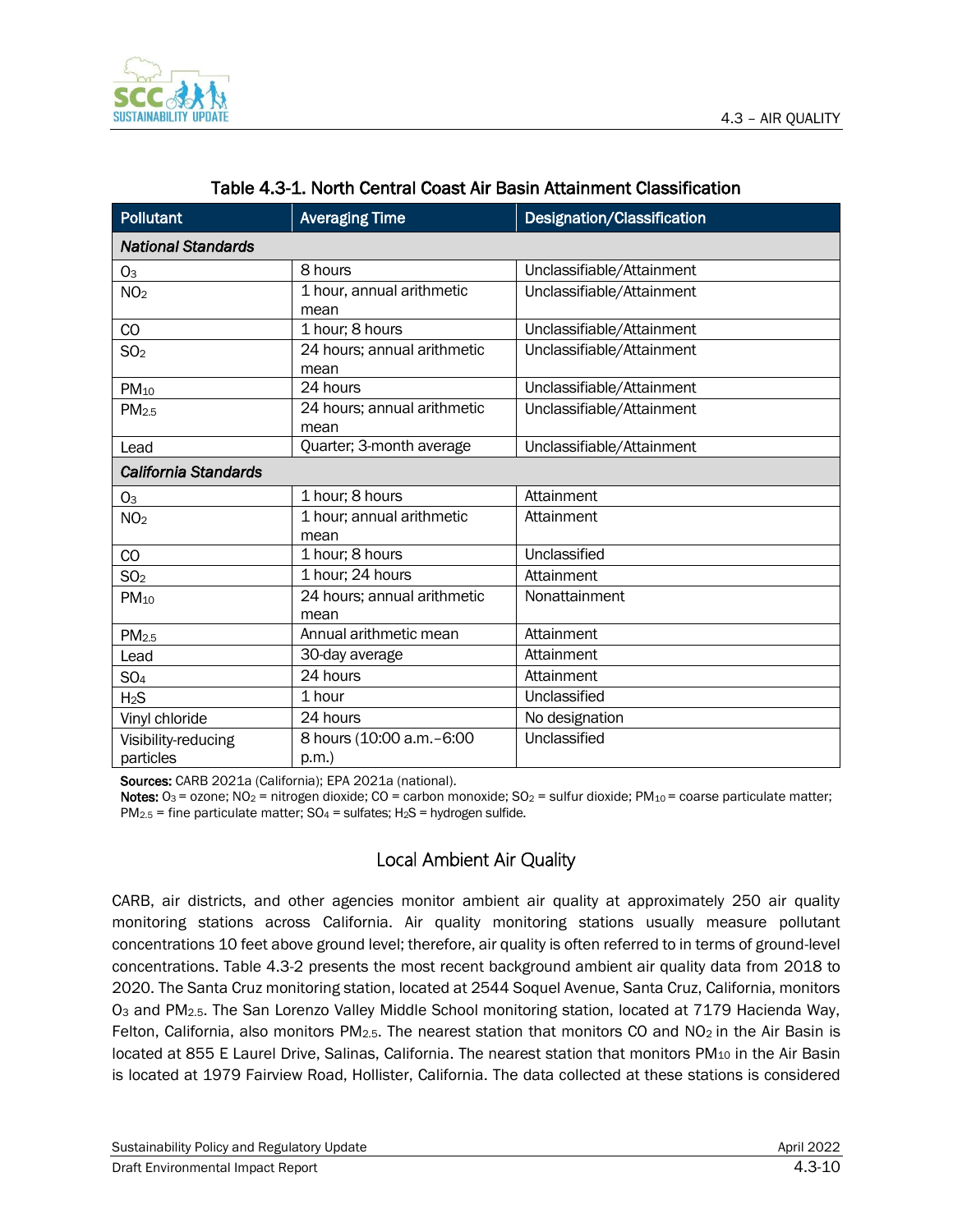

generally representative of the air quality experienced in the vicinity of the county. This data is shown in [Table](#page-10-0) 4.3- and includes the number of days that the ambient air quality standards were exceeded.

<span id="page-10-0"></span>

| <b>Averaging Time</b>                                                                              | <b>Ambient Air Quality</b><br><b>Standard</b>                   | <b>Measured Concentration and Exceedances</b><br>by Year |                |       |
|----------------------------------------------------------------------------------------------------|-----------------------------------------------------------------|----------------------------------------------------------|----------------|-------|
|                                                                                                    |                                                                 | 2018                                                     | 2019           | 2020  |
| Ozone (O <sub>3</sub> ) - Santa Cruz Monitoring Station                                            |                                                                 |                                                          |                |       |
| Maximum 1-hour<br>concentration (ppm)                                                              | 0.09 ppm (state)                                                | 0.075                                                    | 0.068          | 0.070 |
| Number of days exceeding state standard (days)                                                     |                                                                 | 0                                                        | 0              | 0     |
| Maximum 8-hour                                                                                     | 0.070 ppm (state)                                               | 0.061                                                    | 0.059          | 0.058 |
| concentration (ppm)                                                                                | 0.070 ppm (federal)                                             | 0.061                                                    | 0.059          | 0.057 |
| Number of days exceeding state standard (days)                                                     |                                                                 | 0                                                        | 0              | 0     |
| Number of days exceeding federal standard (days)                                                   |                                                                 | 0                                                        | 0              | 0     |
| Nitrogen Dioxide (NO <sub>2</sub> ) - Salinas Monitoring Station                                   |                                                                 |                                                          |                |       |
| Maximum 1-hour                                                                                     | 0.18 ppm (state)                                                | 0.047                                                    | 0.030          | 0.032 |
| concentration (ppm)                                                                                | 0.100 ppm (federal)                                             | 0.047                                                    | 0.030          | 0.032 |
| Number of days exceeding state standard (days)                                                     |                                                                 | 0                                                        | $\cal O$       | 0     |
| Number of days exceeding federal standard (days)                                                   |                                                                 | 0                                                        | $\mathcal{O}$  | 0     |
| Annual concentration                                                                               | 0.030 ppm (state)                                               | 0.005                                                    | 0.004          | 0.004 |
| (ppm)                                                                                              | 0.053 ppm (federal)                                             | 0.005                                                    | 0.004          | 0.004 |
| Carbon Monoxide (CO) - Salinas Monitoring Station                                                  |                                                                 |                                                          |                |       |
| Maximum 1-hour                                                                                     | 20 ppm (state)                                                  | 3.5                                                      | 35             | 1.6   |
| concentration (ppm)                                                                                | 35 ppm (federal)                                                | 3.5                                                      | 35             | 1.6   |
| Number of days exceeding state standard (days)                                                     |                                                                 | $\mathcal{O}$                                            | <b>ND</b>      | 0     |
| Number of days exceeding federal standard (days)                                                   |                                                                 | 0                                                        | $\mathcal{O}$  | 0     |
| Maximum 8-hour                                                                                     | 9.0 ppm (state)                                                 | 1.2                                                      | 5.3            | 1.2   |
| concentration (ppm)                                                                                | 9 ppm (federal)                                                 | 1.2                                                      | 5.3            | 1.2   |
| Number of days exceeding state standard (days)                                                     |                                                                 | $\cal O$                                                 | 0              | 0     |
| Number of days exceeding federal standard (days)                                                   |                                                                 | 0                                                        | $\overline{O}$ | 0     |
|                                                                                                    | Fine Particulate Matter (PM2.5) - Santa Cruz Monitoring Station |                                                          |                |       |
| Maximum 24-hour<br>concentration ( $\mu$ g/m <sup>3</sup> )                                        | $35 \mu g/m^3$ (federal)                                        | 92.0                                                     | 21.3           | 90.4  |
| Number of days exceeding federal standard <sup>a</sup>                                             |                                                                 | 9.9                                                      | 0.0            | 13.0  |
|                                                                                                    |                                                                 | (9)                                                      | (0)            | (13)  |
| Annual concentration                                                                               | $12 \mu g/m^3$ (state)                                          | 8.2                                                      | 6.5            | 8.2   |
| $(\mu g/m^3)$                                                                                      | $12.0 \,\mathrm{\upmu g/m^3}$ (federal)                         | 8.3                                                      | 6.5            | 8.1   |
| Fine Particulate Matter (PM <sub>2.5</sub> ) - San Lorenzo Valley Middle School Monitoring Station |                                                                 |                                                          |                |       |
| Maximum 24-hour<br>concentration ( $\mu$ g/m <sup>3</sup> )                                        | 35 µg/m <sup>3</sup> (federal)                                  | 84.4                                                     | 16.8           | 387.8 |

### Table 4.3-2. Local Ambient Air Quality Data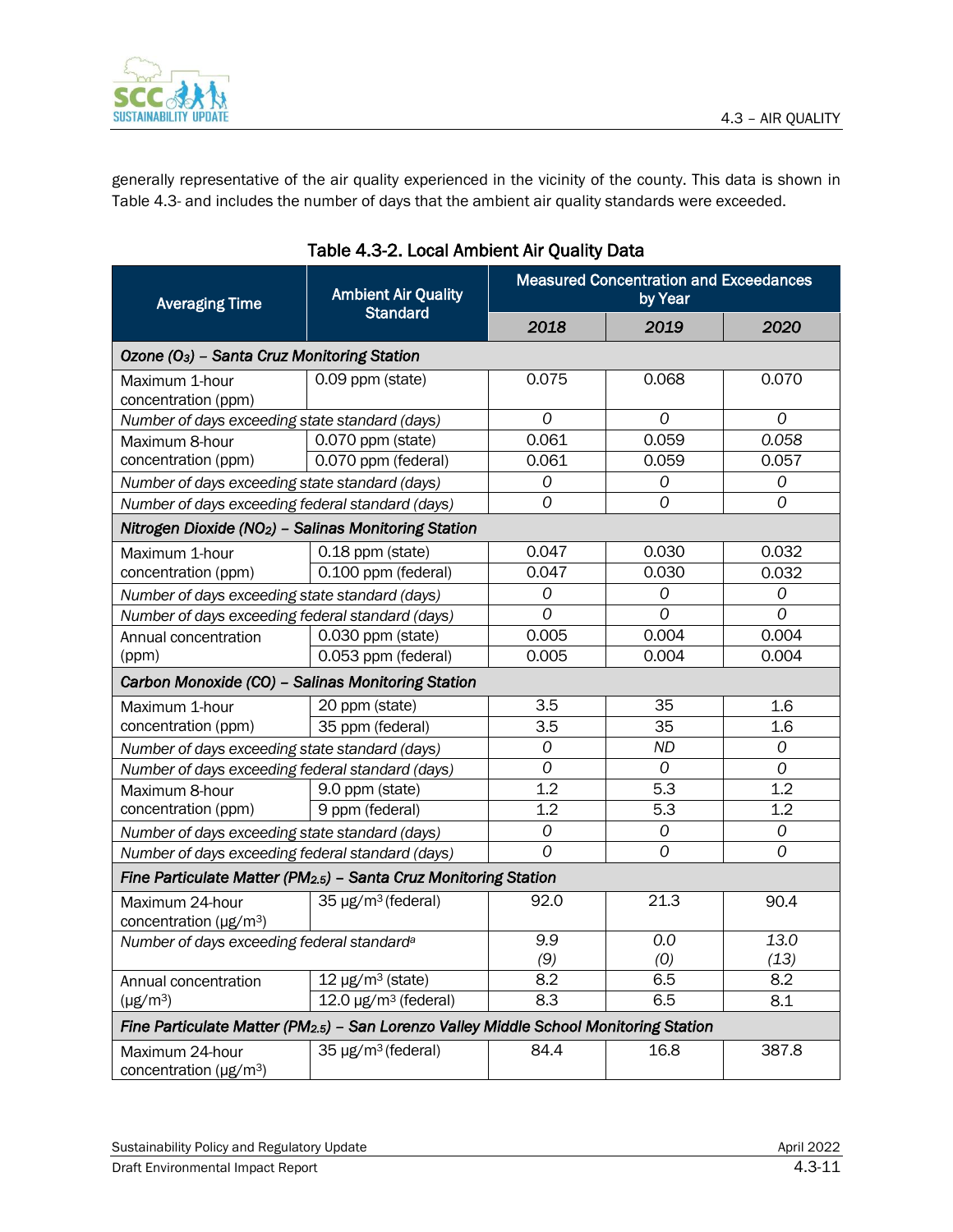| <b>Averaging Time</b>                                                        | <b>Ambient Air Quality</b><br><b>Standard</b> | <b>Measured Concentration and Exceedances</b><br>by Year |            |              |
|------------------------------------------------------------------------------|-----------------------------------------------|----------------------------------------------------------|------------|--------------|
|                                                                              |                                               | 2018                                                     | 2019       | 2020         |
| Number of days exceeding federal standard <sup>a</sup>                       |                                               | 6.5<br>(6)                                               | 0.0<br>(0) | 19.5<br>(19) |
| Annual concentration                                                         | $12 \mu g/m^3$ (state)                        | 6.6                                                      | 4.7        | 11.2         |
| $(\mu g/m^3)$                                                                | $12.0 \,\mu g/m^3$ (federal)                  | 6.5                                                      | 4.7        | 10.9         |
| Coarse Particulate Matter (PM <sub>10</sub> ) - Hollister Monitoring Station |                                               |                                                          |            |              |
| Maximum 24-hour                                                              | $50 \mu g/m^3$ (state)                        | ND.                                                      | ND.        | ND.          |
| concentration ( $\mu$ g/m <sup>3</sup> )                                     | $150 \mu g/m^3$ (federal)                     | 95.9                                                     | 130.7      | 159.0        |
| Number of days exceeding state standard <sup>a</sup>                         |                                               | ND                                                       | ND.        | ND.          |
| Number of days exceeding federal standard <sup>a</sup>                       |                                               | 0.0                                                      | 0.0        | 1.0          |
|                                                                              |                                               | (O)                                                      | (O)        | (1)          |
| Annual concentration<br>(state method) $(\mu g/m^3)$                         | $20 \mu g/m^3$ (state)                        | ND.                                                      | ND.        | ND.          |

#### Table 4.3-2. Local Ambient Air Quality Data

Sources: CARB 2021b; EPA 2021b.

Notes: ppm = parts per million;  $\mu$ g/m<sup>3</sup> = micrograms per cubic meter; ND = insufficient data available to determine the value.

Data taken from CARB iADAM (http://www.arb.ca.gov/adam) and EPA AirData (http://www.epa.gov/airdata/) represent the highest concentrations experienced over a given year.

Exceedances of national and California standards are only shown for  $O_3$  and particulate matter. Daily exceedances for particulate matter are estimated days because PM<sub>10</sub> and PM<sub>2.5</sub> are not monitored daily. All other criteria pollutants did not exceed national or California standards during the years shown. There is no national standard for 1-hour ozone, annual PM<sub>10</sub>, or 24-hour SO<sub>2</sub>, nor is there a state 24-hour standard for PM<sub>2.5</sub>.

San Lorenzo Valley Middle School Monitoring Station is located at 7179 Hacienda Way, Felton, 95018.

Santa Cruz Monitoring Station is located at 2544 Soquel Avenue, Santa Cruz CA 95060.

Salinas Monitoring Station is located at 855 E Laurel Drive, Salinas, 93901.

Hollister Monitoring Station is located at 1979 Fairview Road, Hollister, 95023.

a Measurements of PM<sub>10</sub> and PM<sub>2.5</sub> are usually collected every 6 days and every 1 to 3 days, respectively. Number of days exceeding the standards is a mathematical estimate of the number of days concentrations would have been greater than the level of the standard had each day been monitored. The numbers in parentheses are the measured number of samples that exceeded the standard.

# 4.3.2 Regulatory Framework

## 4.3.2.1 Federal Regulations

### Criteria Air Pollutants

The federal Clean Air Act, passed in 1970 and last amended in 1990, forms the basis for the national air pollution control effort. The EPA is responsible for implementing most aspects of the Clean Air Act, including setting NAAQS for major air pollutants; setting hazardous air pollutant (HAP) standards; approving state attainment plans; setting motor vehicle emission standards; issuing stationary source emission standards and permits; and establishing acid rain control measures, stratospheric O<sub>3</sub> protection measures, and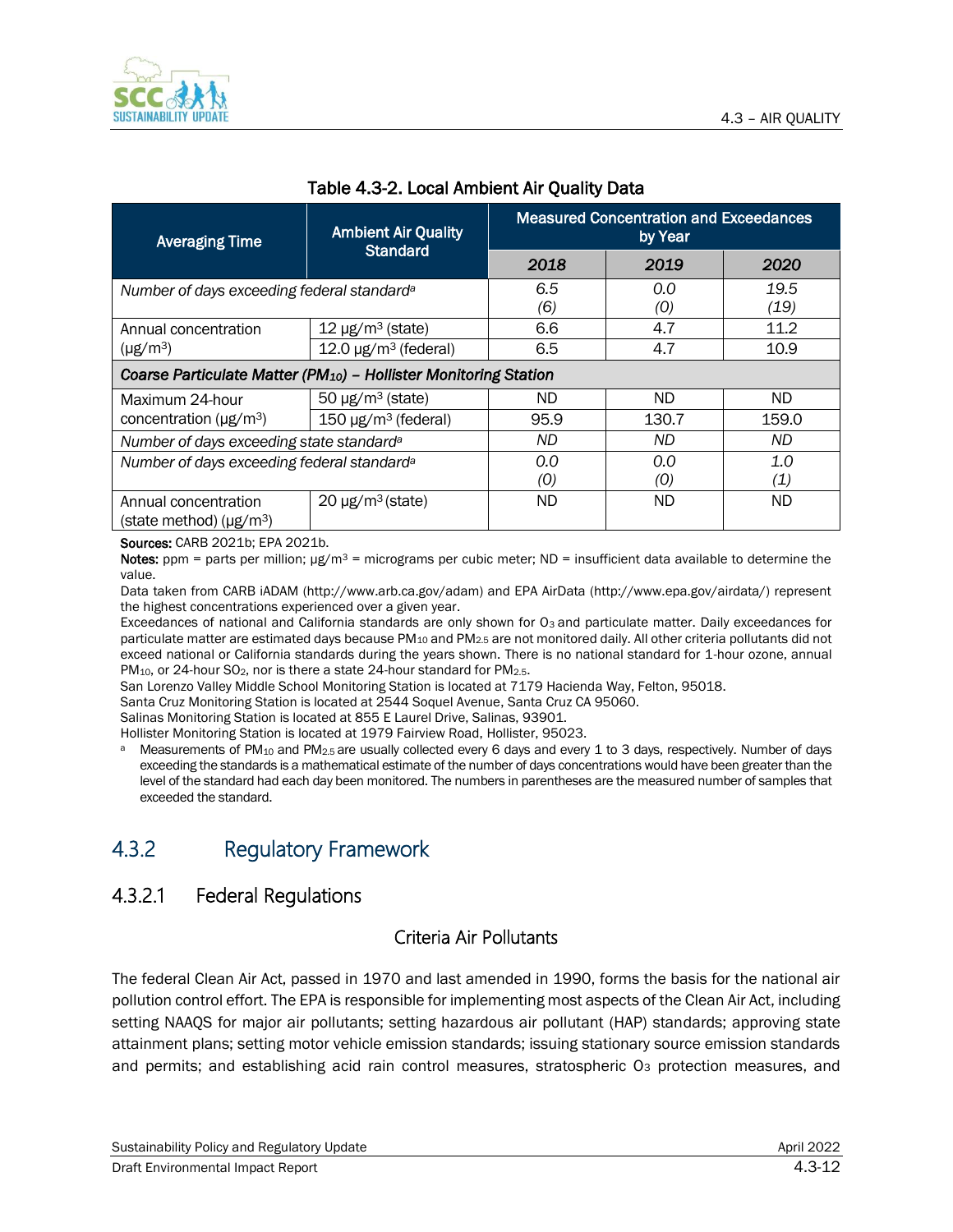

enforcement provisions. Under the Clean Air Act, NAAQS are established for the following criteria pollutants: O3, CO, NO2, SO2, PM10, PM2.5, and lead.

The NAAQS describe acceptable air quality conditions designed to protect the health and welfare of the citizens of the nation. The NAAQS (other than for O<sub>3</sub>, NO<sub>2</sub>, SO<sub>2</sub>, PM<sub>10</sub>, PM<sub>2.5</sub>, and those based on annual averages or arithmetic mean) are not to be exceeded more than once per year. NAAQS for O3, NO2, SO2, PM10, and PM2.5 are based on statistical calculations over 1- to 3-year periods, depending on the pollutant. The Clean Air Act requires the EPA to reassess the NAAQS at least every 5 years to determine whether adopted standards are adequate to protect public health based on current scientific evidence. States with areas that exceed the NAAQS must prepare a state implementation plan that demonstrates how those areas will attain the standards within mandated time frames.

### Hazardous Air Pollutants

The 1977 federal Clean Air Act amendments required the EPA to identify National Emission Standards for HAPs to protect public health and welfare. HAPs include certain VOCs, pesticides, herbicides, and radionuclides that present a tangible hazard, based on scientific studies of exposure to humans and other mammals. Under the 1990 federal Clean Air Act Amendments, which expanded the control program for HAPs, 189 substances and chemical families were identified as HAPs.

## 4.3.2.2 State Regulations

### Criteria Air Pollutants

The federal Clean Air Act delegates the regulation of air pollution control and the enforcement of the NAAQS to the states. In California, the task of air quality management and regulation has been legislatively granted to CARB, with subsidiary responsibilities assigned to air quality management districts and air pollution control districts at the regional and county levels. CARB, which became part of the California Environmental Protection Agency in 1991, is responsible for ensuring implementation of the California Clean Air Act of 1988, responding to the federal Clean Air Act, and regulating emissions from motor vehicles and consumer products.

CARB has established CAAQS, which are generally more restrictive than the NAAQS. As stated previously, an ambient air quality standard defines the maximum amount of a pollutant averaged over a specified period of time that can be present in outdoor air without harm to the public's health. For each pollutant, concentrations must be below the relevant CAAQS before an air basin can attain the corresponding CAAQS. Air quality is considered in attainment if pollutant levels are continuously below the CAAQS and violate the standards no more than once each year. The CAAQS for O<sub>3</sub>, CO, SO<sub>2</sub> (1-hour and 24-hour), NO<sub>2</sub>, PM<sub>10</sub>, and PM2.5 and visibility-reducing particles are values that are not to be exceeded. All others are not to be equaled or exceeded.

California air districts typically based their thresholds of significance for CEQA purposes on the levels that scientific and factual data demonstrate that the air basin can accommodate without affecting the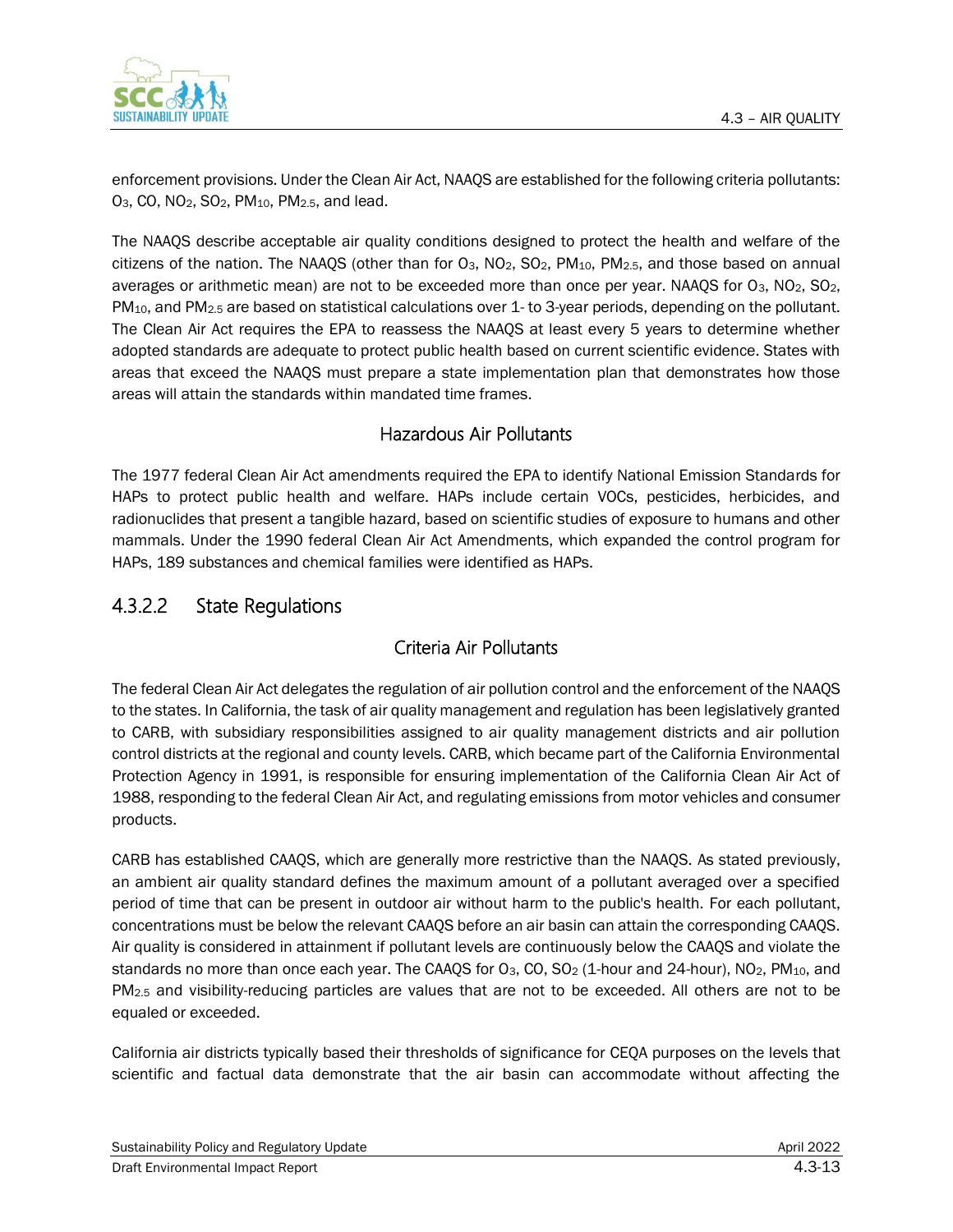

|                                                        |                                                        |                                                                                                                                                                                 |                                                                                                                                                                                                                                                                                                                                           | 4.3 - AIR QUALITY                          |
|--------------------------------------------------------|--------------------------------------------------------|---------------------------------------------------------------------------------------------------------------------------------------------------------------------------------|-------------------------------------------------------------------------------------------------------------------------------------------------------------------------------------------------------------------------------------------------------------------------------------------------------------------------------------------|--------------------------------------------|
|                                                        |                                                        | to the public's health. Table 4.3-3 presents the NAAQS and CAAQS.<br>Table 4.3-3. Ambient Air Quality Standards                                                                 | attainment date when attainment will be achieved in the air basin for the NAAQS or CAAQS. Thresholds<br>established by air districts are protective of human health, as they are based on attainment of the ambient air<br>quality standards, which reflect the maximum pollutant levels in the outdoor air that would not result in harm |                                            |
|                                                        | Averaging                                              | California Standards <sup>a</sup>                                                                                                                                               | National Standards <sup>b</sup>                                                                                                                                                                                                                                                                                                           |                                            |
| <b>Pollutant</b>                                       | <b>Time</b>                                            | Concentrations <sup>c</sup>                                                                                                                                                     | Primary <sup>c.d</sup>                                                                                                                                                                                                                                                                                                                    | Secondary <sup>c,e</sup>                   |
| O <sub>3</sub>                                         | 1 hour<br>8 hours                                      | 0.09 ppm (180 $\mu$ g/m <sup>3</sup><br>0.070 ppm (137 $\mu$ g/m <sup>3</sup> )                                                                                                 | 0.070 ppm $(137 \text{ µg/m}^3)^f$                                                                                                                                                                                                                                                                                                        | Same as Primaryf                           |
| NO <sub>2</sub>                                        | 1 hour<br>Annual<br>Arithmetic<br>Mean                 | 0.18 ppm (339 $\mu$ g/m <sup>3</sup> )<br>0.030 ppm $(57 \mu g/m^3)$                                                                                                            | 0.100 ppm (137 µg/m <sup>3</sup> )<br>0.053 ppm (100 $\mu$ g/m <sup>3</sup> )                                                                                                                                                                                                                                                             | Same as Primary<br>Standard                |
| CO                                                     | 1 hour<br>8 hours                                      | 20 ppm (23 mg/m <sup>3</sup> )<br>9.0 ppm $(10 \text{ mg/m}^3)$                                                                                                                 | 35 ppm (40 mg/m <sup>3</sup> )<br>9 ppm (10 mg/m <sup>3</sup> )                                                                                                                                                                                                                                                                           | None                                       |
| SO <sub>2</sub>                                        | 1 hour<br>3 hours                                      | 0.25 ppm (655 µg/m <sup>3</sup> )                                                                                                                                               | 0.075 ppm (196 µg/m <sup>3)h</sup>                                                                                                                                                                                                                                                                                                        | 0.5 ppm (1,300<br>$\mu$ g/m <sup>3</sup> ) |
|                                                        | 24 hours                                               | 0.04 ppm (105 $\mu$ g/m <sup>3</sup> )                                                                                                                                          | 0.14 ppm (for certain<br>areas) <sup>g</sup>                                                                                                                                                                                                                                                                                              |                                            |
|                                                        | Annual                                                 |                                                                                                                                                                                 | 0.030 ppm (for certain<br>areas) <sup>g</sup>                                                                                                                                                                                                                                                                                             |                                            |
| $PM_{10}$                                              | 24 hours<br>Annual<br>Arithmetic<br>Mean               | 50 µg/m <sup>3</sup><br>$20 \mu g/m^3$                                                                                                                                          | 150 µg/m <sup>3</sup>                                                                                                                                                                                                                                                                                                                     | Same as Primary<br>Standard                |
| PM <sub>2.5</sub>                                      | 24 hours                                               |                                                                                                                                                                                 | $35 \,\mathrm{\upmu g/m^3}$                                                                                                                                                                                                                                                                                                               | Same as Primary<br>Standard                |
|                                                        | Annual<br>Arithmetic<br>Mean                           | $12 \mu g/m^3$                                                                                                                                                                  | 12.0 $\mu$ g/m <sup>3i</sup>                                                                                                                                                                                                                                                                                                              | 15.0 $\mu$ g/m <sup>3</sup>                |
| Lead                                                   | 30-day Average                                         | $1.5 \,\mathrm{\upmu g/m^3}$                                                                                                                                                    |                                                                                                                                                                                                                                                                                                                                           |                                            |
|                                                        | Calendar<br>Quarter                                    |                                                                                                                                                                                 | $1.5 \,\mathrm{\upmu g/m^3}$ (for certain<br>area <sup>k</sup>                                                                                                                                                                                                                                                                            |                                            |
|                                                        | Rolling 3-Month<br>Average                             |                                                                                                                                                                                 | $0.15 \,\mathrm{\upmu g/m^3}$                                                                                                                                                                                                                                                                                                             |                                            |
| Hydrogen sulfide                                       | 1 hour                                                 | 0.03 ppm $(42 \text{ µg/m}^3)$                                                                                                                                                  |                                                                                                                                                                                                                                                                                                                                           |                                            |
| Vinyl Chloride                                         | 24 hours                                               | 0.01 ppm (26 $\mu$ g/m <sup>3</sup> ) <sup>j</sup>                                                                                                                              | $\overline{\phantom{0}}$                                                                                                                                                                                                                                                                                                                  |                                            |
| <b>Sulfates</b><br>Visibility<br>reducing<br>particles | 24 hours<br>8 hour (10:00<br>a.m. to 6:00<br>p.m. PST) | $25 \mu g/m^3$<br>Insufficient amount to<br>produce an extinction<br>coefficient of 0.23 per<br>kilometer due to particles<br>when the relative<br>humidity is less than<br>70% | $\overline{\phantom{0}}$                                                                                                                                                                                                                                                                                                                  | $\qquad \qquad -$                          |

### <span id="page-13-0"></span>Table 4.3-3. Ambient Air Quality Standards

Source: CARB 2016.

Sustainability Policy and Regulatory Update April 2022 and Sustainability Policy and Regulatory Update April 2022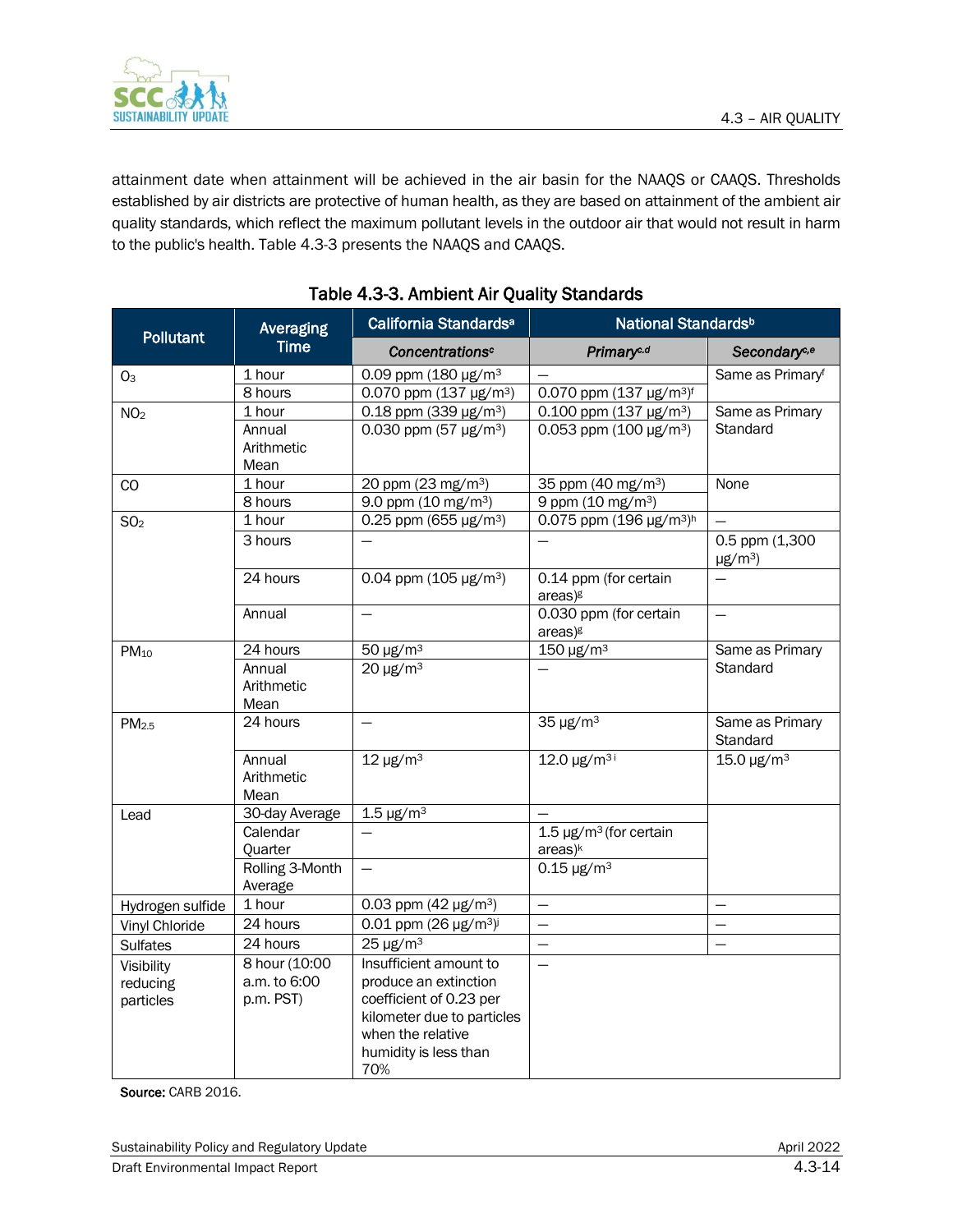

| Table 4.3-3. Ambient Air Quality Standards |  |  |  |
|--------------------------------------------|--|--|--|
|--------------------------------------------|--|--|--|

| Pollutant' | Averaging   | California Standards <sup>a</sup> | National Standards <sup>b</sup> |                          |
|------------|-------------|-----------------------------------|---------------------------------|--------------------------|
|            | <b>Time</b> | Concentrations <sup>c</sup>       | Primary <sup>c.d</sup>          | Secondary <sup>c,e</sup> |

- Notes: ppm = parts per million by volume;  $\mu g/m^3$  = micrograms per cubic meter; mg/m<sup>3</sup> = milligrams per cubic meter. California standards for O<sub>3</sub>, CO, SO<sub>2</sub> (1-hour and 24-hour), NO<sub>2</sub>, suspended particulate matter-PM<sub>10</sub>, PM<sub>2.5</sub>, and visibility-reducing particles, are values that are not to be exceeded. All others are not to be equaled or exceeded. CAAQS are listed in the Table of Standards in 17 CCR Section 70200.
- National standards (other than O<sub>3</sub>, NO<sub>2</sub>, SO<sub>2</sub>, particulate matter, and those based on annual averages or annual arithmetic mean) are not to be exceeded more than once a year. The O<sub>3</sub> standard is attained when the fourth highest 8-hour concentration measured at each site in a year, averaged over 3 years, is equal to or less than the standard. For PM10, the 24-hour standard is attained when the expected number of days per calendar year with a 24-hour average concentration above 150  $\mu$ g/m<sup>3</sup> is equal to or less than one. For PM<sub>2.5</sub>, the 24-hour standard is attained when 98% of the daily concentrations, averaged over 3 years, are equal to or less than the standard.
- $\degree$  Concentration expressed first in units in which it was promulgated. Equivalent units given in parentheses are based upon a reference temperature of 25°C and a reference pressure of 760 torr. Most measurements of air quality are to be corrected to a reference temperature of 25°C and a reference pressure of 760 torr; ppm in this table refers to ppm by volume, or micromoles of pollutant per mole of gas.
- <sup>d</sup> National Primary Standards: The levels of air quality necessary, with an adequate margin of safety to protect the public health.
- <sup>e</sup> National Secondary Standards: The levels of air quality necessary to protect the public welfare from any known or anticipated adverse effects of a pollutant.
- On October 1, 2015, the primary and secondary NAAQS for O<sub>3</sub> were lowered from 0.075 ppm to 0.070 ppm.
- <sup>g</sup> To attain the 1-hour national standard, the 3-year average of the annual 98th percentile of the 1-hour daily maximum concentrations at each site must not exceed 100 parts per billion (ppb). Note that the national 1-hour standard is in units of ppb. California standards are in units of ppm. To directly compare the national 1-hour standard to the California standards the units can be converted from ppb to ppm. In this case, the national standard of 100 ppb is identical to 0.100 ppm.
- h On June 2, 2010, a new 1-hour SO<sub>2</sub> standard was established and the existing 24-hour and annual primary standards were revoked. To attain the 1-hour national standard, the 3-year average of the annual 99th percentile of the 1-hour daily maximum concentrations at each site must not exceed 75 ppb. The 1971 SO<sub>2</sub> national standards (24-hour and annual) remain in effect until 1 year after an area is designated for the 2010 standard, except that in areas designated non-attainment of the 1971 standards, the 1971 standards remain in effect until implementation plans to attain or maintain the 2010 standards are approved.
- On December 14, 2012, the national annual PM<sub>2.5</sub> primary standard was lowered from 15 μg/m<sup>3</sup> to 12.0 μg/m<sup>3</sup>. The existing national 24-hour PM2.5 standards (primary and secondary) were retained at 35 μg/m3, as was the annual secondary standard of 15 μg/m<sup>3</sup>. The existing 24-hour PM<sub>10</sub> standards (primary and secondary) of 150 μg/m<sup>3</sup> also were retained. The form of the annual primary and secondary standards is the annual mean, averaged over 3 years.
- CARB has identified lead and vinyl chloride as TACs with no threshold level of exposure for adverse health effects determined. These actions allow for the implementation of control measures at levels below the ambient concentrations specified for these pollutants.
- k The national standard for lead was revised on October 15, 2008, to a rolling 3-month average. The 1978 lead standard (1.5 μg/m<sup>3</sup> as a quarterly average) remains in effect until one year after an area is designated for the 2008 standard, except that in areas designated non-attainment for the 1978 standard, the 1978 standard remains in effect until implementation plans to attain or maintain the 2008 standard are approved.

### Toxic Air Contaminants

The state Air Toxics Program was established in 1983 under AB 1807 (Tanner). The California TAC list identifies more than 700 pollutants, of which carcinogenic and noncarcinogenic toxicity criteria have been established for a subset of these pollutants pursuant to the California Health and Safety Code. In accordance with AB 2728, the state list includes the federal HAPs. In 1987, the Legislature enacted the Air Toxics "Hot Spots" Information and Assessment Act of 1987 (AB 2588) to address public concern over the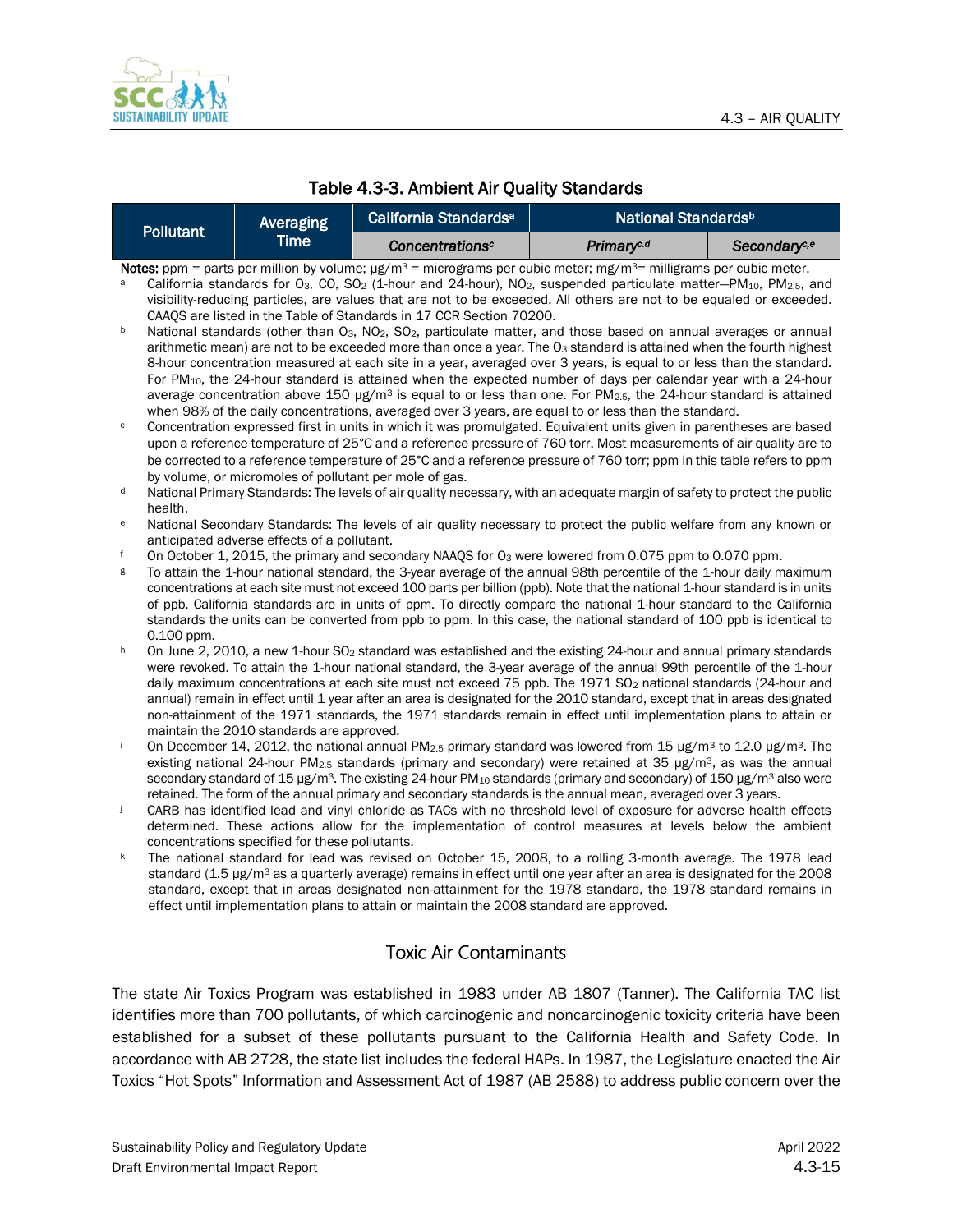

release of TACs into the atmosphere. AB 2588 law requires facilities emitting toxic substances to provide local air pollution control districts with information that will allow an assessment of the air toxics problem, identification of air toxics emissions sources, location of resulting hotspots, notification of the public exposed to significant risk, and development of effective strategies to reduce potential risks to the public over 5 years. TAC emissions from individual facilities are quantified and prioritized. "High-priority" facilities are required to perform a health risk assessment, and if specific thresholds are exceeded, the facility operator is required to communicate the results to the public in the form of notices and public meetings.

In 2000, CARB approved a comprehensive Diesel Risk Reduction Plan to reduce diesel emissions from both new and existing diesel-fueled vehicles and engines (CARB 2000). The regulation is anticipated to result in an 80% decrease in statewide diesel health risk in 2020 compared with the diesel risk in 2000. Additional regulations apply to new trucks and diesel fuel, including the On-Road Heavy Duty Diesel Vehicle (In-Use) Regulation, the On-Road Heavy Duty (New) Vehicle Program, the In Use Off-Road Diesel Vehicle Regulation, and the New Off-Road Compression-Ignition (Diesel) Engines and Equipment Program. These regulations and programs have timetables by which manufacturers must comply and existing operators must upgrade their diesel-powered equipment. There are several airborne toxic control measures that reduce diesel emissions, including In-Use Off-Road Diesel-Fueled Fleets (13 CCR Section 2449 et seq.), In-Use On-Road Diesel-Fueled Vehicles (13 CCR Section 2025), and Limit Diesel-Fueled Commercial Motor Vehicle Idling (13 CCR Section 2485).

### California Health and Safety Code Section 41700

Section 41700 of the Health and Safety Code states that a person shall not discharge from any source whatsoever quantities of air contaminants or other material that cause injury, detriment, nuisance, or annoyance to any considerable number of persons or to the public; or that endanger the comfort, repose, health, or safety of any of those persons or the public; or that cause, or have a natural tendency to cause, injury or damage to business or property (Health and Safety Code Section 41700). This section also applies to sources of objectionable odors.

## 4.3.2.3 Regional Regulations

### Monterey Bay Air Resources District

The MBARD is the regional agency responsible for the regulation and enforcement of federal, state, and local air pollution control regulations in the Air Basin, where the proposed project is located. The MBARD operates monitoring stations in the Air Basin, develops rules and regulations for stationary sources and equipment, prepares emissions inventory and air quality management planning documents, and conducts source testing and inspections. The MBARD's Air Quality Management Plans (AQMPs) include control measures and strategies to be implemented to attain CAAQS and NAAQS in the Air Basin. The MBARD then implements these control measures as regulations to control or reduce criteria pollutant emissions from stationary sources or equipment.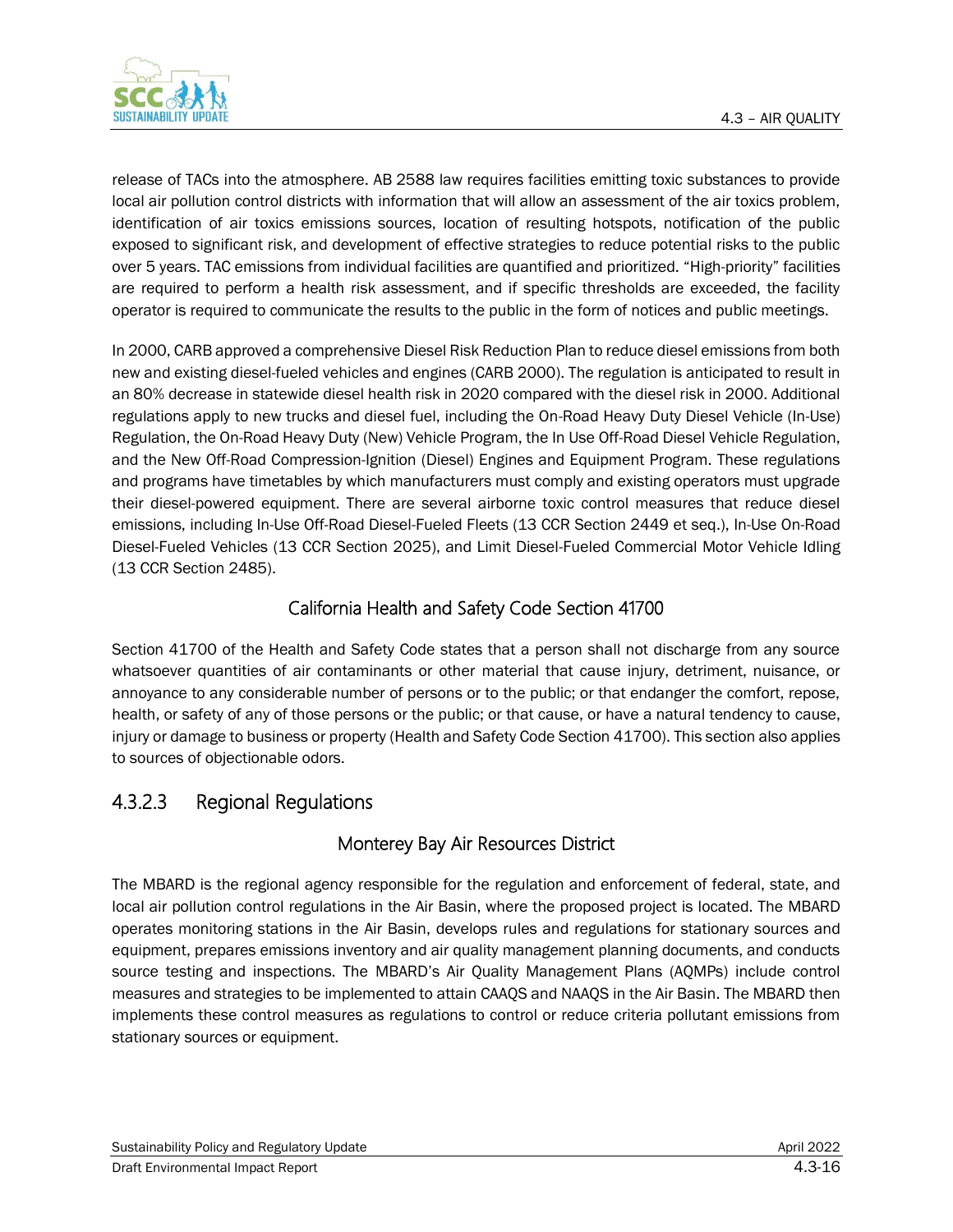

### *Air Quality Management Plan*

The 1991 AQMP for the Monterey Bay Area was the first plan prepared in response to the California Clean Air Act of 1988, which established specific planning requirements to meet the O<sub>3</sub> standard. The California Clean Air Act requires that the AQMP be updated every 3 years. The most recent update is the *2012–2015 Air Quality Management Plan* (2012–2015 AQMP), which was adopted in March 2017, and is an update to the elements included in the 2012 AQMP. The primary elements updated from the 2012 AQMP are the air quality trends analysis, emission inventory, and mobile source programs.

At the time the 2012-2015 AQMP was written, the Air Basin had been a nonattainment area for the CAAQS for both O<sub>3</sub> and PM<sub>10</sub>.4 The AQMP addresses only attainment of the O<sub>3</sub> CAAQS. Attainment of the PM<sub>10</sub> CAAQS is addressed in the MBARD's *2005 Report on Attainment of the California Particulate Matter Standards in the Monterey Bay Region* (Particulate Matter Plan), which was adopted in December 2005 and is summarized further below. Maintenance of the 8-hour NAAQS for O3 is addressed in MBARD's *2007 Federal Maintenance Plan for Maintaining the National Ozone Standard in the Monterey Bay Region* (Federal Maintenance Plan), which was adopted in March 2007 and is also summarized below.

The AQMP's emission inventory, a key component of the plan, is an estimate of the amount of ozone precursors emitted into the air each day by man-made (anthropogenic) activities. The inventory represents emissions of ROG and NO<sub>x</sub> (tons per day) on a typical weekday during the May through October O<sub>3</sub> season. The inventory includes stationary sources, area-wide sources and mobile sources. Stationary sources include typically large facilities such as power plants or cement plants, while area-wide sources include an aggregate of individually smaller sources, which when grouped together have significant emissions such as consumer products or residential fuel consumption. Mobile sources consist of the numerous cars and trucks that travel the streets and highways of the Air Basin, as well as other mobile sources such as offroad agricultural and construction equipment, trains and aircraft (MBARD 2017).

The emissions forecasts consider growth factors, such as population, housing, employment, industrial output, vehicle miles traveled (VMT), etc., developed by state and local agencies, such as Association of Monterey Bay Area Governments (AMBAG). The 2012-2015 AQMP demonstrated how progress had been made toward achieving the  $O<sub>3</sub>$  CAAQS between 2006 to 2015 even with some population growth during that same period. Without emission controls, increases in precursor emissions would correspond directly with increases in population. Although the population trend has increased slightly, the number of exceedance days continued to decline during the past 10 years. More stringent and protective emissions standards for automobiles, power plants and other sources of ozone precursors have outpaced population growth with the net result being an improvement in air quality. Specifically, the following list from the 2012- 2015 AQMP summarizes some of the key programs and rules that have and will continue to reduce emissions while population increases (MBARD 2017):

**CARB's Low Emission Vehicle Program** – This program is key to major declines for  $NO<sub>x</sub>$  and ROG emissions from on-road motor vehicles.

The Air Basin is currently designated in attainment of the  $O_3$  CAAQS, and therefore, the MBARD is no longer required to update the AQMP.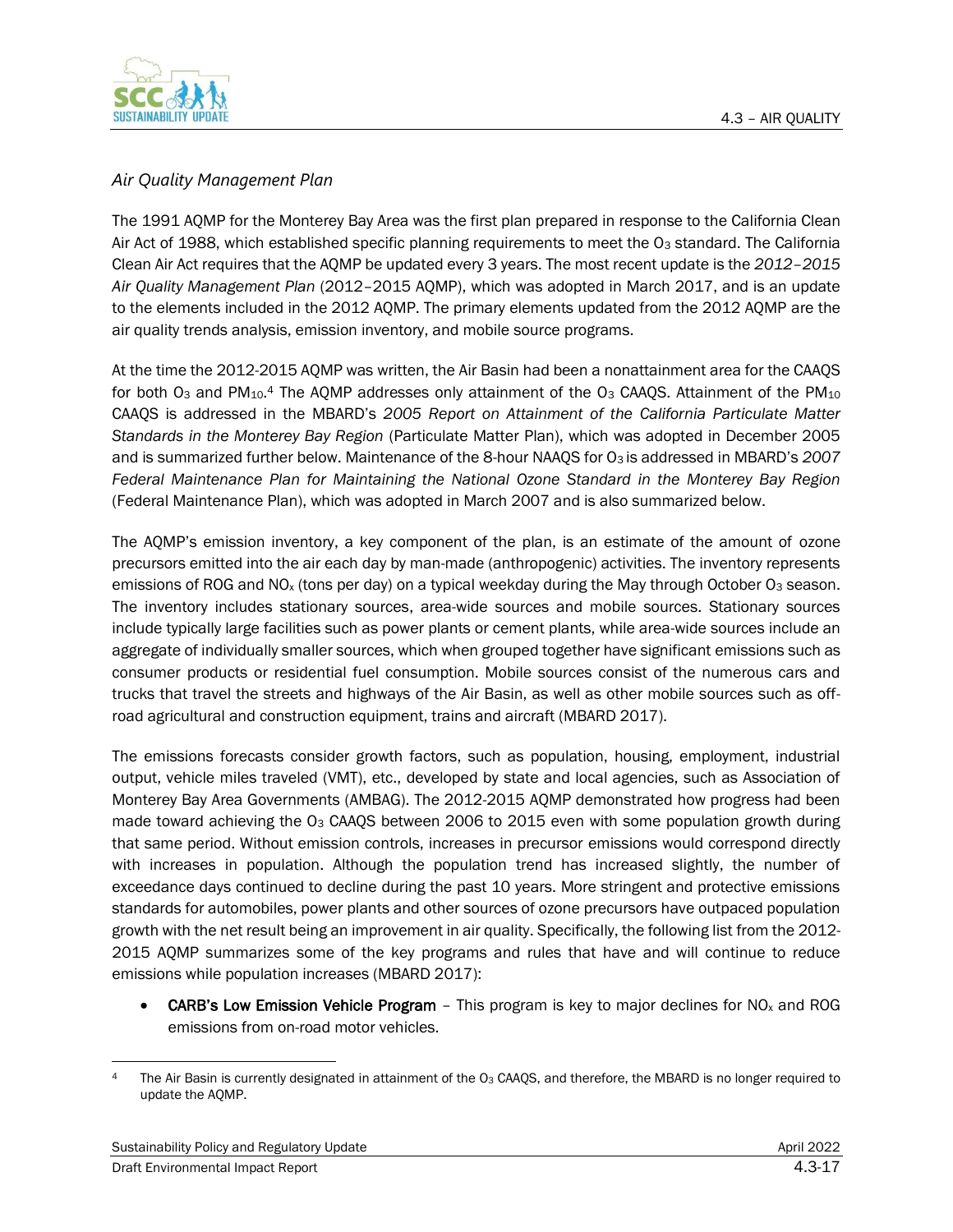

- **CARB's Off-Road Motor Vehicle Program** Similar to the above program, CARB's off-road motor vehicle program is responsible for reductions in  $NO<sub>x</sub>$  emissions from diesel powered off-road trucks, agricultural equipment and other heavy-duty equipment.
- CARB's Advanced Clean Cars This CARB program promotes new technologies for motor vehicles including low emission and zero emission vehicles as well as clean fuels.
- District Rule 431, Emissions from Electric Power Boilers This rule reduced the MBARD's NO<sub>x</sub> inventory by about 20 tons per day due to reductions from the Moss Landing Power Plant. Total  $NO<sub>x</sub>$  emissions from the plant, including its newer high efficiency gas turbines are less than 2 tons per day.
- District Rule 1002 Transfer of Gasoline into Vehicle Fuel Tanks This rule continues to produce a better than 90% reduction in ROG as well as toxic emissions from the gasoline vapors emitted during refueling of motor vehicles.
- District Rule 426 Architectural Coatings The purpose of this Rule is to limit the emissions of VOCs in the formulation of various architectural coatings.

Of note, the 2012-2015 AQMP indicates that despite a significant overall increase in population of over 152,292 persons within the Air Basin between 2010 and 2035 (21% increase), emissions of NO<sub>x</sub> are expected to decrease by over 20 tons per day (44% decrease) in that same time period.

#### *Federal Maintenance Plan*

The Federal Maintenance Plan (May 2007) presents the strategy for maintaining the NAAQS for  $O<sub>3</sub>$  in the Air Basin. It is an update to an earlier maintenance plan (1994) that was prepared for maintaining the 1 hour NAAQS for O<sub>3</sub> and has since been revoked and superseded by the current 8-hour O<sub>3</sub> standard. Effective June 15, 2004, the EPA designated the Air Basin as an attainment area for the 8-hour NAAQS for O3. The plan includes an emission inventory for the years 1990 to 2030 for ROG and NO<sub>x</sub>, the two primary O<sub>3</sub> precursor gases. A contingency plan is included to ensure that any future violation of the standard is promptly corrected (MBARD 2007).

#### *Particulate Matter Plan*

The purpose of the Particulate Matter Plan (December 2005) is to fulfill the requirements of Senate Bill 655, which was approved by the Legislature in 2003 with the objective of reducing public exposure to particulate matter. The legislation requires CARB, in conjunction with local air pollution control districts, to adopt a list of the most readily available, feasible, and cost-effective control measures that could be implemented by air pollution control districts to reduce ambient levels of particulate matter in their air basins (MBARD 2005). The Particulate Matter Plan's proposed activities include control measures for fugitive dust, public education, administrative functions, and continued enhancements to the MBARD's smoke management and emission-reduction incentive programs.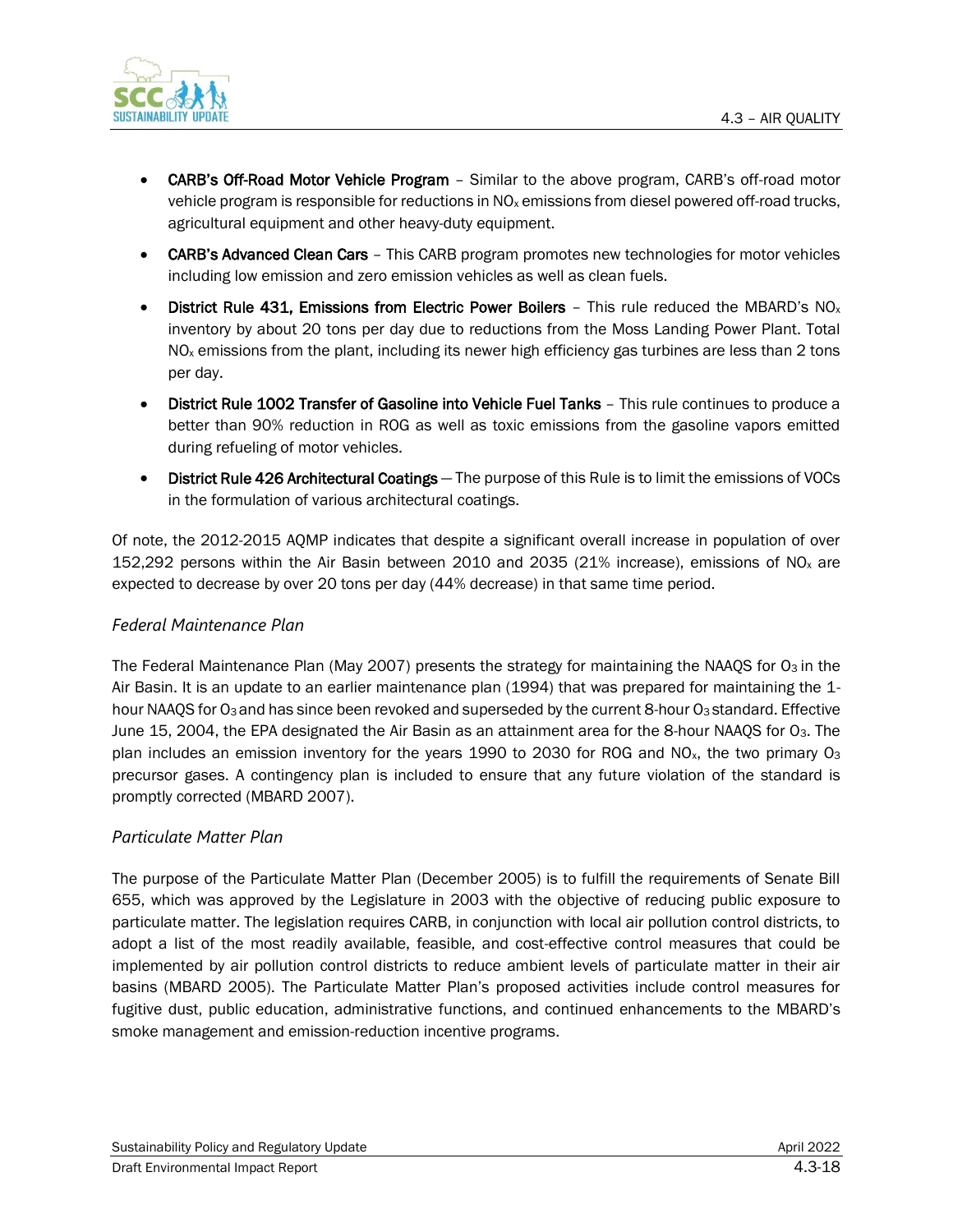

### *Rules and Regulations*

The MBARD establishes and administers a program of rules and regulations to attain and maintain state and national air quality standards and regulations related to TACs. Rules and regulations that may apply to the proposed project include the following:

- Regulation IV (Prohibitions), Rule 400 (Visible Emissions). This rule provides limits for visible emissions for sources within the MBARD jurisdiction.
- Regulation IV (Prohibitions), Rule 402 (Nuisances). This rule establishes a prohibition against sources creating public nuisances while operating within the MBARD jurisdiction.
- Regulation IV (Prohibitions), Rule 403 (Particulate Matter). This rule provides particulate matter emissions limits for sources operating within the MBARD jurisdiction.
- Regulation IV (Prohibitions), Rule 424 (National Emission Standards for Hazardous Air Pollutions). This rule is to provide clarity on the MBARD's enforcement authority for the National Emission Standards for Hazardous Air Pollution including asbestos from demolition.
- Regulation IV (Prohibitions), Rule 425 (Use of Cutback Asphalt). This rule establishes VOC emissions limits associated with the use of cutback and emulsified asphalts.
- Regulation IV (Prohibitions), Rule 426 (Architectural Coatings). This rule establishes VOC emissions limits associated with the use of architectural coatings.

### 4.3.2.4 Local Regulations

### County of Santa Cruz General Plan/Local Coastal Program

California Government Code Section 65302(g) requires the development of Safety Elements. The County of Santa Cruz General Plan/LCP is a comprehensive, long-term planning document for the unincorporated areas of the county and includes the County's LCP, which was certified by the California Coastal Commission in 1994. The County General Plan and LCP provides policies and programs to establish guidelines for future growth and all types of physical developments. In September 2020, the County Board of Supervisors adopted revisions to the General Plan Public Safety Element. The revisions (all except sections related to coastal bluffs and beaches) were approved by the Coastal Commission in February 2022 subject to County acceptance of modifications. Relevant policies are reviewed in Section 4.3.3.3.

### Santa Cruz County Code

To minimize conflicts between agricultural lands and non-agricultural uses (such as odors), Santa Cruz County Code (SCCC) section 16.50.095 requires a 200-foot agricultural buffer setback between habitable uses and land designated as an Agricultural Resource Type in the County General Plan/LCP. The buffer is measured from the proposed habitable area and/or habitable structure to the property line of the parcel designated as an Agricultural Resource Type. Agricultural buffer reductions can be approved if features are proposed or present that mitigate potential negative impacts to adjacent or surrounding commercial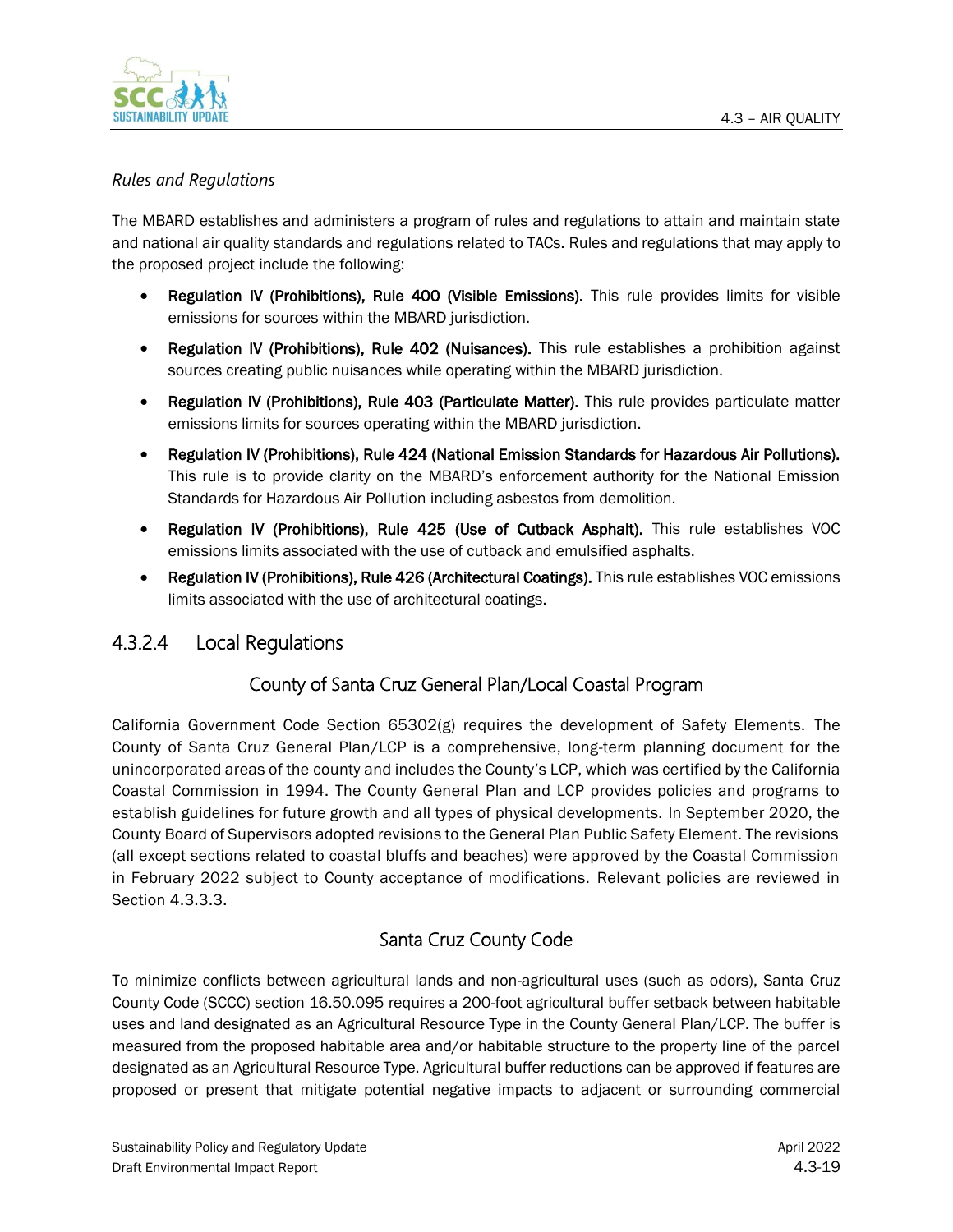

agricultural land. Existing mitigations can include changes in topography, permanent substantial vegetation, or other physical barriers between the agriculture and non-agricultural uses. Proposed mitigations include the establishment of a physical barrier, typically a 6-foot-tall solid wood fence with a vegetative buffer and the recordation of a Statement of Acknowledgment on the property title which discloses the potential for conflicts between the agricultural and non-agricultural uses.

## 4.3.3 Impacts and Mitigation Measures

## 4.3.3.1 Thresholds of Significance

The thresholds of significance used to evaluate the impacts of the proposed project related to air quality are based on Appendix G of the CEQA Guidelines and, if applicable, other agency standards, as listed below. A significant impact would occur if the project would:

- AIR-1 Conflict with or obstruct implementation of the applicable air quality plan.
- AIR-2 Result in a cumulatively considerable net increase of any criteria pollutant for which the project region is non-attainment under an applicable federal or state ambient air quality standard.
- AIR-3 Expose sensitive receptors to substantial pollutant concentrations.
- AIR-4 Result in other emissions (such as those leading to odors) adversely affecting a substantial number of people.

The MBARD has established quantitative project-level thresholds of significance for criteria air pollutants of concern for construction and operations (MBARD 2008). However, the MBARD recommends that:

The air quality analysis of an EIR (Program EIR or otherwise) for a general plan, specific plan, or zoning ordinance should defer any unknown impacts for subsequent EIRs or negative declarations. When comparing the project to an adopted plan or policy, the analysis should examine the existing physical conditions at the time the notice of preparation is published, or if no notice of preparation is published, at the time environmental analysis is commenced as well as potential future conditions discussed in the existing plan (CEQA Guidelines §15125[e]). The EIR should focus on the project's cumulative air quality impact on regional ozone and its localized impact on carbon monoxide levels. A project's cumulative impact should be analyzed by determining its consistency with the AQMP.... Its localized impact should be assessed by identifying whether build-out would create or substantially contribute to carbon monoxide "hotspots" where federal or state AAQS are exceeded. (MBARD 2008)

As noted above, consistency with the AQMP is used by MBARD to determine a project's cumulative impact on regional air quality (i.e., O<sub>3</sub> levels). Projects that are not consistent with the AOMP have not been accommodated in the AQMP and will have a significant cumulative impact on regional air quality unless emissions are totally offset (MBARD 2008).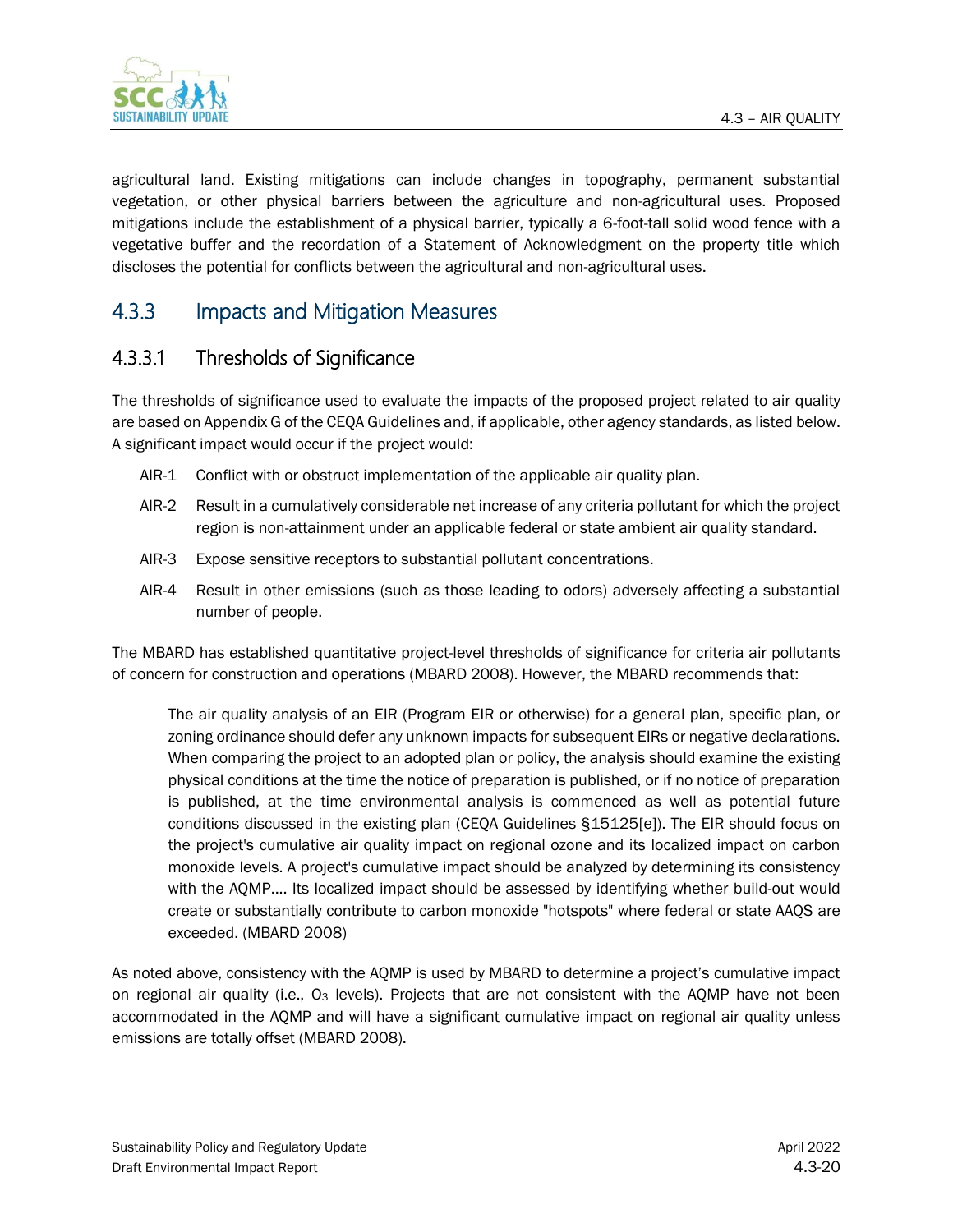

For localized CO, the MBARD does not have screening levels for intersection traffic that could result in potential CO hotspots; however, several other air districts have established these levels, which are described below to provide context of the magnitude of hourly volumes that could result in significant localized CO:

- The South Coast Air Quality Management District (SCAOMD) conducted CO modeling for its 2003 Air Quality Management Plan (SCAQMD 2003) for the four worst-case intersections in the South Coast Air Basin. At the time the 2003 AQMP was prepared, the intersection of Wilshire Boulevard and Veteran Avenue was the most congested intersection in Los Angeles County, with an average daily traffic volume of approximately 100,000 vehicles per day. Using CO emission factors for 2002, the peak modeled CO 1-hour concentration was estimated to be 4.6 ppm at the intersection of Wilshire Boulevard and Veteran Avenue. Accordingly, CO concentrations at congested intersections would not exceed the 1-hour or 8-hour CO CAAQS unless projected daily traffic would be at least more than 100,000 vehicles per day.
- The Bay Area Air Quality Management District (BAAOMD) determined that projects would result in a less-than-significant impact to localized CO concentrations if (1) project traffic would not increase traffic volumes at affected intersections to more than 44,000 vehicles per hour, or (2) project traffic would not increase traffic volumes at affected intersections to more than 24,000 vehicles per hour where vertical and/or horizontal mixing is substantially limited (e.g., tunnel, parking garage, bridge underpass, natural or urban street canyon, below-grade roadway) (BAAQMD 2017).

The BAAQMD screening criterion of 24,000 vehicles per hour has been applied to this project as a metric to evaluate CO hotspots. This is a conservative criterion, since vertical and/or horizontal mixing is not limited at the affected intersections proximate to urban areas.

Health effects from carcinogenic air toxics are usually described in terms of cancer risk. The MBARD recommends an incremental cancer risk threshold of 10 in 1 million. "Incremental cancer risk" is the net increased likelihood that a person continuously exposed to concentrations of TACs resulting from a project over a 9-, 30-, and 70-year exposure period will contract cancer based on the use of standard Office of Environmental Health Hazard Assessment risk-assessment methodology. In addition, some TACs have noncarcinogenic effects. The MBARD recommends a Hazard Index of 1 or more for acute (short-term) and chronic (long-term) effects.<sup>5</sup>

## 4.3.3.2 Analytical Methods

### Potential Growth Assumptions

Adoption and implementation of the proposed Sustainability Update would not directly result in impacts related to air quality. However, the proposed General Plan/LCP and SCCC amendments could lead to

<sup>5</sup> Non-cancer adverse health risks are measured against a hazard index, which is defined as the ratio of the predicted incremental exposure concentrations of the various noncarcinogens from the Project to published reference exposure levels that can cause adverse health effects.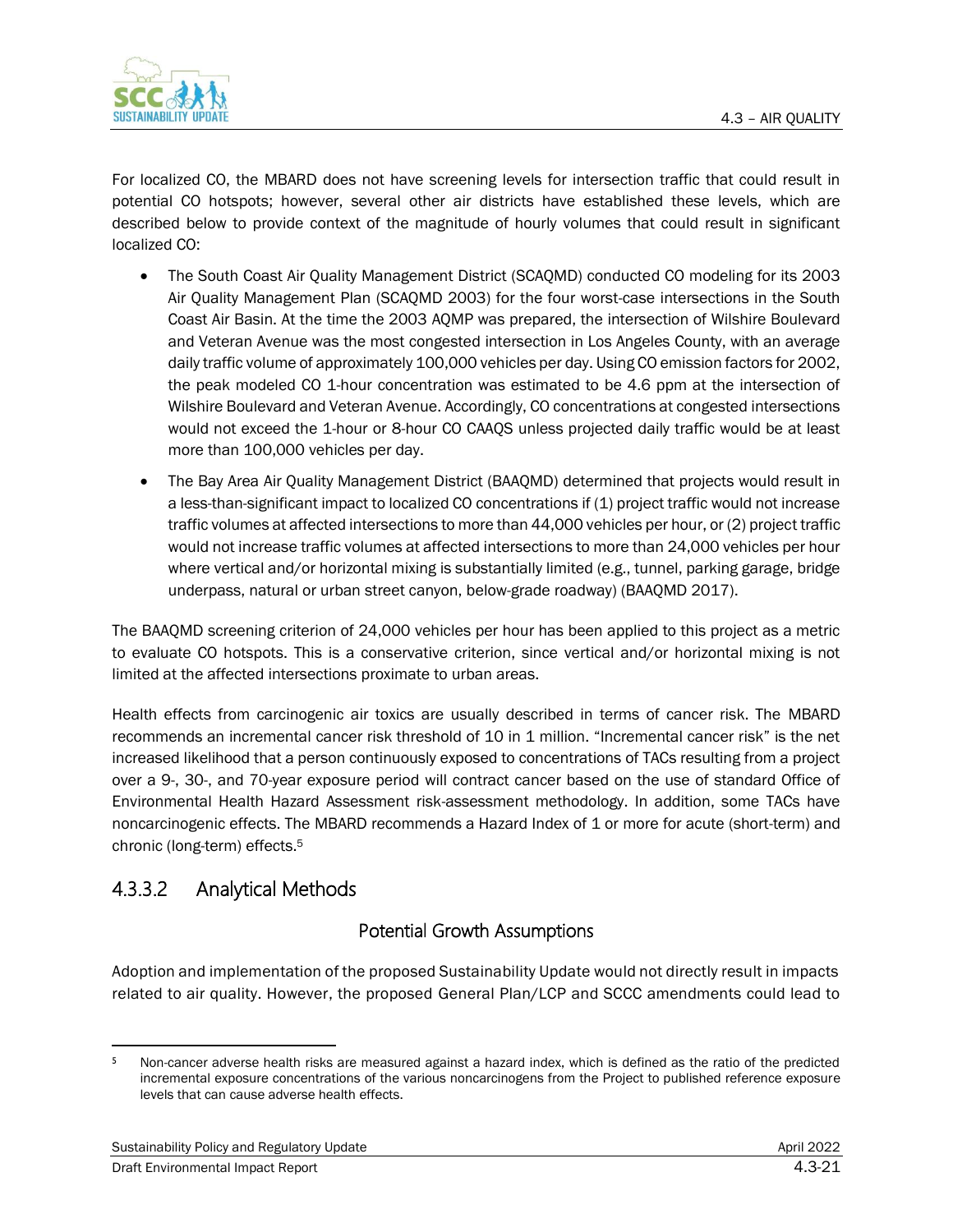

future development, indirectly resulting in potential impacts related to air quality. The County Design Guidelines component of the proposed project does not include guidelines related to air quality.

Amendments to the General Plan/LCP include policies that support new development, redevelopment, and potential intensified development, primarily within the Urban Services Line (USL), As described in the Section 4.0, Introduction to Analyses, this environmental impact report (EIR) estimates the potential to accommodate approximately 4,500 housing units throughout the county over existing conditions as shown on Table 4.0-2, with approximately 75% projected to occur within urban areas. This EIR also estimates the potential to accommodate approximately 6,210,000 square feet of nonresidential uses as shown on Table 4.0-3, with approximately 60% expected to occur within urban areas. These forecasts provide an estimate of potential growth that could occur as a result of adoption and implementation of the proposed Sustainability Update for the purpose of evaluation in this EIR. This estimate of growth may or may not occur, and this estimate does not establish a limit to development. Annual limits for residential units are set annually by the County pursuant to Measure J and SCCC provisions as explained in Section 4.13 of this EIR, Population and Housing. Additionally, some of this projected development and growth would occur under the existing General Plan/LCP without the proposed project.

### EIR Notice of Preparation Comments

Public and agency comments were received during the public scoping period in response to the Notice of Preparation (NOP), which is included in Appendix A. A summary of the comments received during the scoping period for this EIR, as well as written comments received, are included in Appendix B. Issues identified in public comments related to potentially significant effects on the environment under the California Environmental Quality Act (CEQA) and issues raised by responsible and trustee agencies are identified and addressed in this EIR. There were no comments related to air quality.

## 4.3.3.3 Project Impact Analysis

Impact AIR-1: Air Quality Plan Implementation (Significance Threshold AIR-1). Adoption and implementation of the proposed Sustainability Update would not conflict with or obstruct implementation of the appliable air quality plan. (*Less than Significant*)

Adoption and implementation of the proposed Sustainability Update would not obstruct implementation of the region's "Air Quality Management Plan" (AQMP) as the AQMP is independently developed and implemented by the MBARD. However, the State CEQA Guidelines §15125(d) requires that an EIR discuss consistency between a proposed project and applicable regional plans, including the AQMP. The MBARD's "CEQA Guidelines" consider inconsistency with the AQMP to be a significant cumulative adverse air quality impact. The AQMP is prepared to address attainment of the state AAQS and maintenance of the federal O<sub>3</sub> AAQS. The plan accommodates growth by projecting growth in emissions based on different indicators. For example, population forecasts adopted by the AMBAG are used to forecast population-related emissions. Through the planning process, emissions growth is offset by basinwide controls on stationary, area, and transportation sources of air pollution (MBARD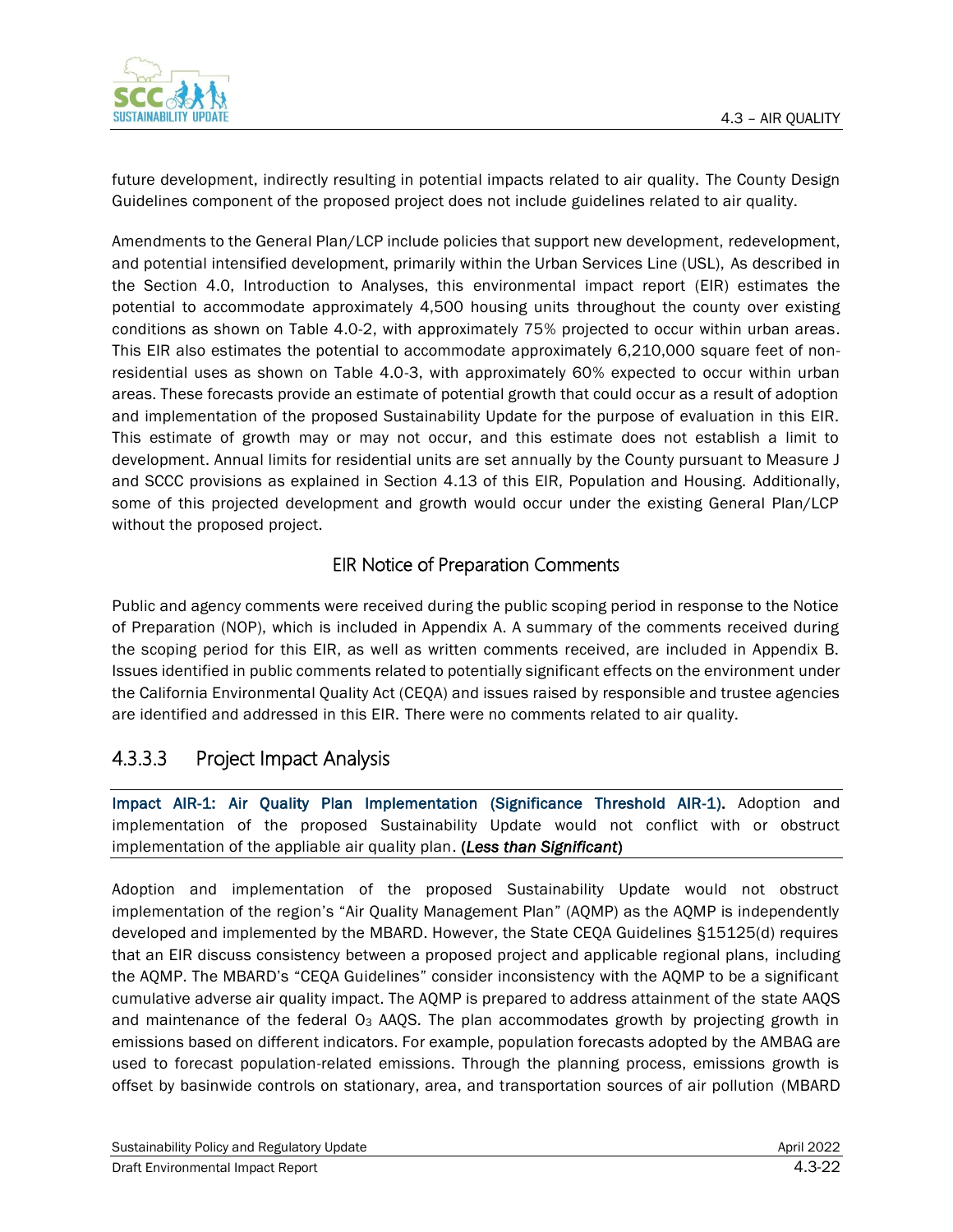

2008). Thus, population-related emissions have been forecast in the AQMP using population forecasts adopted by AMBAG, and population-changing projects which are consistent with these forecasts are consistent with the AQMP. Projects that are not consistent with the AQMP's population projections have not been accommodated in the AQMP and would have a significant cumulative impact on regional air quality unless emissions are totally offset (MBARD 2008).

As indicated above, the proposed project would not directly result in increased dwelling units or population. However, the proposed Sustainability update includes policies that support intensified development in the county's urban areas. For the purpose of the EIR analyses, the County estimates that approximately 4,500 new dwelling units could be constructed as a result of the proposed project, which would bring the total number of housing units in the unincorporated area of the county to 61,827 units in 2040. The current AQMP is based on AMBAG's 2014 Regional Growth Forecast (AMBAG 2014), which only includes projections to year 2035.<sup>6</sup> Based on the 2014 Regional Growth Forecast, housing units in 2035 were projected to total 62,315 units for unincorporated Santa Cruz County. As such, the housing units accommodated by the Sustainability Update for year 2040 would be 488 units *less* than what was assumed in the AQMP for year 2035 for unincorporated Santa Cruz County. Therefore, although adoption and implementation of the proposed project could indirectly result in increased dwelling units and population associated with potential development that would be accommodated by the Sustainability Update, this growth would not conflict with or obstruct implementation of the applicable air quality plan.

#### Mitigation Measures

No mitigation measures are required as a significant impact has not been identified.

Impact AIR-2: Increase of Criteria Pollutants (Significance Threshold AIR-2). Adoption and implementation of the proposed Sustainability Update would not result in a cumulatively considerable net increase of any criteria pollutant for which the project region is non-attainment under an applicable federal or state ambient air quality standard. (*Less than Significant*)

### Construction Emissions

Future development accommodated by the proposed plan amendments would result in constructionrelated emissions that could affect air quality by increasing criteria air pollutant emissions. Construction activities include demolition, excavation, grading, vehicle trips (including workers, deliveries and hauling), and vehicle travel on paved and unpaved surfaces. Vehicle and equipment exhaust would generate pollutant emissions. Construction projects may also generate DPM emissions from diesel-fueled equipment.

The proposed project could indirectly lead to new development that could result in generation of emissions from entrained dust, off-road equipment, vehicle emissions, architectural coatings, and asphalt pavement

<sup>6</sup> Although AMBAG has adopted the 2018 Regional Growth Forecast, in order to determine consistency with the current AQMP, projects need to compare their housing units to the data incorporated into the AQMP (i.e., AMBAG's 2014 Regional Growth Forecast).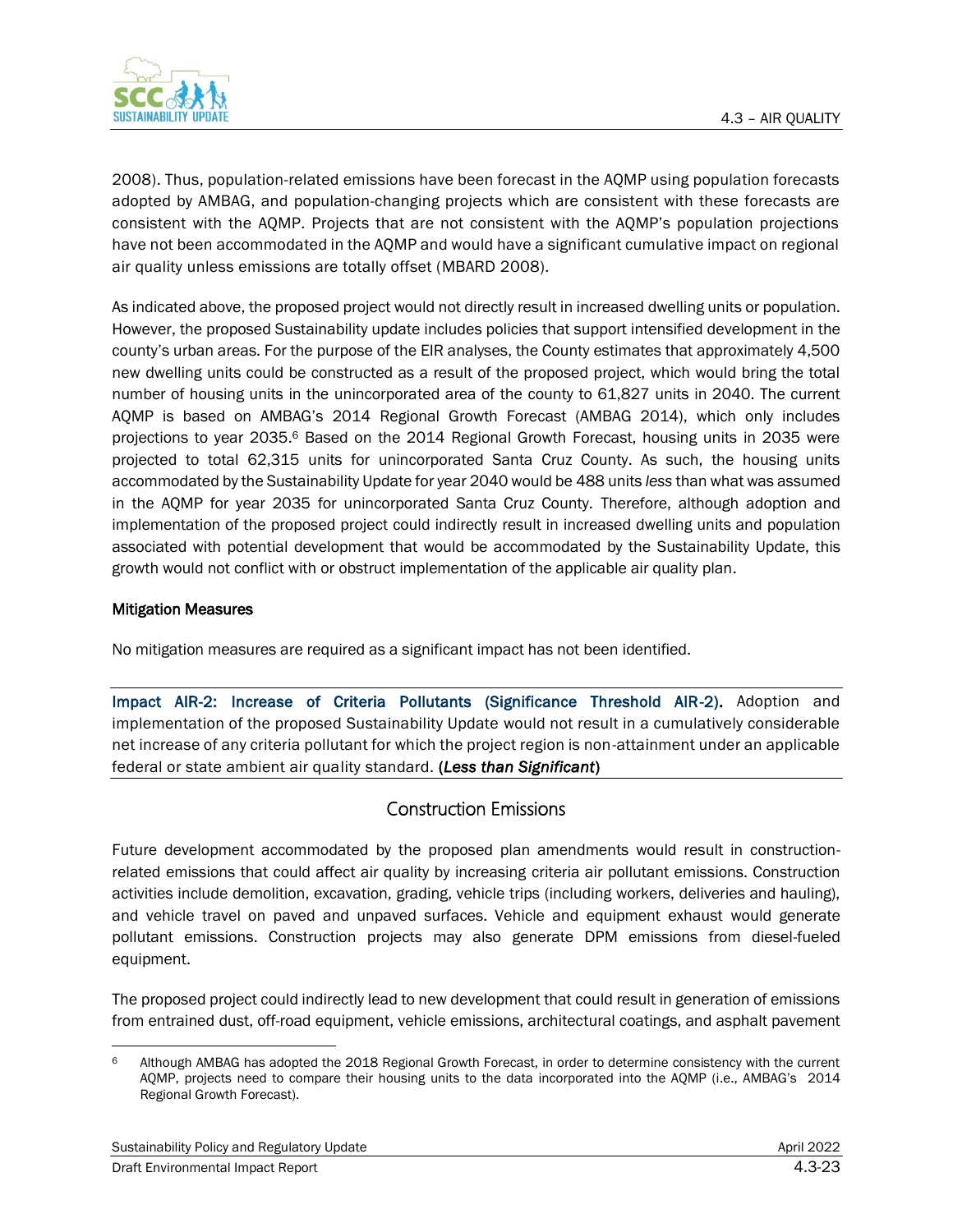

application during construction. Entrained dust results from the exposure of earth surfaces to wind from the direct disturbance and movement of soil, resulting in  $PM_{10}$  and  $PM_{2.5}$  emissions. Particulate matter emissions can vary daily, depending on various factors, such as the level of activity, type of construction activity taking place, type of equipment in operation, and weather conditions. Internal combustion engines used by construction equipment, vendor trucks (e.g., delivery trucks), and worker vehicles would result in emissions of ROG, NO<sub>x</sub>, CO, PM<sub>10</sub>, and PM<sub>2.5</sub>. The application of architectural coatings, such as exterior application/interior paint and other finishes, and application of asphalt pavement would also produce ROG emissions. Based on MBARD CEQA Guidelines (2008), exhaust emissions from these typical construction activities generally would not result in a significant impact because their emissions are already accounted for in the emissions inventories of the state- and federally required air plans, and they would not have a significant impact on the attainment and maintenance of the O<sub>3</sub> AAQS.

The scale and timing of construction is unknown, and construction activities would be variable throughout the day and overall construction period. The MBARD CEQA Guidelines provide screening levels for potential significant impacts, and projects that are cover 2.2 or more acres may be required to implement dust suppression measures during construction unless future project-level construction-emissions modeling indicates that pollutant thresholds established by the MBARD would not be exceeded. Therefore, implementation and application of MBARD recommended measures, if required, would reduce any future significant project construction emissions to a *less-than-significant level*.

### Operational Emissions

Future development and growth accommodated by the Sustainability Update would generate criteria pollutant emissions, including ROG, NOx, particulate matter, and CO from vehicular traffic, area sources (i.e., consumer products, architectural coatings, landscaping equipment, hearths), and energy sources (i.e., natural gas appliances, space and water heating). The emissions associated with on-road mobile sources include running and starting exhaust emissions, evaporative emissions, brake and tire wear, and fugitive dust entrainment. Agricultural operations are also a potential source of fugitive dust and off-road and onroad vehicle exhaust.

Mobile source emissions would be associated with new vehicle trips. The project (2040) scenario would result in an increase of approximately 93,255 average daily trips and 586,310 VMT, as compared to the Existing (2019) scenario. However, vehicular emission rates are anticipated to lessen in future years due to continuing improvements in automobile and fuel efficiency programs implemented by the State of California. Additionally, as previously indicated in the discussion for Impact AIR-1, the MBARD's latest AQMP forecasts a substantial reduction in emissions through 2035 (i.e., the planning horizon of the AQMP) (MBARD 2017).

For energy sources, future development would be required to comply with the applicable building codes (California Code of Regulations, Title 24, Part 6 and Part 11) at the time of construction. The 2019 Title 24 energy efficiency standards (Part 6) and California Green Building Standards (Part 11) are the current standards. These building codes are reviewed every few years by the Building Standards Commission and California Energy Commission and are revised if necessary. Overtime, it is anticipated that development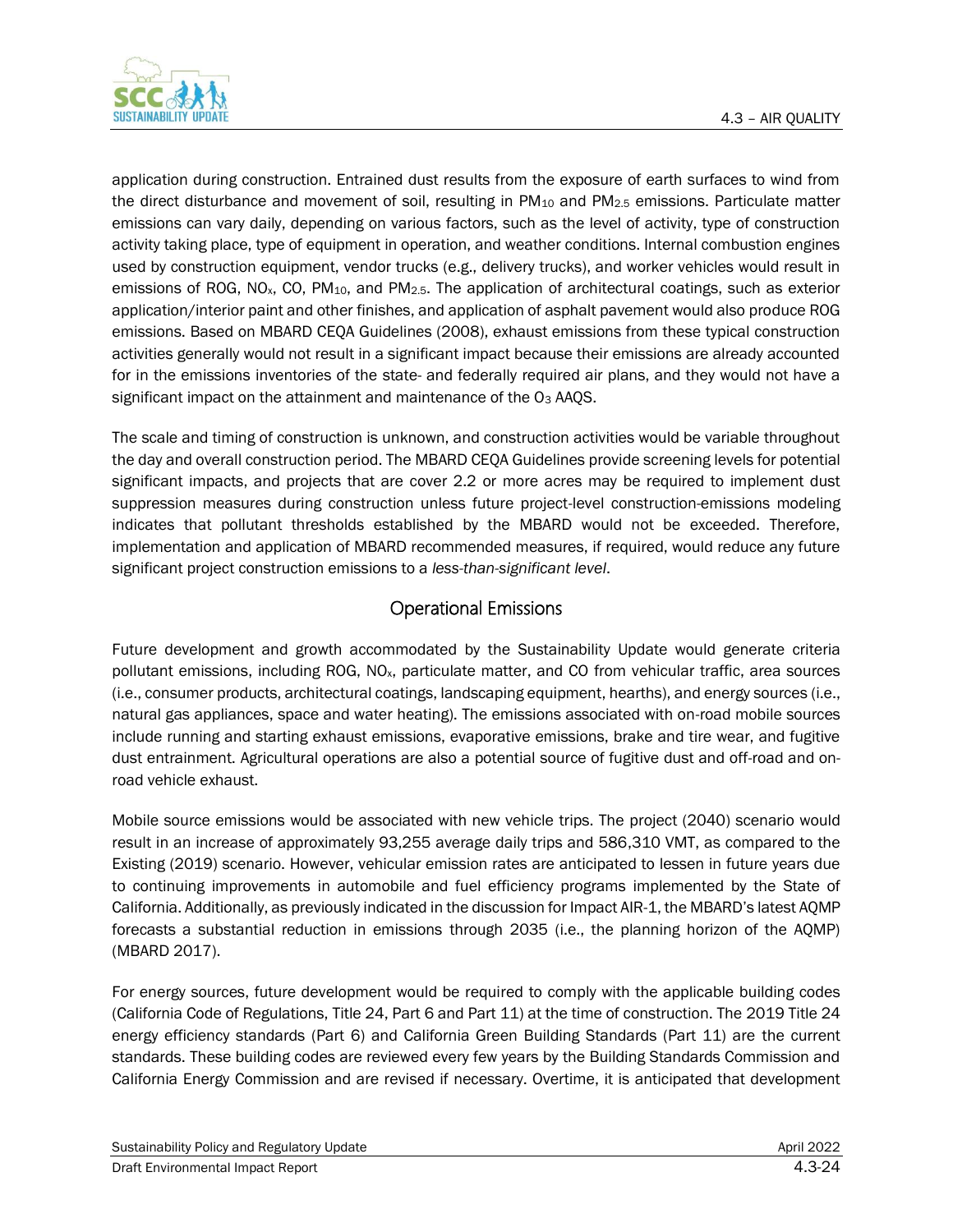

constructed to more stringent future standards would result in reduced energy consumption (including for natural gas usage) as compared to the current standards, which would result in reduced criteria air pollutants from future buildings as compared to existing buildings.

Although emission rates associated with mobile and energy sources are anticipated to decline in future years, other emissions, such as from wood burning hearths, architectural coatings, brake and tire wear, and re-entrained roadway dust would increase in proportion to the additional development and total VMT from growth accommodated by the Sustainability Update. As summarized in Table 4.3-4, the Sustainability Update includes proposed policy amendments in the Access + Mobility Element of the County's General Plan/LCP that seek to reduce VMT and/or air emissions, such as through the support of zero-emission vehicles and charging infrastructure and alternative transportation options. Depending on the feasibility and level of implementation as applied to individual development projects consistent with the County's General Plan/LCP, the inclusion of additional trip reduction measures would help to further reduce vehiclerelated emissions.

Future project-specific compliance with MBARD regulations and permitting would also help to reduce air quality emissions associated with individual projects. In addition, the County will ensure that future CEQA documentation be prepared for individual projects (with project-specific data) that will (if technically possible) mitigate any potential air quality impacts to a less-than-significant level. Overall, however, as discussed in Section 4.3.3.1, pursuant to the MBARD CEQA Guidelines (2008), consistency with the AQMP is the basis to determine the potential cumulative air quality impact of this future development under the project.

As discussed in Impact AIR-1 above, the proposed project could indirectly result in increased housing units and population associated with potential development that would be accommodated by the Sustainability Update. However, this growth would not exceed housing unit estimates in the current AQMP, and thus the project would be consistent with the AQMP. As such, based on the recommended guidance of the MBARD, the project would not result in a cumulatively considerable net increase of any criteria pollutant for which the project region is non-attainment under an applicable NAAQS or CAAQS. Further, since an AAQS is based on maximum pollutant levels in outdoor air that would not harm the public's health, then a project that is consistent with the AQMP would not result in adverse effects to human health. Based on the preceding considerations, this impact would be *less than significant*.

#### Mitigation Measures

No mitigation measures are required as a significant impact has not been identified.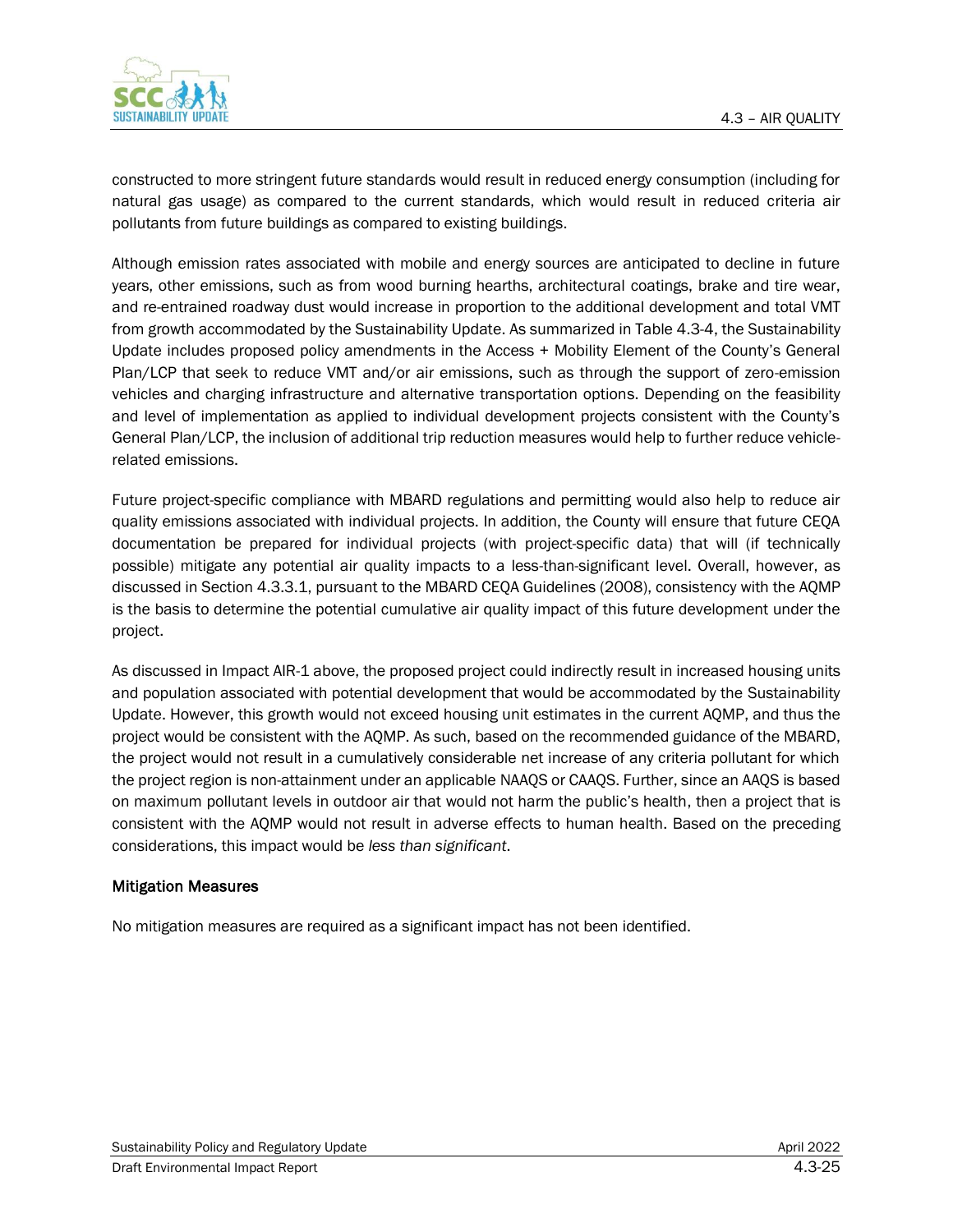

### Table 4.3-4. Proposed and Retained General Plan/LCP Policies that Avoid/Minimize Air Quality Impacts

| <b>Potential Impact</b>                                                                                     | <b>Policies and Implementation Strategies</b>                                                                                                                                                                                                                                                               |
|-------------------------------------------------------------------------------------------------------------|-------------------------------------------------------------------------------------------------------------------------------------------------------------------------------------------------------------------------------------------------------------------------------------------------------------|
| Cumulatively considerable net<br>increase of any criteria pollutant for<br>which the project region is non- | Work with regional and local organization to fund and site new EV<br>$\bullet$<br>charging infrastructure at public facilities, parking lots and new<br>development. (AM-1.1.1g)                                                                                                                            |
| attainment under federal or state<br>ambient air quality standard                                           | Require new development to prioritize bike and ped connections to<br>$\bullet$<br>activity centers. (AM-1.1.4)                                                                                                                                                                                              |
|                                                                                                             | Connect neighborhoods-goal of accommodating 15-minute walk or<br>bike ride between residential areas and destinations. (AM-1.1.5)                                                                                                                                                                           |
|                                                                                                             | Support electric and clean air vehicles. (AM-1.1.8)<br>$\bullet$                                                                                                                                                                                                                                            |
|                                                                                                             | Require new recreation and visitor-serving development to support<br>alternative transportation, including provision of shuttles, promotion<br>of bicycling and walking to nearby attractions, construction of bus<br>turnouts, bus shelters, and parking spaces for bus and shuttle<br>service. (AM-1.2.1) |
|                                                                                                             | Require buffers between people and roadway pollutants. (AM-5.2.5)<br>$\bullet$                                                                                                                                                                                                                              |
|                                                                                                             | Encourage and allow developers to provide multimodal<br>improvements that shift travelers from vehicles to alternative modes<br>to improve level of service and reduce VMT. (AM-6.2.2)                                                                                                                      |
|                                                                                                             | Allow reduction of standard trip generation rates where<br>demonstrated that TDM and other measures/considerations will<br>reduce trips. (AM-6.2.3)                                                                                                                                                         |
|                                                                                                             | Provide physical access to all recreation facilities through provision<br>of public transportation and/or active transportation (e.g., trails).<br>$(PPF-2.1.2)$                                                                                                                                            |
|                                                                                                             | Require future development projects to implement applicable<br>MBARD control measures and/or air quality mitigations as set forth<br>in the District's "CEQA Guidelines." (Public Safety Policy 6.8.1*)                                                                                                     |
|                                                                                                             | Prohibit net increase in emissions of non-attainment pollutants or<br>$\bullet$<br>their precursors above the thresholds established by the MBARD<br>from new or modified stationary sources. (Public Safety<br>Policy 6.8.2*)                                                                              |
|                                                                                                             | Require land use projects generating high levels of air pollutants<br>(i.e., manufacturing facilities, hazardous waste handling operations)<br>to incorporate air quality mitigations in their design. (Public Safety<br>Policy 6.8.3*)                                                                     |
|                                                                                                             | Locate air pollution-sensitive land uses away from major sources of<br>air pollution or require mitigation measures to protect residential<br>and sensitive land uses from freeways, arterials, point source<br>polluters, and hazardous material locations. (Public Safety<br>Policy 6.8.5*)               |
|                                                                                                             | Encourage commercial development and higher density residential<br>development in designated centers or other areas that can be easily<br>served by transit. (Public Safety Policy 6.8.6*)                                                                                                                  |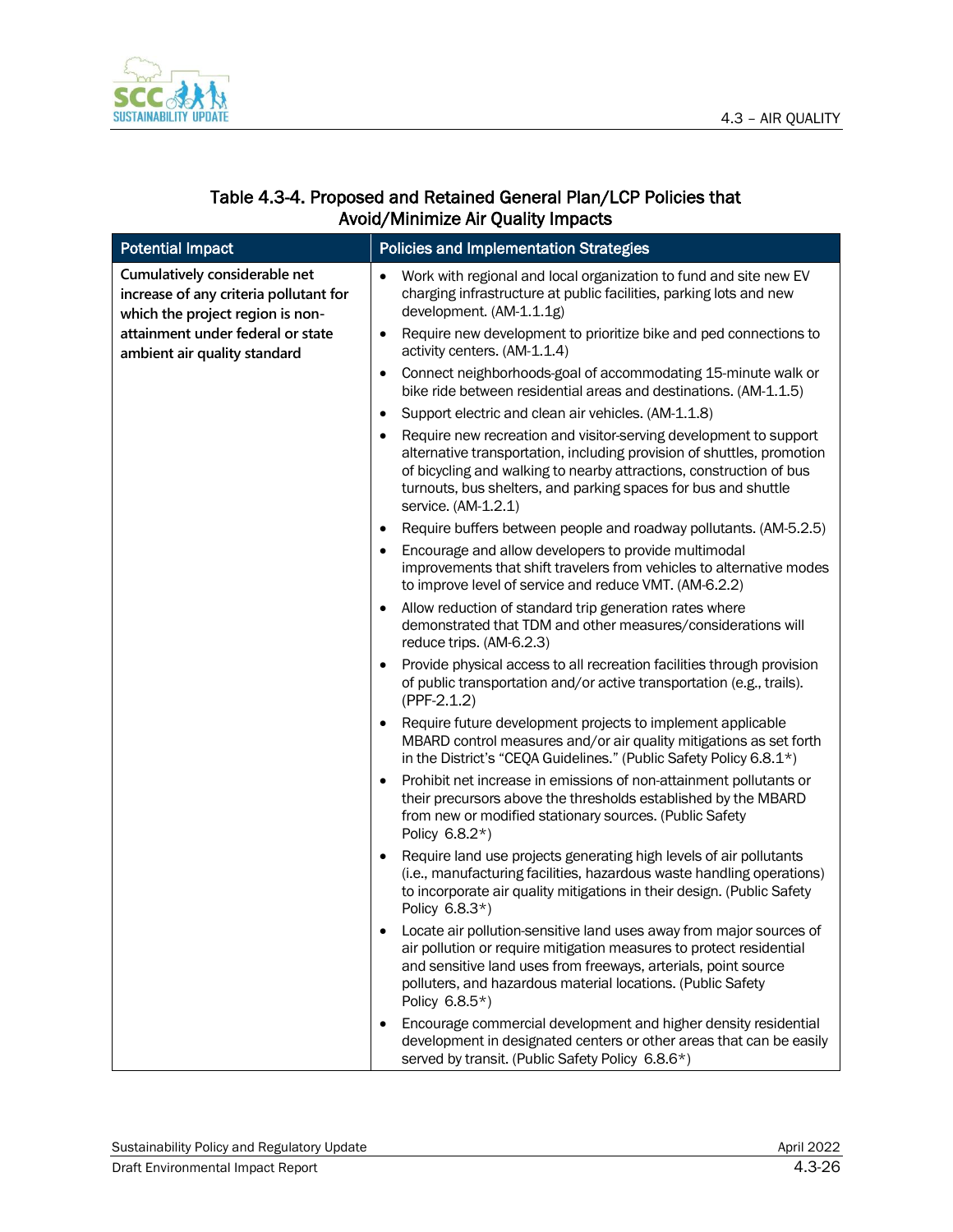

| <b>Potential Impact</b> | <b>Policies and Implementation Strategies</b>                                                                                                                                                                                                                                       |
|-------------------------|-------------------------------------------------------------------------------------------------------------------------------------------------------------------------------------------------------------------------------------------------------------------------------------|
|                         | Emphasize transit, bicycles and pedestrian modes of transportation<br>$\bullet$<br>rather than automobiles, as well as telecommuting and alternative<br>work schedules. (Public Safety Policy 6.8.7*)                                                                               |
|                         | Maintain vegetated and forested areas and encourage cultivation of<br>٠<br>street trees and yard trees for their contributions to improved air<br>quality. (Public Safety Policy 6.8.8*)                                                                                            |
|                         | Support and implement local actions and County, State and federal<br>٠<br>plans and legislation promoting the reduced emission of carbon<br>dioxide and other greenhouse gases, and actions to achieve<br>reduction goals and standards. (Public Safety Policy 6.8.9 <sup>*</sup> ) |
|                         | Support and implement local actions to achieve the most rapid<br>٠<br>possible international, national, state, and local elimination of the<br>emission of ozone-depleting chemicals. (Public Safety<br>Policy 6.8.10*)                                                             |

### Table 4.3-4. Proposed and Retained General Plan/LCP Policies that Avoid/Minimize Air Quality Impacts

Note: \* In September 2020, the County Board of Supervisors adopted revisions to the General Plan Public Safety Element. The revisions (all except sections related to coastal bluffs and beaches) were approved by the Coastal Commission in February 2022 subject to County acceptance of modifications...

Impact AIR-3: Expose Sensitive Receptors (Significance Threshold AIR-3). Adoption and implementation of the proposed Sustainability Update would not expose sensitive receptors to substantial pollutant concentrations. (*Less than Significant*)

### Carbon Monoxide Hotspots

Mobile source impacts occur on two scales of motion. Regionally, project-related travel would add to regional trip generation and increase VMT within the local airshed and the Air Basin. Locally, projectgenerated traffic would be added to the county's roadway system. If such traffic occurs during periods of poor atmospheric ventilation, is composed of a large number of vehicles "cold-started" and operating at pollution-inefficient speeds, and is operating on roadways already crowded with non-project traffic, there is a potential for the formation of microscale CO hotspots in the area immediately around points of congested traffic. However, because of continued improvement in vehicular emissions at a rate faster than the rate of vehicle growth and/or congestion, the potential for CO hotspots in the Air Basin is steadily decreasing.

The MBARD thresholds of significance for local CO emissions is the 1-hour and 8-hour CAAQS of 20 ppm and 9 ppm, respectively. By definition, these represent levels that are protective of public health. As noted previously, Santa Cruz County is currently designated unclassified/attainment for both state and national CO ambient air quality standards, and the county typically experiences low background CO concentrations.

To verify that the project would not cause or contribute to a violation of the CO standard, a screening evaluation was conducted comparing the highest hourly traffic volumes at any studied intersection in the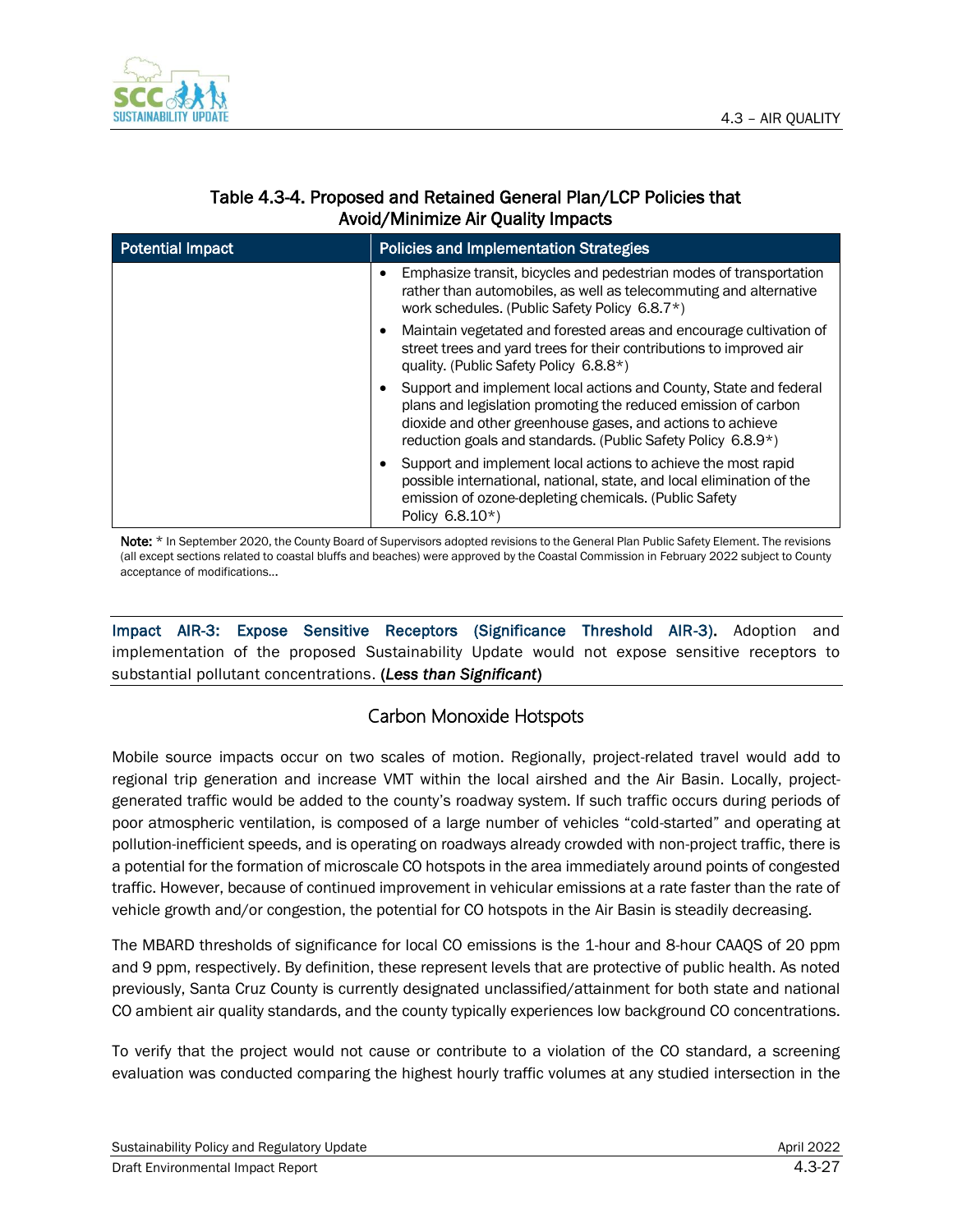

county to the 24,000 vehicles-per-hour criterion. Based on traffic conditions considered for development of the proposed project and described in Section 4.15, Transportation, of the EIR, the maximum hourly volume under the project (2040) scenario is approximately 4,600 vehicles at the intersection of Capitola Road and Soquel Avenue in the PM peak hour, which would be substantially less than the screening criterion applied. Therefore, the development accommodated by the Sustainability Update would not significantly contribute to a CO hotspot, and this impact would be *less than significant without mitigation*.

### Toxic Air Contaminants

In addition to impacts from criteria pollutants, impacts from development accommodated by the Sustainability Update may include emissions of pollutants identified by the state and federal government as TACs or HAPs. The greatest potential for TAC emissions during construction would be DPM emissions from heavy equipment operations and heavy-duty trucks. DPM has established cancer risk factors and relative exposure values for long-term chronic health hazard impacts; however, no short-term, acute relative exposure level has been established for DPM. The potential for development of any individual project to result in a significant health risk at nearby sensitive receptors is dependent on many variables including, but not limited to, the total amount of DPM emissions generated during construction, the duration of construction and thereby exposure period, the proximity to nearby sensitive receptors, the predominant wind direction and other meteorological factors, and topography. Due to the unknown location of future development accommodated by the Sustainability Update, including the levels of potential TAC emissions in relation to the location of sensitive receptors, the potential associated health risk (including cancer risk and chronic hazard index) cannot be estimated with a level of accuracy. Further, short-term construction activities do not lend themselves to analysis of long-term health risks because of their temporary and variable nature, as described in the following (BAAQMD 2017):

Due to the variable nature of construction activity, the generation of TAC emissions in most cases would be temporary, especially considering the short amount of time such equipment is typically within an influential distance that would result in the exposure of sensitive receptors to substantial concentrations. Concentrations of mobile-source diesel PM emissions are typically reduced by 70% at a distance of approximately 500 feet. In addition, current models and methodologies for conducting health risk assessments are associated with longer-term exposure periods of 9, 40, and 70 years, which do not correlate well with the temporary and highly variable nature of construction activities. This results in difficulties with producing accurate estimates of health risk.

Therefore, project-level analyses of construction activities tend to produce overestimated assessments of long-term health risks. DPM has established cancer risk factors and relative exposure values for long-term chronic health hazard impacts; however, no short-term, acute relative exposure level has been established for DPM. "Incremental cancer risk" is the net increased likelihood that a person continuously exposed to concentrations of TACs resulting from a project over a long-term (i.e., 9-, 30-, or 70-year) exposure period will contract cancer based on the use of the current Office of Environmental Health Hazard Assessment's risk-assessment methodology (OEHHA 2015). In addition, any operation of heavy-duty diesel construction equipment is subject to CARB Airborne Toxics Control Measure for in-use diesel construction equipment to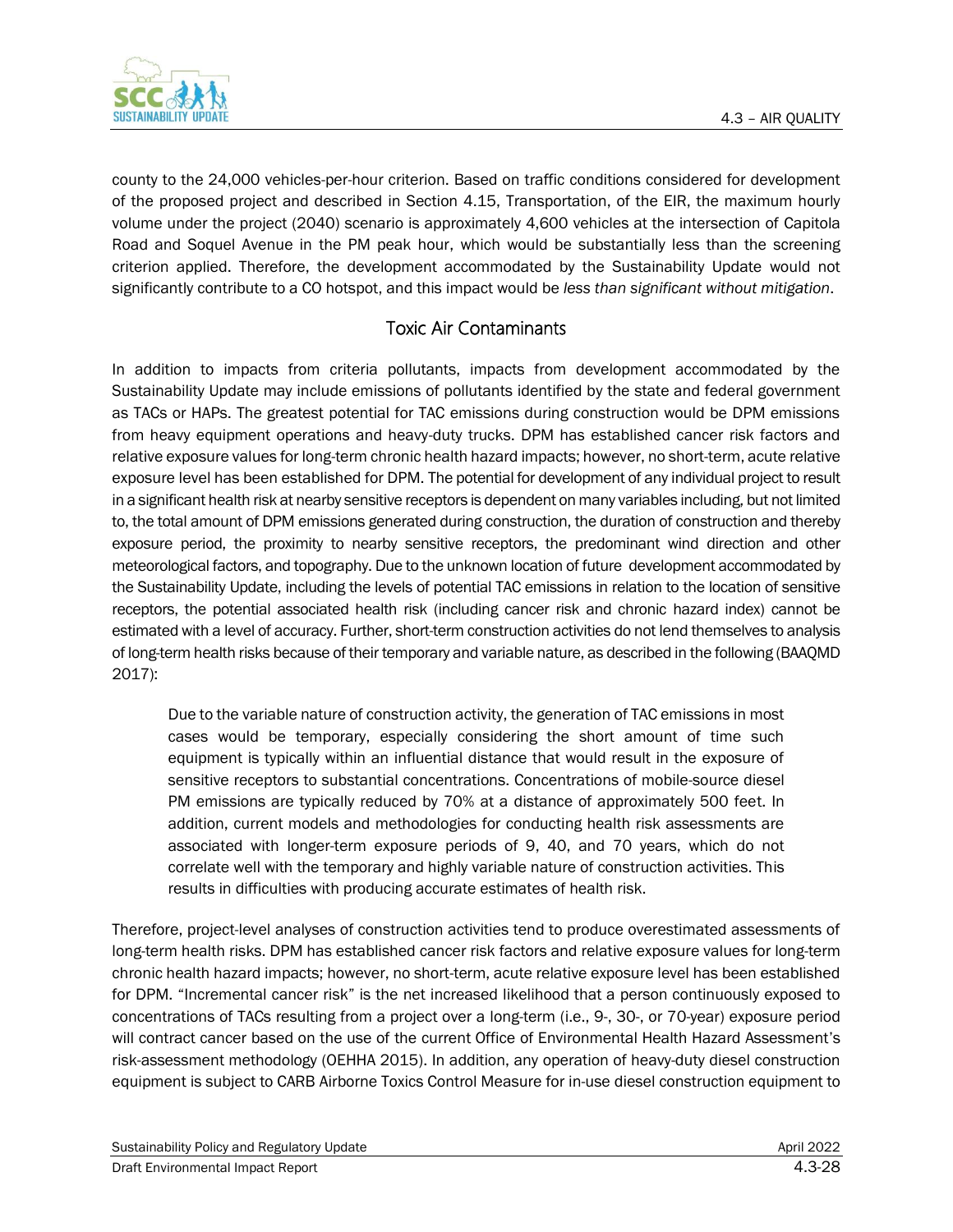

reduce DPM emissions, and any operation of diesel trucks are also subject to a CARB Airborne Toxics Control Measure. Finally, future development accommodated by the Sustainability Update would be subject to future discretionary permits and CEQA evaluation. Therefore, the potential for the project to indirectly generate construction-related TAC emissions and associated health risk is considered *less than significant.*

Furthermore, in addition to existing air quality protection policies, the Sustainability Update includes a number of amended policies in the Access + Mobility (AM) Element of the County's General Plan/LCP that seek to reduce VMT and/or air emissions as summarized in Table 4.3-4, which is consistent with the goals of the MBARD's AQMP.

To address long-term operations, CARB has published the Air Quality and Land Use Handbook: A Community Health Perspective (CARB 2005), which identifies certain types of facilities or sources that may emit substantial quantities of TACs and therefore could conflict with sensitive land uses, such as "schools and schoolyards, parks and playgrounds, daycare centers, nursing homes, hospitals, and residential communities." The Air Quality and Land Use Handbook is a guide for siting of new sensitive land uses, but it does not mandate specific separation distances to avoid potential health impacts. Table 4.3-5 shows a summary of CARB recommendations for siting new sensitive land uses within the vicinity of air-pollutant-generating sources. Recommendations in Table 4.3-5 are based on data that show that localized air pollution exposures can be reduced by as much as 80% by following CARB minimum distance separations.

CARB's siting recommendations were based on a compilation of studies that evaluated data on the adverse health effects ensuing from proximity to air pollution sources. The key observation in these studies is that proximity to air pollution sources substantially increases both exposure and the potential for adverse health effects. There are three carcinogenic TACs that constitute the majority of the known health risks from motor vehicle traffic: DPM from trucks and benzene and 1,3 butadiene from passenger vehicles.

Based on the nature of the project, it is not anticipated that stationary sources of TAC emissions would be common. However, if a stationary source of TAC emissions is proposed, such as an emergency generator, the appropriate permits from the MBARD would be required, which would include preparation of a health risk assessment and, if necessary, TAC control measures to ensure potential health risk impacts would not occur.

Additionally, existing Public Safety Element policies (6.8.1, 6.8.3, and 6.8.5) require future development projects to implement applicable MBARD control measures and/or air quality mitigations in the design of new projects as set forth in the District's "CEQA Guidelines. Compliance with these policies, as well as project-specific environmental review that would be required under CEQA, would ensure that any TACs emitted by new development would be assessed and minimized, and sensitive receptors would be located away from major sources of air pollution. Based on the preceding considerations, the potential for development accommodated by the Sustainability Update to result in exposure of sensitive receptors to substantial pollutant concentrations and associated health risk is considered *less than significant*.

#### Mitigation Measures

No mitigation measures are required as a significant impact has not been identified.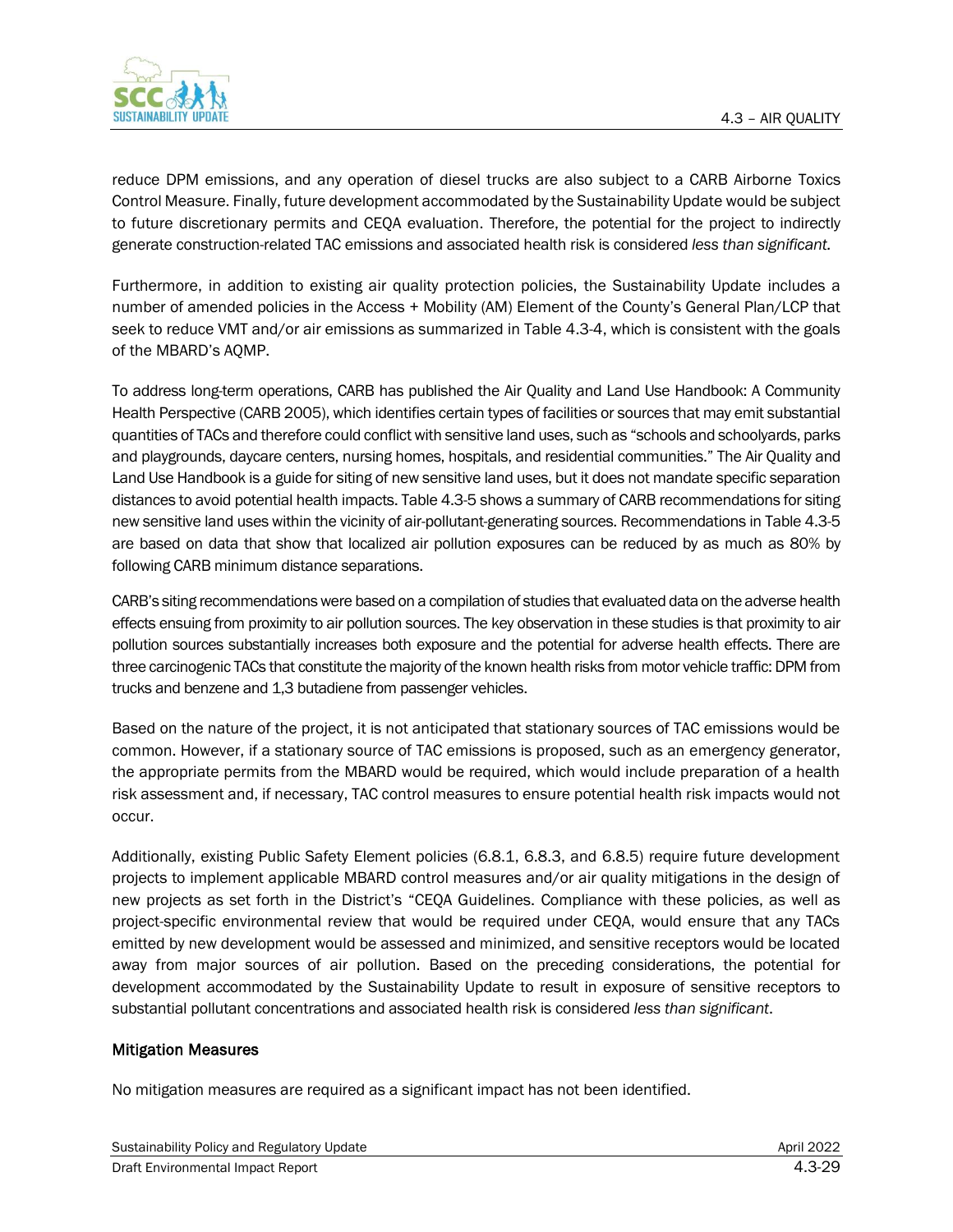

| <b>Source Category</b>                  | <b>Advisory Recommendations</b>                                                                                                                                                                                                                                                                                                                                                                                                                        |
|-----------------------------------------|--------------------------------------------------------------------------------------------------------------------------------------------------------------------------------------------------------------------------------------------------------------------------------------------------------------------------------------------------------------------------------------------------------------------------------------------------------|
| Freeways and High-Traffic<br>Roads      | Avoid siting new sensitive land uses within 500 feet of a freeway, urban roads<br>with 100,000 vehicles per day, or rural roads with 50,000 vehicles per day.                                                                                                                                                                                                                                                                                          |
| <b>Distribution Centers</b>             | Avoid siting new sensitive land uses within 1,000 feet of a distribution center<br>(that accommodates more than 100 trucks per day, more than 40 trucks with<br>operating transport refrigeration units (TRUs) per day, or where TRU unit<br>operations exceed 300 hours per week).<br>Take into account the configuration of existing distribution centers and avoid<br>locating residences and other sensitive land uses near entry and exit points. |
| Rail Yards                              | Avoid siting new sensitive land uses within 1,000 feet of a major service and<br>maintenance rail yard.<br>Within 1 mile of a rail yard, consider possible siting limitations and mitigation<br>approaches.                                                                                                                                                                                                                                            |
| Ports                                   | Avoid siting of new sensitive land uses immediately downwind of ports in the<br>most heavily impacted zones. Consult local air districts or CARB on the status of<br>pending analyses of health risks.                                                                                                                                                                                                                                                 |
| Refineries                              | Avoid siting new sensitive land uses immediately downwind of petroleum<br>refineries. Consult with local air districts and other local agencies to determine<br>an appropriate separation.                                                                                                                                                                                                                                                             |
| <b>Chrome Platers</b>                   | Avoid siting new sensitive land uses within 1,000 feet of a chrome plater.                                                                                                                                                                                                                                                                                                                                                                             |
| Dry Cleaners Using<br>Perchloroethylene | Avoid siting new sensitive land uses within 300 feet of any dry-cleaning<br>operation. For operations with two or more machines, provide 500 feet. For<br>operations with three or more machines, consult with the local air district.<br>Do not site new sensitive land uses in the same building with perchloroethylene<br>dry cleaning operations.                                                                                                  |
| <b>Gasoline Dispensing Facilities</b>   | Avoid siting new sensitive land uses within 300 feet of a large gas station<br>(defined as a facility with a throughput of 3.6 million gallons per year or<br>greater). A 50-foot separation is recommended for typical gas dispensing<br>facilities.                                                                                                                                                                                                  |

#### Table 4.3-5. CARB Recommendations for Siting New Sensitive Land Uses

Source: CARB 2005.

Impact AIR-4: Other Emissions-Odors (Significance Threshold AIR-4). Adoption and implementation of the proposed Sustainability Update would not result in other emissions (such as those leading to odors) adversely affecting a substantial number of people. (*Less than Significant*)

The occurrence and severity of potential odor impacts depends on numerous factors. The nature, frequency, and intensity of the source; the wind speeds and direction; and the sensitivity of the receiving location each contribute to the intensity of the impact. Although offensive odors seldom cause physical harm, they can be annoying and cause distress among the public and generate citizen complaints.

Future development occurring as a result of the proposed Sustainability Update would generate odors from vehicles and/or equipment exhaust emissions during construction. Odors produced would be attributable to concentrations of unburned hydrocarbons from tailpipes of construction equipment, architectural coatings, and asphalt pavement application. Such odors would disperse rapidly and would generally occur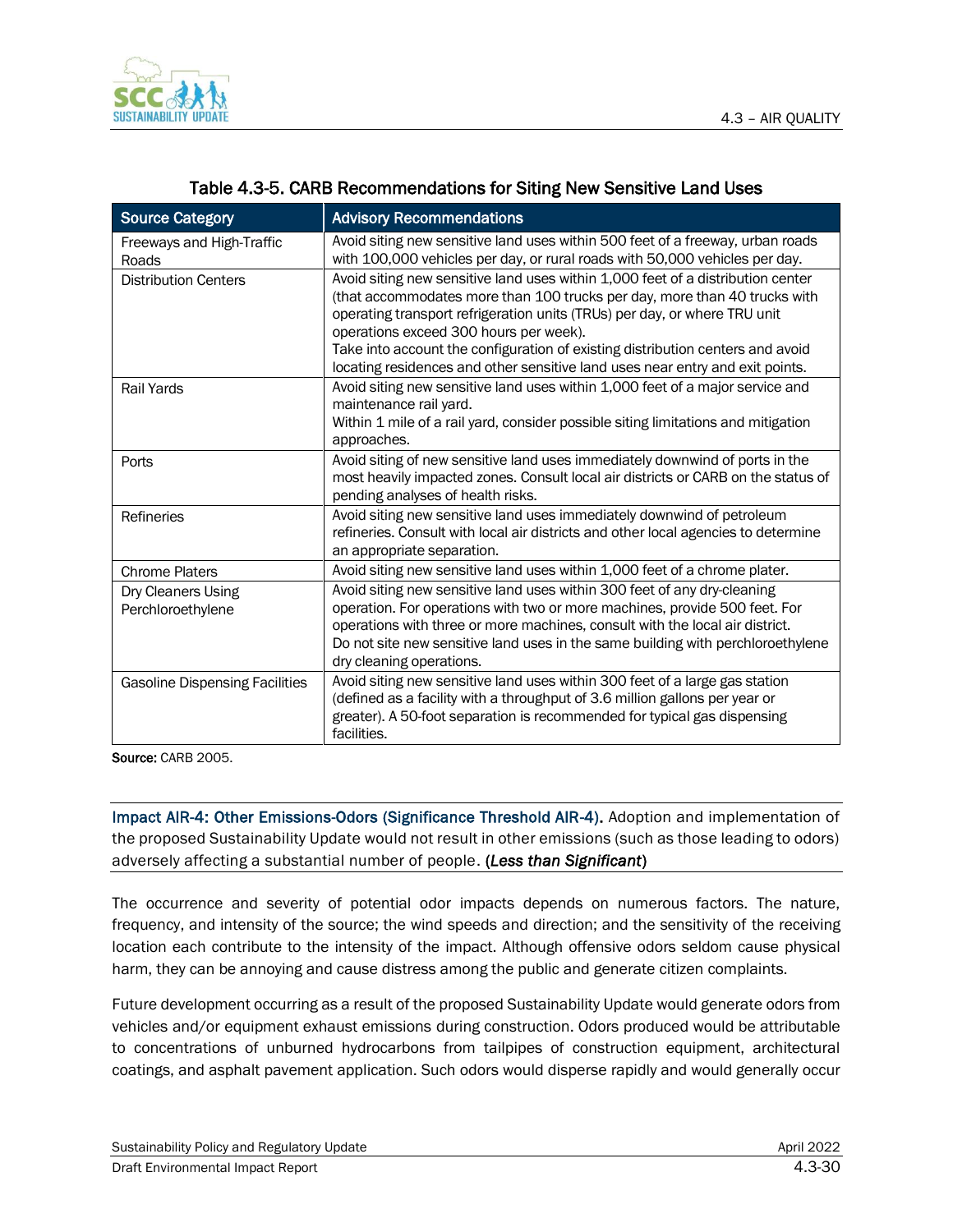

at magnitudes that would not affect substantial numbers of people. Therefore, impacts associated with odors from construction would be considered less than significant.

According to the MBARD, objectionable odors include sulfur compounds and methane, and typical sources of odors include landfills, rendering plants, chemical plants, agricultural uses, wastewater treatment plants, and refineries (MBARD 2008). Due to the unknown location of future development accommodated by the Sustainability Update, it is not known whether uses would result in adverse odors. The proposed Sustainability Update does not specifically identify, designate, or support any new uses that would be considered likely significant odor-generating facilities. However, agricultural uses will continue under the proposed General Plan/LCP in proximity to urbanized uses. Existing and proposed General Plan/LCP policies and Santa Cruz County Code regulations require a 200-foot buffer between agricultural uses and residential uses as well as signing a notification acknowledging the presence of agricultural operations that can include odors and other nuisances. See Section 4.2.3 for further discussion. Therefore, sensitive receptors near agricultural operations would not be exposed to substantial, potentially significant impacts related to odor. Finally, approval of the Sustainability Update itself, as a policy document update, does not provide any goals, policies, or programs that would indirectly lead to a significant increase odors. Therefore, the odor impacts would be *less than significant*.

#### Mitigation Measures

No mitigation measures are required as a significant impact has not been identified.

## 4.3.3.4 Cumulative Impact Analysis

As discussed previously, air pollution by nature is largely a cumulative impact. The nonattainment status of regional pollutants is a result of past and present development, and the MBARD develops and implements plans for future attainment of ambient air quality standards. The potential for the project to result in a cumulatively considerable impact, specifically a cumulatively considerable new increase of any criteria pollutant for which the project region is nonattainment under an applicable NAAQS and/or CAAQS, is addressed in Impact AIR-2.

## 4.3.4 References

Association of Monterey Bay Area Governments (AMBAG).2014. 2014 Regional Growth Forecast. Adopted June 11, 2014.

- Bay Area Air Quality Management District (BAAQMD). 2017. *California Environmental Quality Act Air Quality Guidelines.* Updated May 2017. [http://www.baaqmd.gov/~/media/files/planning-and](http://www.baaqmd.gov/~/media/files/planning-and-research/ceqa/ceqa_guidelines_may2017-pdf.pdf?la=en)[research/ceqa/ceqa\\_guidelines\\_may2017-pdf.pdf?la=en.](http://www.baaqmd.gov/~/media/files/planning-and-research/ceqa/ceqa_guidelines_may2017-pdf.pdf?la=en)
- California Air Resources Board (CARB). 2000. *Risk Reduction Plan to Reduce Particulate Matter Emissions from Diesel-Fueled Engines and Vehicles*. October 2000.
- CARB. 2005. *Air Quality and Land Use Handbook: A Community Health Perspective*. April 2005.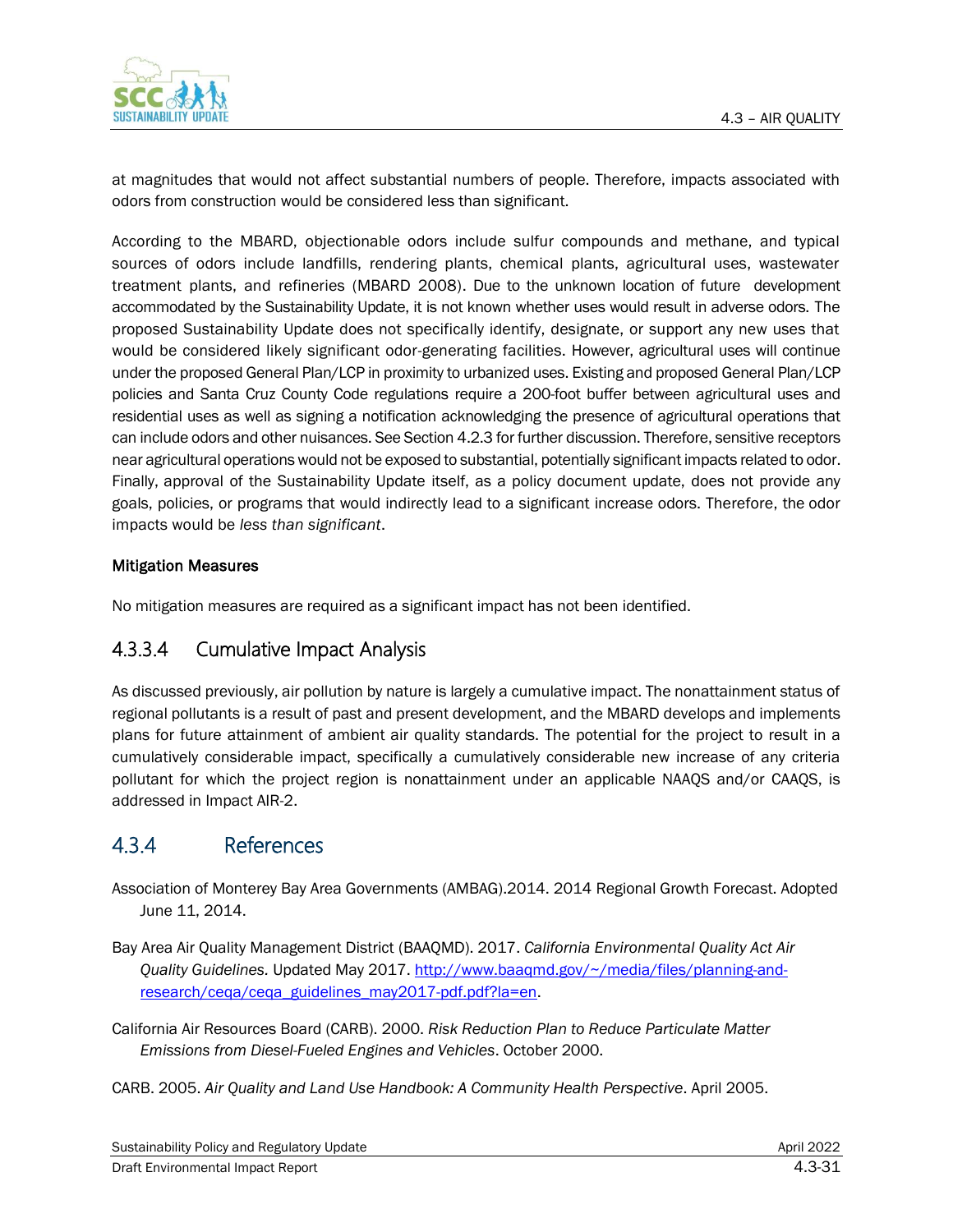

- CARB. 2016. "Ambient Air Quality Standards." May 4, 2016. Accessed October 14, 2020 at [http://www.arb.ca.gov/research/aaqs/aaqs2.pdf.](http://www.arb.ca.gov/research/aaqs/aaqs2.pdf)
- CARB. 2017. "Inhalable Particulate Matter and Health (PM2.5 and PM10)" August 2017. Accessed October 14, 2020 at [https://ww2.arb.ca.gov/resources/inhalable-particulate-matter-and-health.](https://ww2.arb.ca.gov/resources/inhalable-particulate-matter-and-health)
- CARB. 2019a. "Glossary." Accessed October 14, 2020 at [https://ww2.arb.ca.gov/about/glossary.](https://ww2.arb.ca.gov/about/glossary)
- CARB. 2019b. "Ozone & Health." Accessed October 14, 2020 at [https://ww2.arb.ca.gov/resources/](https://ww2.arb.ca.gov/resources/ozone-and-health) [ozone-and-health.](https://ww2.arb.ca.gov/resources/ozone-and-health)
- CARB. 2019c. "Nitrogen Dioxide & Health." Accessed October 14, 2020 at [https://ww2.arb.ca.gov/](https://ww2.arb.ca.gov/resources/nitrogen-dioxide-and-health) [resources/nitrogen-dioxide-and-health.](https://ww2.arb.ca.gov/resources/nitrogen-dioxide-and-health)
- CARB. 2019d. "Carbon Monoxide & Health." Accessed October 14, 2020 at [https://ww2.arb.ca.gov/](https://ww2.arb.ca.gov/resources/carbon-monoxide-and-health) [resources/carbon-monoxide-and-health.](https://ww2.arb.ca.gov/resources/carbon-monoxide-and-health)
- CARB. 2019e. "Sulfur Dioxide & Health." Accessed October 14, 2020 at [https://ww2.arb.ca.gov/](https://ww2.arb.ca.gov/resources/sulfur-dioxide-and-health) [resources/sulfur-dioxide-and-health.](https://ww2.arb.ca.gov/resources/sulfur-dioxide-and-health)
- CARB. 2019f. "Overview: Diesel Exhaust and Health." Accessed October 14, 2020 at [https://www.arb.ca.gov/research/diesel/diesel-health.htm.](https://www.arb.ca.gov/research/diesel/diesel-health.htm)
- CARB. 2021a. "Maps of State and Federal Area Designations." Accessed October 11, 2021 at https://ww2.arb.ca.gov/resources/documents/maps-state-and-federal-area-designations.
- CARB. 2021b. "Ambient air quality data." [digital CARB data]. iADAM: Air Quality Data Statistics. Accessed October 11, 2021 at [https://www.arb.ca.gov/adam/topfour/topfour1.php.](https://www.arb.ca.gov/adam/topfour/topfour1.php)
- U.S. Environmental Protection Agency (EPA). 2009. *Integrated Science Assessment for Particulate Matter.*
- EPA. 2013. *Integrated Science Assessment for Ozone and Related Photochemical Oxidants*. EPA/600/ R-10/076F. Research Triangle Park, North Carolina. February 2013.
- EPA. 2016. *Integrated Science Assessment for Oxides of Nitrogen—Health Criteria*. EPA/600/R-15/068. Research Triangle Park, North Carolina. January 2016.
- EPA. 2018a. "Criteria Air Pollutants." March 8, 2018. Accessed October 14, 2020 at [https://www.epa.gov/criteria-air-pollutants.](https://www.epa.gov/criteria-air-pollutants)
- EPA. 2021a. "EPA Region 9 Air Quality Maps and Geographic Information." June 10, 2021. Accessed October 11, 2021 at [https://www3.epa.gov/region9/air/maps/index.html.](https://www3.epa.gov/region9/air/maps/index.html)
- EPA. 2021b. "Air Data: Access to Air Pollution Data." September 22, 2021. Accessed October 11, 2021 at [https://www.epa.gov/outdoor-air-quality-data/monitor-values-report.](https://www.epa.gov/outdoor-air-quality-data/monitor-values-report)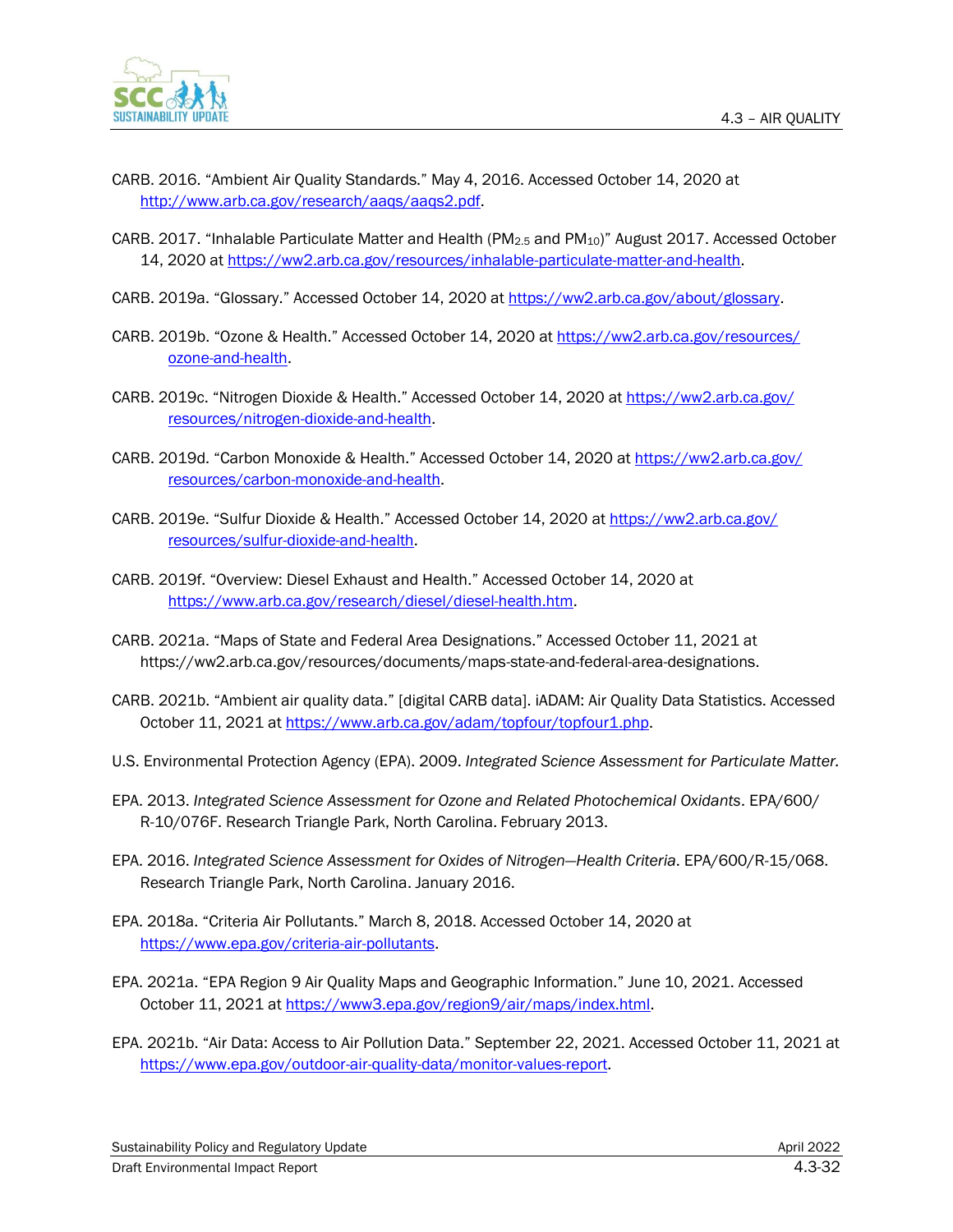

- Monterey Bay Air Resources District (MBARD). 2005. *2005 Report on Attainment of the California Particulate Matter Standards in the Monterey Bay Region*. December 1, 2005.
- MBARD. 2007. *2007 Federal Maintenance Plan for Maintaining the National Ozone Standard in the Monterey Bay Region.* Approved March 21, 2007.
- MBARD. 2008. *CEQA Air Quality Guidelines*. Adopted October 1995 and latest revision in February 2008.

MBARD. 2017. *2012-2015 Air Quality Management Plan*. Adopted March 15, 2017.

SCAQMD (South Coast Air Quality Management District). 2003. *Final 2003 Air Quality Management Plan, Appendix V Modeling and Attainment Demonstrations*. August 2003. Accessed April 6, 2022 at [https://www.aqmd.gov/docs/default-source/clean-air-plans/air-quality-management](https://www.aqmd.gov/docs/default-source/clean-air-plans/air-quality-management-plans/2003-air-quality-management-plan/2003-aqmp-appendix-v.pdf?sfvrsn=2)[plans/2003-air-quality-management-plan/2003-aqmp-appendix-v.pdf?sfvrsn=2.](https://www.aqmd.gov/docs/default-source/clean-air-plans/air-quality-management-plans/2003-air-quality-management-plan/2003-aqmp-appendix-v.pdf?sfvrsn=2)